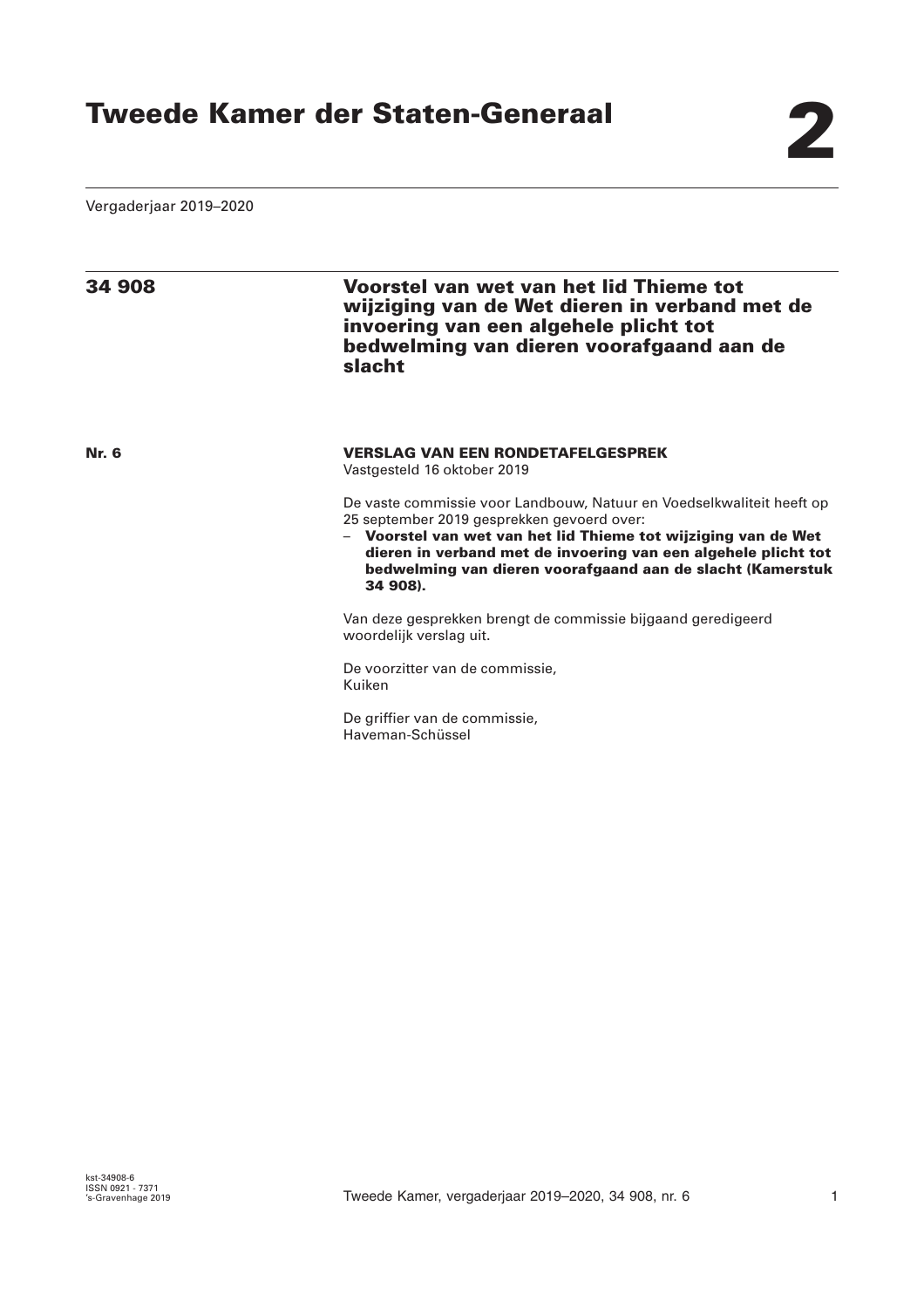## **Voorzitter: Kuiken Griffier: Goorden**

Aanwezig zijn twaalf leden der Kamer, te weten: Bisschop, Bromet, Dik-Faber, Geurts, Graus, De Groot, Hiddema, Kuiken, Lodders, Moorlag, Ouwehand en Öztürk.

Aanvang 10.04 uur.

## De **voorzitter**:

Goedemorgen allemaal. Met enige vertraging gaan we zo meteen beginnen aan het rondetafelgesprek algehele bedwelming van dieren voorafgaand aan de slacht. Wij voeren dit rondetafelgesprek ter voorbereiding op de behandeling van het initiatiefwetsvoorstel van het lid Thieme van de Partij voor de Dieren waarmee een einde wordt gemaakt aan de wettelijke uitzondering voor onbedwelmde slacht volgens religieuze riten. Het rondetafelgesprek bestaat uit drie blokken met genodigden: religieuze vertegenwoordigers, het convenant in de praktijk en rechtsgeleerden.

We beginnen zo meteen echter met een skypegesprek met Hare Koninklijke Hoogheid Prinses Alia bint Hoessein, de zus van Koning Abdullah van Jordanië. Dit gesprek zullen we in het Engels voeren.

Ik heb nog een aantal mededelingen van wat meer huishoudelijke aard. Het is voor velen een pittig onderwerp, dat misschien veel emoties kan oproepen. Dus ik vraag zowel aan de mensen aan deze kant van de tafel als aan de mensen in de zaal om daar rekening mee te houden. Gevoelens van ongenoegen of vreugde mogen intern worden beleefd maar niet worden geuit. Ik wil u ook vragen om geen foto's te maken. Ten slotte komen straks nog een aantal mensen binnen die helaas wat verlaat zijn. Het gaat om mevrouw Lodders, de heer Bisschop, de heer Geurts en de heer Graus. Zij zullen zich later bij ons voegen. We starten zo dadelijk het gesprek met Hare Koninklijke Hoogheid. Ik geef haar de gelegenheid voor een korte introductie. Daarna geef ik de gelegenheid tot vragen. Dat zullen wij doen in de vorm van vraagantwoord, vraag-antwoord. U bent niet verplicht om een vraag te stellen, dus ik laat het ook een beetje over aan wie als eerste straks de behoefte daaraan heeft. Dan ga ik nu over tot het skypegesprek met Hare Koninklijke Hoogheid.

# **Blok 1**

Gesprek met:

– Prinses Alia bint Hussein, Jordanië.

# De **voorzitter**:

Good morning, Your Royal Highness. I bid you welcome on behalf of the Dutch parliament. We are very pleased and very honoured that you are participating in our round-table discussion today. A word of welcome also to the first secretary of the Embassy of Jordan. My name is Attje Kuiken. I am the chairman of this standing committee on Agriculture, Nature and Food Quality of the Dutch parliament. Today we are discussing mandatory stunning for all animals prior to the slaughter process. Your Royal Highness, I would like to invite you to share your perspective on mandatory stunning and Islamic teachings on slaughter and animal welfare. I will ask you to do that briefly, in approximately two minutes, so our committee has enough time to ask questions. I will ask members who have a question to introduce themselves. Your Highness, can I give you the floor?

# Prinses **Alia bint Hussein**: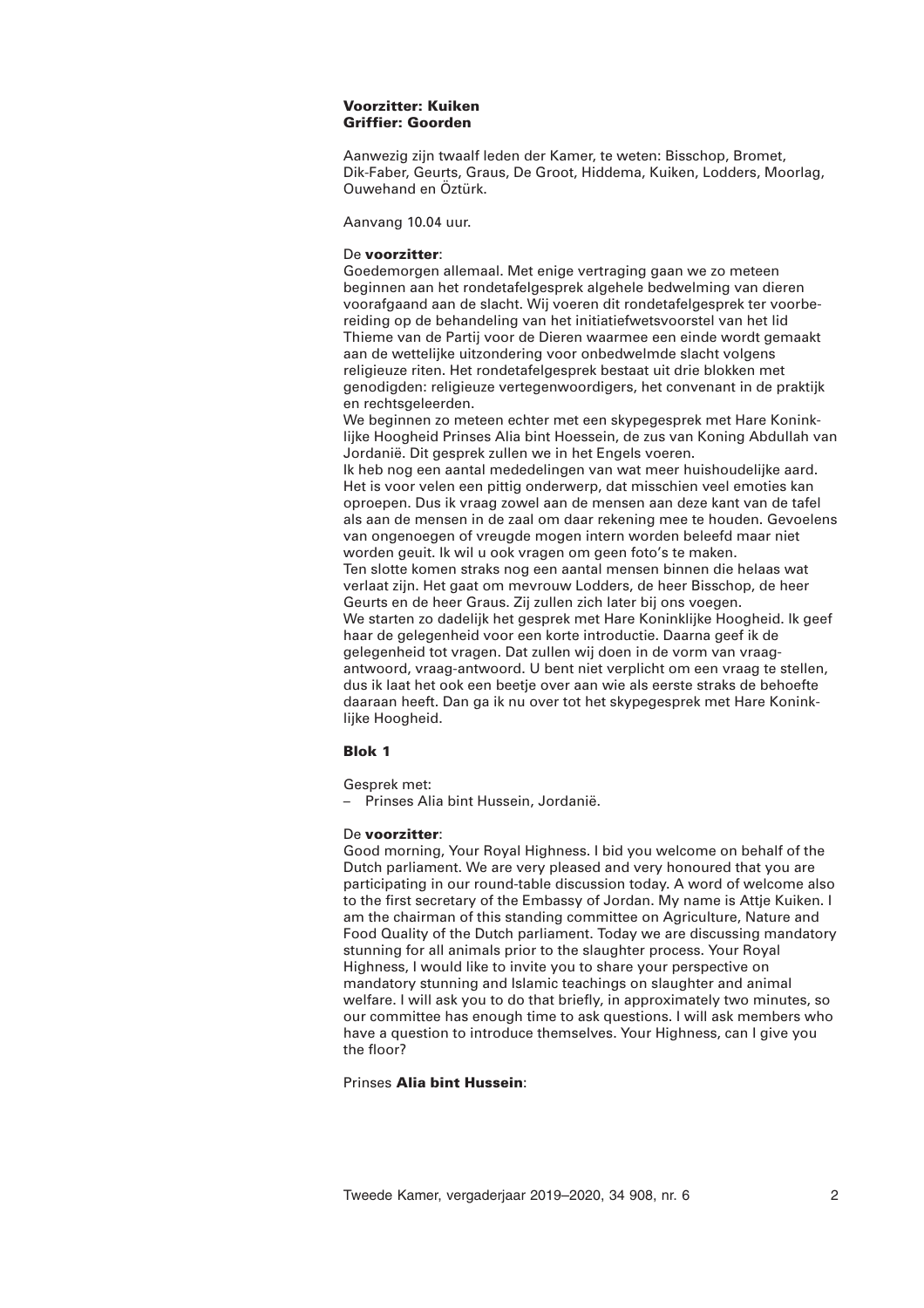Yes. Good morning. Thank you very much and...

## De **voorzitter**:

Just a minute please. The volume is too low. Your Royal Highness, can you try again?

## Prinses **Alia bint Hussein**:

Is this any better?

### De **voorzitter**:

Yes. Thank you so much.

## Prinses **Alia bint Hussein**:

Alright. Good morning and thank very much for asking me to participate. I hope I can be of some help. I will keep it as brief as possible. Basically I have been working in the field of slaughter for several years. I have read a lot about it and discussed it with many Islamic authorities. Islam really focusses on the welfare of the animal and on reducing stress during slaughter and the lead-up to slaughter. It is supposed to be as painless as possible. An animal is not supposed to see another animal being killed in front of it. It is supposed not to be aware of its impending death. Anything that can actually minimize its suffering is very important. In these days, when the numbers are so much greater, the time to be able to relax an animal and to be kind of it, is tighter.

In my opinion and the opinion of the authorities I have discussed it with, compulsory stunning would be a fantastic thing, because it would insure that the animals actually die without being aware of the pain of it. In my experience, some Islamic authorities have reservations because they actually do not know all the facts or are misled by people as to what happens. They feel that the animal does not bleed enough. That is not true. It is only when the animal has been stressed immensely beforehand that its veins are constricted.

(Vergaderbel rinkelt)

#### De **voorzitter**:

Sorry. Just a minute. The bell signalling the start of the plenary sitting is ringing. That is distracting for you and for us. Just a brief moment, please. Voor de mensen op de publieke tribune: deze bel duurt maximaal een minuut. Die opent de plenaire vergadering. Please continue.

### Prinses **Alia bint Hussein**:

I said that their reservations usually stem from a misunderstanding of the stunning. They think that it kills the animal. In Islam the animal has to be alive when it is slaughtered. They are informed that sometimes it breaks the skull. So basically the problem is awareness, in my opinion. The animal does not get killed during non-invasive stunning, where the head is not actually punctured, but the animal just passes out and is not aware of what is happening. That is actually what Islam wants: it wants the animal not to suffer. The other problem is that they are sometimes given the impression that either an electric stun or a blow to the head is painful and therefore cruel and un-Islamic. They need to be made more aware that the loss of consciousness happens within a fraction of a second and therefore does not hurt the animal, hopefully. So basically it is more about awareness. There is nothing un-Islamic about stunning. I hope that helps. That is my conclusion.

Are there any questions?

## De **voorzitter**: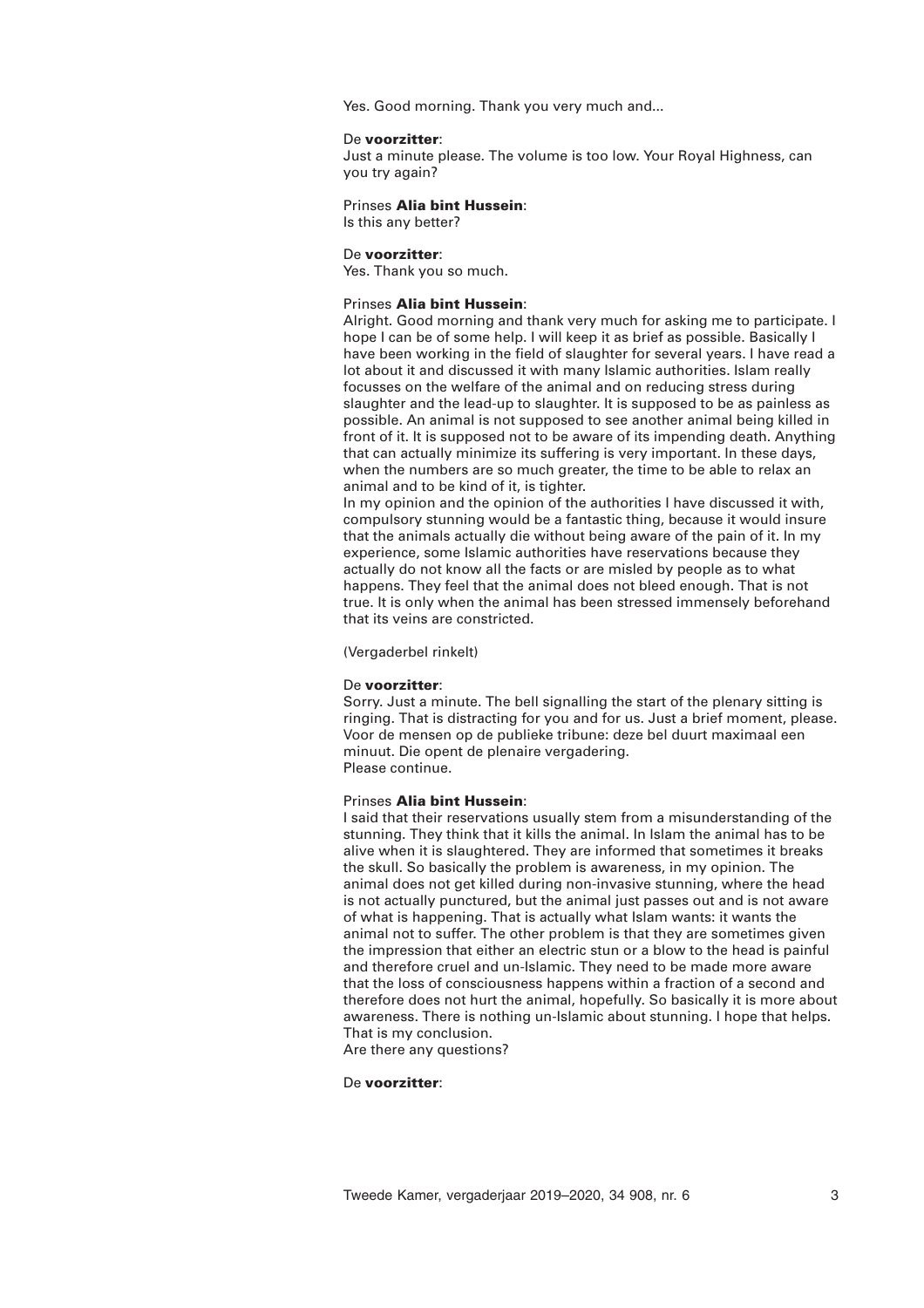Thank you so much for your opening statement, Your Royal Highness. Now I give the floor to our members to ask their questions. I propose that Your Royal Highness will answer each question immediately, because of the interaction. Who can I give the floor to? Yes, Miss Ouwehand.

## Mevrouw **Ouwehand** (PvdD):

Thank you so much, Your Royal Highness, for taking the time and the effort to put forward your perspectives in this important debate in the Netherlands. I think it is important that people hear your voice, as a Princess from a Muslim country. If I understood correctly, your point of view is that it is not against religious freedom of Islam to make sure that the animal is unconscious before the slaughter process begins. You address the necessity of raising awareness and I was wondering what the debate in your country is like. Is there an openness to your view? Are Muslims more open to accepting stunning before slaughter? Can you tell us something about that?

## Prinses **Alia bint Hussein**:

I will try to be brief again. The debate goes on. I am a practicing Muslim. Obviously there is an immense responsibility in making decrees on whether something is lawful or not. So I have been very, very, very careful about asking a the higher authority's input on such matters. We have always made sure that it is fully authorized by Muslim scholars and issuers of international fatwas. They all agree with it, but then you apply it in a slaughter house and somebody comes along, tells the vet there that it is not halal and everyone panics, because they listen to people's opinions. If people do not have enough knowledge to respond, it can make them feel insecure.

That is why it is extremely important that they know that it is not painful for the animal, that it does not prevent the animal from bleeding out – we do not like blood in the meat – and that it is actually kinder to the animal. Another consideration is the safety of workers, as you do not want these animals thrashing about. You want it to be better. When they realize that the meat has less blood in it and that there is less bruising when the animal is not stressed and panicking before being killed, and that it is also much safer for the people, it is actually the only way to be fully halal, because halal is not just about the blood and the bleeding. It is about humanity, about the people who eat it, about eating something that is healthy, not something that has been stressed and full of adrenaline. There are so many considerations.

Awareness is extremely important, because these points need to be made very clear. And in Islam, when something lies outside the field of expertise of the religious authorities, like slaughter, they need to ask those who are competent to pronounce on it, in this case vets or people who know about animals. So often they would ask a vet here, and those vets would look something up on Google and get something that was out of date, saying that stunning is not precise, which might have been true twenty years ago when it was not precise, when it might have broken the animal's head and it might have been painful. Once you use modern equipment and you know the size of the animal, you know how hard to hit it, you know how it will pass out, you know it will not take a long time and you know it will not cause the side effects that they talk about, and you will not have to hit it twice. Then it is acceptable for people, but they do need to be made aware of that.

### De **voorzitter**:

Thank you so much. Other questions? Mr Öztürk.

# De heer **Öztürk** (DENK):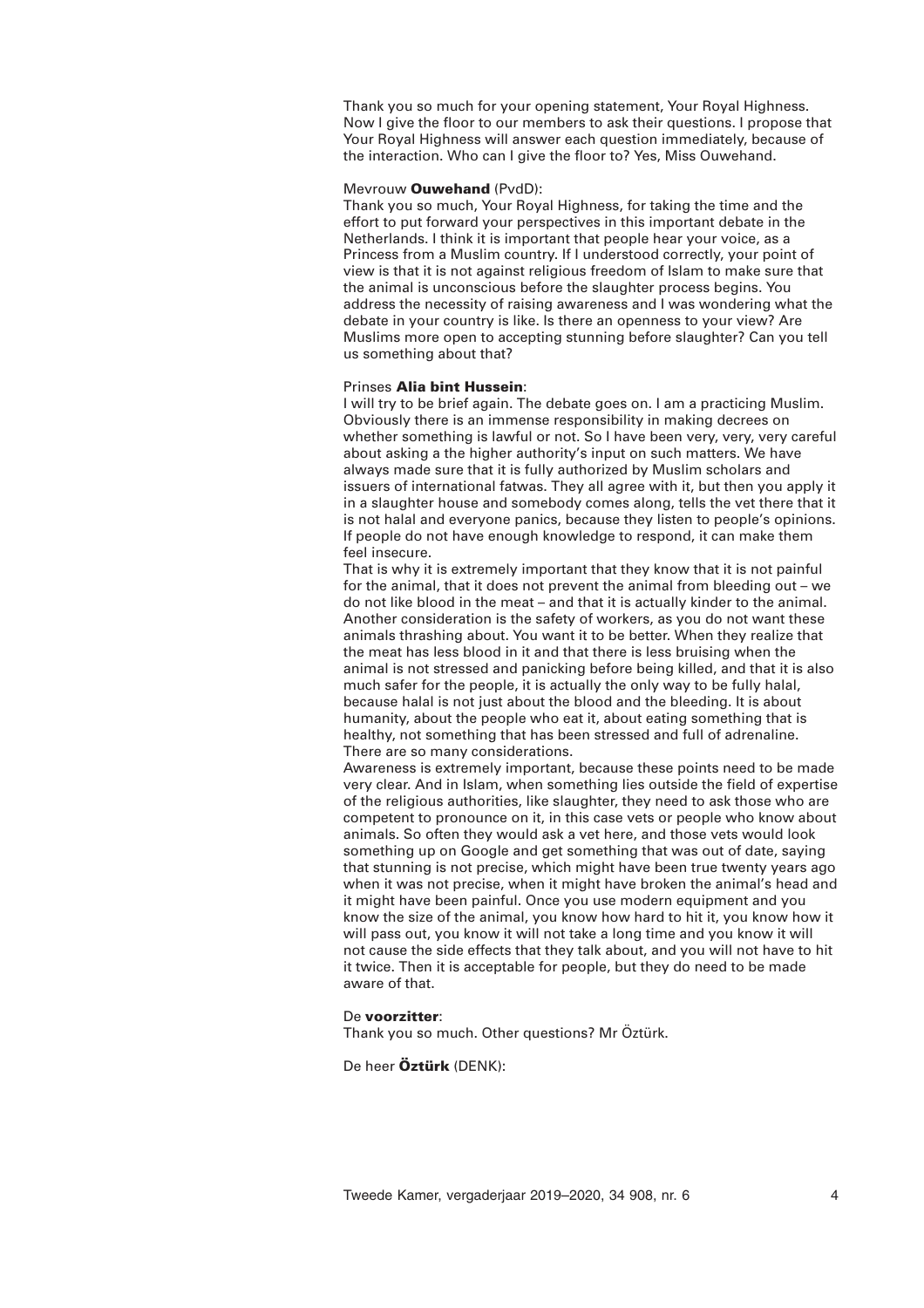We zijn in het Nederlandse parlement. Ik heb mijn leven lang gehoord dat ik Nederlands moet praten, dus ik zal mijn vraag in het Nederlands stellen. Ik ga ervan uit dat er vertaald wordt.

## De **voorzitter**:

Just a...

De heer **Öztürk** (DENK): U hoeft niet zo moeilijk te doen!

## De **voorzitter**:

Nee, nee, nee. Gaan we doen.

De heer **Öztürk** (DENK): Ik bedoel, als je moeilijk doet...

## De **voorzitter**:

Just a minute. Mr Öztürk is going to ask his question in Dutch. It is going to be translated. Yes?

## De heer **Öztürk** (DENK):

Ja, als ik het in het Turks zou doen, zouden ze ook moeilijk doen, maar ik doe het gewoon in het Nederlands.

Ik zie dat u zeer goed bevriend bent met de Partij voor de Dieren. De Partij voor de Dieren zegt eigenlijk: een prinses uit een islamitisch land wil ook geen halal en koosjer vlees. U wordt min of meer gebruikt om het standpunt hier in Nederland een beetje richting de samenleving in te bedden. Bent u zich daar bewust van? Kunt u mij een aantal islamitische landen in de wereld noemen waar halal en koosjer slachten verboden is?

## De **voorzitter**:

OK. Translation.

## De **griffier**:

Your Royal Highness, Mr Öztürk asks if you can name some countries in the world where kosher and halal slaughter is actually prohibited. He also asks whether you are aware of the fact that the Party for the Animals, which Ms Ouwehand represents, is actually using you to put forward their own ideas.

### Prinses **Alia bint Hussein**:

I am not qualified to speak about kosher, because that is not my field of expertise, obviously. I cannot pronounce for the Jewish religion. But as I said, for Islam we checked; the fatwas are fine. I do not know where it is forbidden, but some places prefer not to use it, or they started using it and then decided «no, because...». But stunning per se is not forbidden, that I am aware of.

#### De **voorzitter**:

Thank you so much. Other questions? Mr Moorlag.

### De heer **Moorlag** (PvdA):

Thank you, Your Royal Highness, for sharing your opinion and for your statement. Which rules and practices of slaughtering based on religious grounds have to be changed? What would encourage a change in thought, in your opinion?

## Prinses **Alia bint Hussein**:

You cannot ask somebody to change their religious grounds. The grounds are there. But what you can do, is clarify to them that it is not contrary to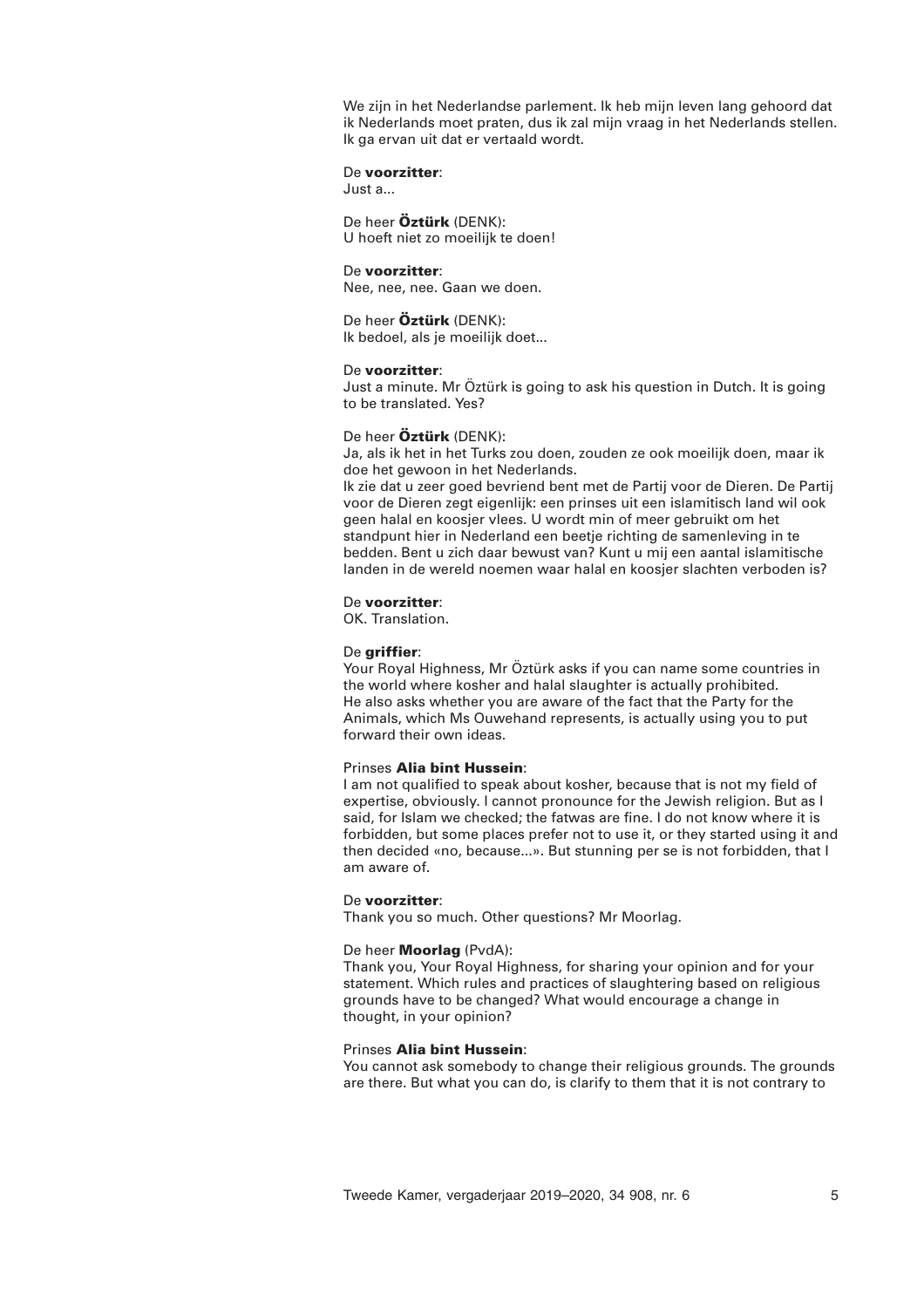what their religion wants. I think that is what is important. In the case of Islam, it is not contrary to the requirements of Islam. On the contrary, it actually supports it, because it makes it so much more humane and good for the animal. Part of the Hadith, the sayings of the Prophet is: relax the animal; make comfortable the animal you are about to slaughter. How else can you do that? What better way is there then by stunning it? So it is not contrary at all.

## De **voorzitter**:

Thank you. I am looking at the Members of Parliament. Is there a final question? Mr Öztürk.

# De heer **Öztürk** (DENK):

Yes. Zij heeft ook een beweging waarmee zij halal slachten wil verbieden. Kan zij een aantal islamitische deskundigen in de wereld noemen die haar gedachten ondersteunen? Naar mijn mening is zij geen deskundige als het gaat om islam. Zij heeft een heel ander beroep. Zij geeft nu als een islamitische prinses zogenaamd voor de Nederlandse samenleving een advies. Kan zij dat gronden?

### De **griffier**:

Your Royal Highness, Mr Öztürk asks if there are any international experts on halal slaughter who share your views.

## Prinses **Alia bint Hussein**:

Yes, absolutely. Absolutely. Again, I would say that I would not put forward these views if I had not asked islamic authorities. On the contrary, they are extremely pro. In fact, we have the head of the Majlis Al-Ifta, the international one, telling me: you have to just tell them that is what they have to do. Sadly, it is very difficult to tell people what they have to do, if it is something they do not want to listen to. That is why I was advising awareness, because people often listen much better if they understand. They do not like to be told from above. But people who really delve into it and see the situations in slaughterhouses where stunning is not used, in the modern world, are totally for stunning.

## De heer **Öztürk** (DENK):

Could you perhaps name some of these experts, your Royal Highness?

## Prinses **Alia bint Hussein**:

Dr. Abdul Salam al-Abbadi, the Jordanian ones I have spoken to, obviously, and the international ones. I also wanted to say that when we first started working in the field, we were told that sheep were being stunned in Jordan. That was alright, but there was a fatwa saying cattle could not be stunned. And then when we checked it, there was actually a fatwa from the Bilad al-Sham Mufti from 1930-something saying that it was permitted within certain conditions, you know, as long as it is done in a certain way. It was not forbidden at all, but people are somehow always very keen to misunderstand this. It is confusing to me as to why. I think it is a fear of something new and a lack of understanding.

But I would be very happy to supply the names of all these people. I can make you a list and send you all the findings and writings, at any time that anyone wants. And you can then circulate them among your audience.

## De **voorzitter**:

That sounds like a good suggestion. Thank you so much, Your Royal Highness. Due to time we need to go to the next round of people to talk to. I thank you so very much for the fruitful exchange of thoughts. It has been a great honour you have made time to be with us to share your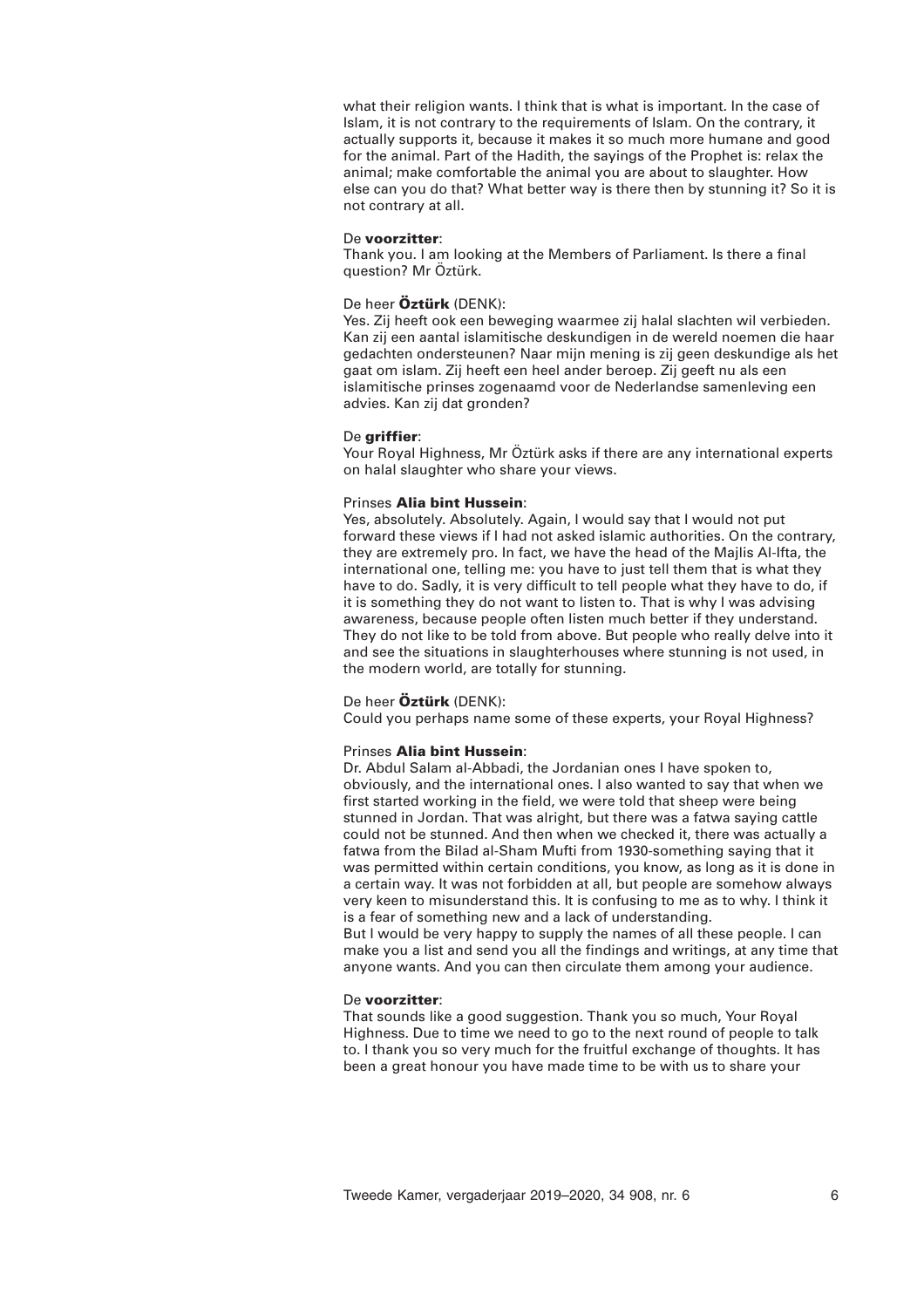ideas. Thank you very much and I wish you a very pleasant day on behalf of the committee. Thank you so much.

# Prinses **Alia bint Hussein**:

Thanks, everyone. Bye-bye.

### De **voorzitter**:

Dat was het blok met Skype. Het is altijd even spannend of het goed gaat, maar ik hoop dat het voor u goed was te verstaan. Dan gaan we nu even één minuut schorsen, zodat we de gasten voor het volgende blok kunnen uitnodigen om aan tafel te gaan deelnemen.

De vergadering wordt enkele ogenblikken geschorst.

## **Blok 2: Religieuze vertegenwoordigers**

Gesprek met:

- De heer Vis, Nederlands Israëlitisch Kerkgenootschap
- Mevrouw Gelderblom-Lankhout, Overlegorgaan Joden, Christenen en Moslims
- De heer Bal, Contactorgaan Moslims en Overheid
- De heer Bloemendal, Joodse gemeente Amsterdam

## De **voorzitter**:

We gaan verder met het blok met de religieuze vertegenwoordigers. Ik heet hartelijk welkom: de heer Ruben Vis van het Nederlands Israëlitisch Kerkgenootschap, mevrouw Hanneke Gelderblom-Lankhout van het Overlegorgaan Joden, Christenen en Moslims – tevens oud-Eerste Kamerlid, dus fijn dat u in ons midden bent! – de heer Rachid Bal, Contactorgaan Moslims en Overheid, en de heer Michael Bloemendal, Joodse gemeente Amsterdam.

U heeft van tevoren duidelijke instructies gekregen, dus u weet dat ik u graag vraag om een inleiding, een opening statement van twee minuten te houden. Dat doet u allemaal, en daarna ga ik door naar de leden. Dan gaan we een aantal vragen verzamelen en die worden dan concreet bij u teruggelegd.

Dan mag ik als eerste het woord geven aan de heer Vis.

## De heer **Vis**:

Dank u wel, mevrouw de voorzitter. Slachten volgens de joodse riten is, sinds de vestiging van de joden in Nederland, een al meer dan 400 jaar bestaande praktijk. Daarbij worden steeds de modernste inzichten toegepast, in combinatie met respect voor de traditionele slachtwijze, die steeds wordt gemoderniseerd, zoals ook is vastgelegd in het convenant onbedwelmd slachten volgens religieuze riten.

Er zijn twee manieren van slachten: met voorafgaande bedwelming en zonder voorafgaande bedwelming. Volgens het wetsvoorstel-Thieme I uit 2010 of 2009, met hetzelfde oogmerk als het wetsvoorstel-Thieme II uit 2018, worden er jaarlijks 1,5 miljoen dieren onbedwelmd geslacht. Uit cijfers van de NVWA uit 2018 blijkt dat het daarentegen gaat om 68.000 dieren. Daarvan gaat het bij een kleine 3.000 dieren om slachten volgens de joodse rites. In totaal worden er per jaar 700 miljoen dieren geslacht, zegt de Partij voor de Dieren.

In 2011 heeft de Eerste Kamer het wetsvoorstel-Thieme I verworpen en een motie aangenomen die de Staatssecretaris oproept om in een convenant te regelen dat er maatregelen worden genomen die het dierenwelzijn bij het slachten volgens religieuze riten verbeteren, met inachtneming van het slachten volgens religieuze riten als expressie van de vrijheid van religie, en deze maatregelen vast te leggen. Het convenant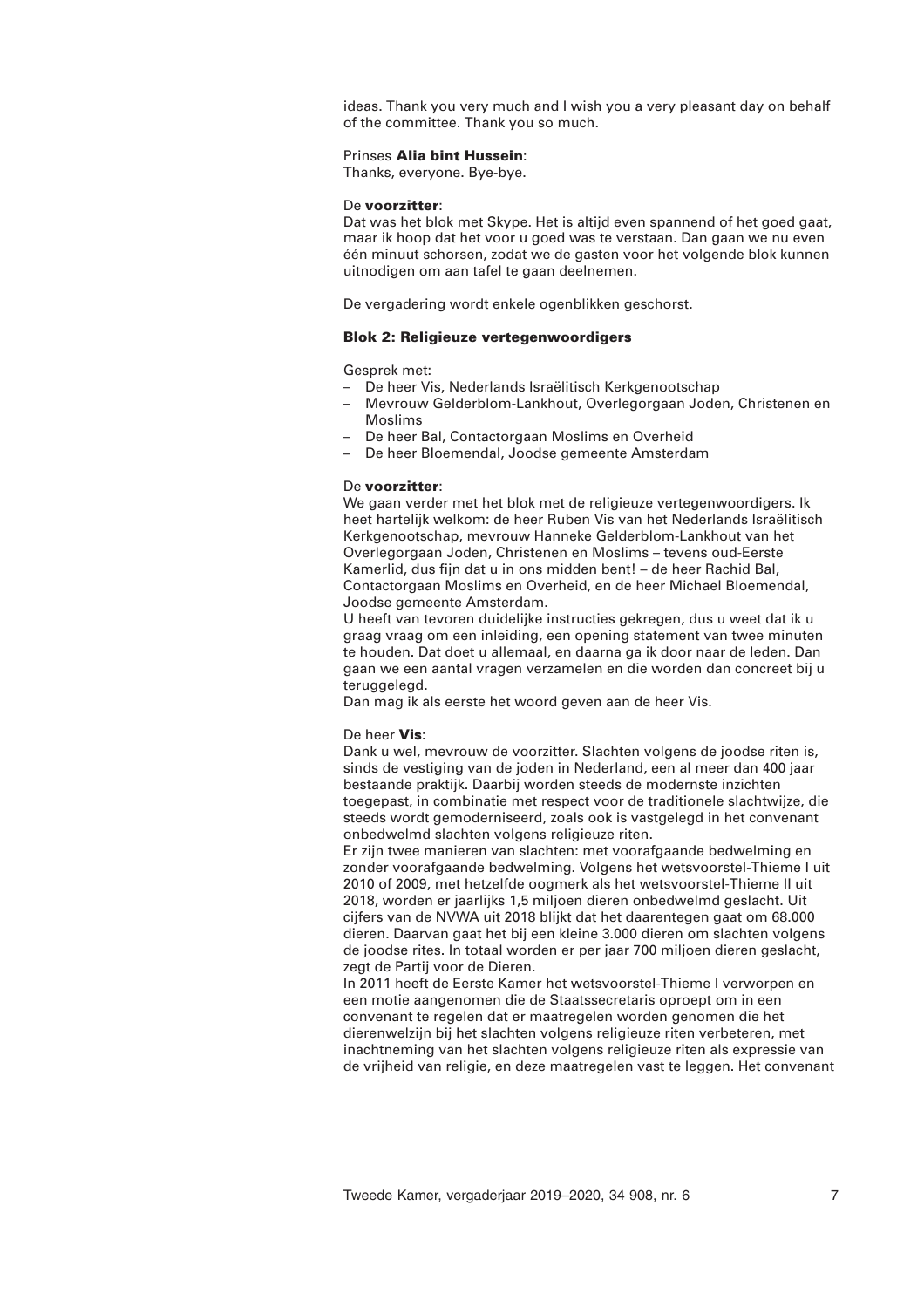is in 2018 in werking getreden in de vorm van een AMvB. De koosjere slacht houdt zich aan die voorschriften.

De AMvB heeft een voorhangprocedure bij beide Kamers gehad. Dit heeft niet geleid tot een verzoek om Kamerbehandeling van de AMvB. Het NIK ziet het convenant als een afspraak tussen de overheid en de joodse gemeenschap, in lijn met de breed in de Eerste Kamer aangenomen motie die voortborduurt op het amendement uit de Tweede Kamer. Het NIK voert het convenant zorgvuldig uit. Het NIK verwacht dan ook van de overheid dat die zich eveneens houdt aan die afspraak. Er is al afgesproken dat er voor 2021 een evaluatie staat gepland. Er is geen aanleiding gebleken om eerder te evalueren. Voorzitter. Nog één overweging. Het volledig verbieden van slachten

volgens religieuze riten, is in strijd met de vrijheid van religie. Dit heeft de Eerste Kamer in 2011 vastgesteld, zo oordeelt de Raad van State op het afgewezen wetsvoorstel-Thieme I en ook op het voorliggende wetsvoorstel-Thieme II, en zo oordelen ook het Europees Hof van Justitie en het Europees Hof voor de Rechten van de Mens. Dank u wel.

# De **voorzitter**:

Hartelijk dank. Nu geef ik graag het woord aan mevrouw Hanneke Gelderblom-Lankhout.

## Mevrouw **Gelderblom-Lankhout**:

Dank u wel, voorzitter. Dames en heren, iedereen die vlees eet en nadenkt, weet dat daarvoor dieren worden geslacht. Dat doet pijn; dat is een feit. De joodse en de islamitische uitgangspunten zijn identiek: het dier moet hierbij zo min mogelijk lijden. Ook voor ons is dierenwelzijn namelijk uiterst belangrijk.

De initiatiefwet van de Partij voor de Dieren stelt dat er bij de reguliere slacht veel minder sprake is van lijden, want de dieren worden – nu komen er twee belangrijke woorden – «verdoofd of bedwelmd». Nou vraag ik u, wat is uw associatie bij het woord «verdoven»? Dan denkt iedereen aan de narcose bij een operatie of aan een prik in je wang bij de tandarts. Een paar uur later ben je weer bij bewustzijn en loop je vrolijk rond: kiespijn weg, verdoving uitgewerkt. Hier betekent «verdoven»: een schietapparaat op je kop, een kogel of een pin door je kop. Het beest kan nooit meer lopen, want de hersencellen zijn vernietigd. De neurologen dokter Boerman en professor Weinstein stellen dat niet bewezen is dat er bij dit verlies van hersenschorsactiviteit automatisch ook afwezigheid van pijn is. De onderzoeken die Marianne Thieme aanvoert, gaan daar zonder meer vanuit. De publieke opinie ook. Deze neurologische specialisten echter noemen dat keihard «het ontbreken van wetenschappelijk bewijs». En u kent hopelijk dat stuk, want ik heb het als bijlage aan mijn verhaal toegevoegd.

Dan hebben we het andere woord, «bedwelmen». Dat betekent: met meerdere beesten een hok, een gesloten ruimte, ingejaagd worden en daar worden vergast of geëlektrocuteerd. Er zijn beelden. Er is een video. U kunt die krijgen als u dat wil. Daaruit blijkt dat sommige dieren tot tegen het plafond springen van angst of doodsnood. Dat noemen we dus «bedwelmen».

## De **voorzitter**:

Wilt u afronden, alstublieft?

### Mevrouw **Gelderblom-Lankhout**:

Nee, ik heb nog een paar regels, alstublieft. Ik vind dit, en dat is mijn stelling, misleidend woordgebruik. Maar het belangrijkste argument in de initiatiefwet is de noodzaak tot het eerbiedigen van mensenrechten. Wat is de kern van het EVRM? Dat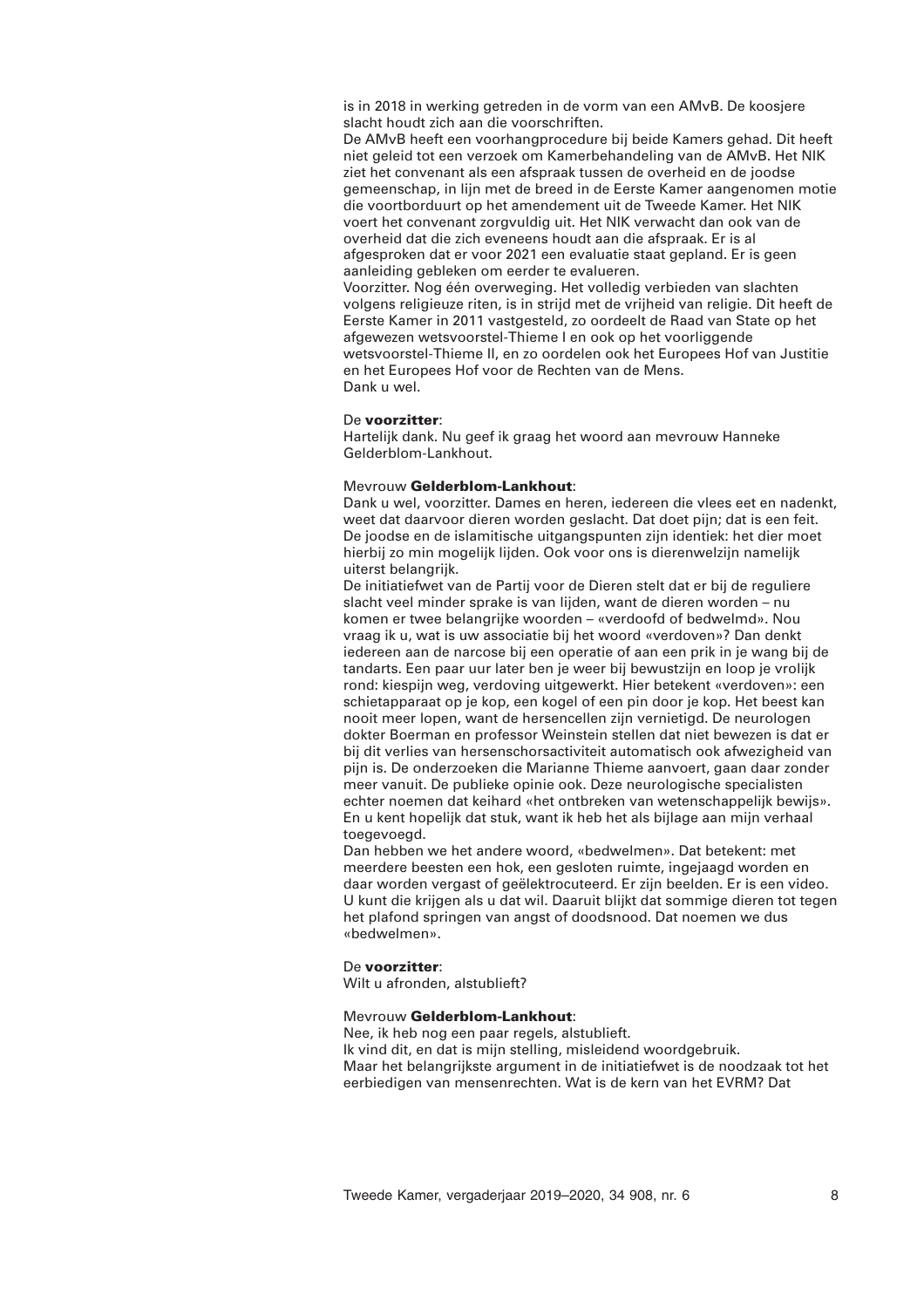minderheden rechten hebben die niet zomaar mogen worden afgenomen. Vlees eten is voor beide gemeenschappen een essentieel onderdeel van hun leven. Dat mag je niet zomaar afnemen, zegt de Raad van State, zegt het EVRM.

Mijn vraag aan u is: steunt u wetgeving op basis van argumenten of sentimenten, op sentimenten die worden aangestuurd door onjuistheden en misleidend woordgebruik? Dank u wel.

### De **voorzitter**:

Hartelijk dank. Dan geef ik nu graag het woord aan de heer Rachid Bal.

### De heer **Bal**:

Voorzitter. Het kan kloppen dat er onder moslimgeleerden verschillend wordt gedacht over de voorwaarden die verbonden zijn aan ritueel slachten. Dat is een zuiver theologische discussie. Dat is voor ons geen discussiepunt.

Waar het ons om gaat, is dat Nederland een grote groep burgers kent met een islamitische geloofsovertuiging, voor wie het feit dat er ritueel geslacht wordt, essentieel is voor hun geloofsleven. Het kunnen eten van halalvlees en het vieren van het Offerfeest maken daar deel van uit. De Nederlandse Grondwet, waarin de vrijheid van godsdienst is vastgelegd, maakt dit mogelijk. Wij zijn ons daar extra van bewust, nu in relatief veel landen de fundamentele vrijheden onder druk staan.

De islamitische voorschriften die betrekking hebben op het slachten van dieren, zijn er van oudsher op gericht om het geslachte dier zo min mogelijk pijn te doen. Nu spreken wij van dierenwelzijn. De afgelopen jaren hebben wij samen met de joodse gemeenschap, het ministerie en de Organisatie voor de Vleessector een convenant opgesteld waarin de voorwaarden voor ritueel slachten zo zijn geregeld dat het dierenwelzijn niet in het geding komt. De wetenschappelijke adviesraad heeft ons daarbij ondersteund en begeleid. Als convenantpartners hebben wij veel overleg gevoerd om tot de beste voorwaarden en methoden te komen. Sinds begin vorig jaar is het convenant van kracht. We zijn ermee aan de slag gegaan. Onze ervaring is dat het prima werkt. De te slachten dieren worden op een nette manier begeleid en conform de regels geslacht. Met de halssnede valt de bloeddruk weg en verliest het dier het bewustzijn, waarna het niet meer wakker wordt. Wat er na het aansnijden gebeurt, zijn natuurlijke reflexen. Naar onze overtuiging zijn dat geen uitingen van pijn. Indien nodig wordt alsnog na 40 seconden geschoten. We zouden heel erg graag van de Kamer hebben dat dit convenant een kans krijgt en er ten minste tien jaar mee wordt gewerkt.

#### De **voorzitter**:

Heel hartelijk dank. Dan geef ik tot slot graag het woord aan de heer Michael Bloemendal.

## De heer **Bloemendal**:

Mevrouw de voorzitter. Het wetsvoorstel dat voorligt gaat bijna geheel voorbij aan het convenant dat sinds 1,5 jaar van kracht is. Met dit convenant worden het welzijn van dieren en de vrijheid van godsdienst zorgvuldig met elkaar in balans gebracht, aldus ook de Raad van State. Bij totstandkoming en implementatie van het convenant zijn de NVWA en haar artsen direct betrokken geweest. Ons verantwoordelijk rabbinaat is daarbij tot de grens gegaan van wat joods-religieus mogelijk is. Alle – ik herhaal: alle – aanbevelingen van de wetenschappelijke adviescommissie zijn in het convenant geeffectueerd.

Dit betekent onder meer dat de strengste indicatoren worden gebruikt om te bepalen of er na 40 seconden alsnog geschoten moet worden. Andere indicatoren indiceren al veel eerder afwezigheid van bewustzijn. Dieren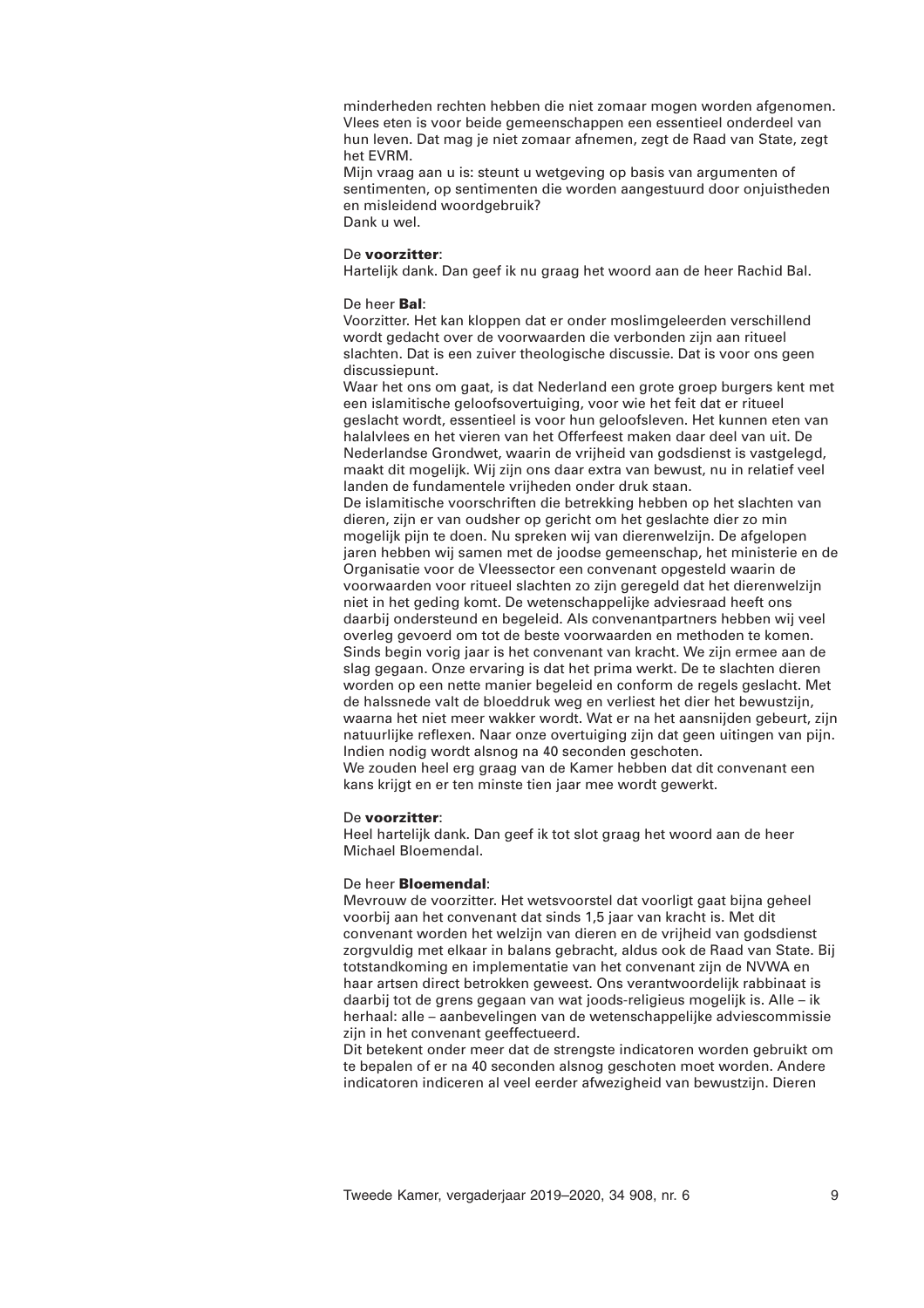kunnen dan ook nooit langer dan 40 seconden na aansnijden nog bewustzijn hebben. In de praktijk is het vaak veel korter. Alle op deze wijze geslachte dieren komen in de koosjere of halalvleeswerking terecht. Bij koosjer slachten is permanent toezicht van een NVWA-dierenarts, in tegenstelling tot wat er bij de reguliere slacht gebeurt. Hierdoor is de kans op fouten in het slachtproces, en dus op dierenleed, bij de koosjere slacht veel kleiner dan bij de reguliere slacht. Maar niet alleen wordt hieraan in het wetsvoorstel geheel voorbijgegaan en worden de opmerkingen van de Raad van State genegeerd, de memorie van toelichting bevat pertinente onwaarheden. Ik noem er slechts enkele.

Er wordt gesteld dat de halssnede vaak meerdere malen wordt uitgevoerd. Dat is volgens het convenant, maar ook volgens de joodse wet, verboden. Dit gebeurt dus nooit.

Er staat: de WAC adviseert de 40 seconden niet in te voeren. Dit advies gaat over andere indicatoren dan degene die nu worden gebruikt. De tijd tussen halssnede en verlies van bewustzijn zou kunnen oplopen tot twee minuten. Na maximaal 40 seconden vindt alsnog bedwelming en een schot plaats.

Bij ballooning zou meermalen worden gesneden. Dat is onjuist. Bij ballooning wordt onmiddellijk een bedwelmingsschot gegeven. Los van onjuistheden, bevat de memorie van toelichting een groot aantal punten die onverkort, en soms zelfs nog sterker, voor de reguliere slacht gelden. Hiermee is naar onze mening de onderbouwing van het wetsvoorstel ondeugdelijk, en misschien zelfs misleidend. Dank u wel.

### De **voorzitter**:

Hartelijk dank. Dan ga ik naar de kant van de Kamer voor vragen. We hoeven het niet per se in volgorde te doen, maar ik denk dat ik gewoon begin bij mevrouw Lodders. Ik geef u allen de gelegenheid tot het stellen van één vraag. Stel die gericht.

## Mevrouw **Lodders** (VVD):

Dank u wel, voorzitter. Ik wil de sprekers hartelijk dankzeggen voor hun inbreng en voor de papers die we hebben ontvangen. Laat ik mijn vraag richten op het convenant. In mijn voorbereiding hierop heb ik gelezen dat er een aantal onderdelen van het convenant nog niet zijn opgepakt, bijvoorbeeld de etikettering. Klopt dat? Kan daar iets meer over gezegd worden? Ik moet mij op één persoon richten. Mag ik dit dan vragen aan degene die het meest zicht heeft op de uitwerking van het convenant? Dat is het meest praktisch, denk ik.

## De **voorzitter**:

We gaan een aantal vragen verzamelen. Ik denk dat ik deze bij de heer Bloemendal parkeer. Dat schat ik zomaar even zo in. We kunnen de vragen at random doen. Dat is prima. Het woord is aan de heer Öztürk.

## De heer **Öztürk** (DENK):

Mevrouw Gelderblom-Lankhout heeft perfect uitgelegd wat verdoving en bedwelming inhoudt, en ook dat daar in de publieke opinie toch een ander beeld bij bestaat. Het doel van de Partij voor de Dieren is om stress en pijn van de dieren te voorkomen. Maar hoeveel stress en pijn heeft dit wetsvoorstel bij de joodse gemeenschap en bij de moslimgemeenschap veroorzaakt? We hebben het hier over bedwelmen en verdoven. Dat zorgt voor stress en pijn. Maar los daarvan: als deze wet doorgaat, hoeveel stress en pijn zal dat dan bij een miljoen tot anderhalf miljoen mensen veroorzaken? Kunt u ons dat even uitleggen?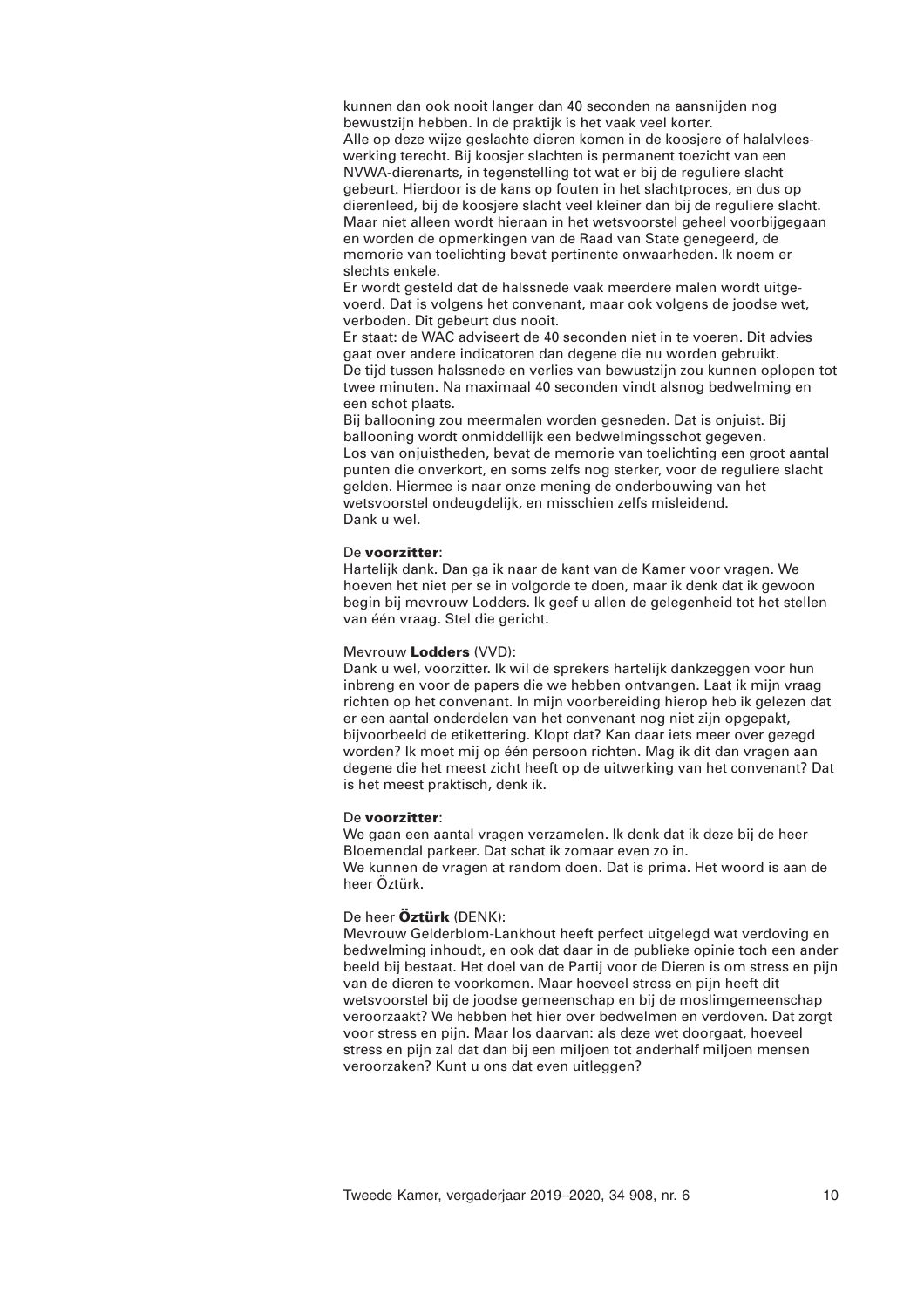## De **voorzitter**:

Hartelijk dank. Dan de heer Geurts van het CDA.

## De heer **Geurts** (CDA):

Dank, voorzitter. Ik ben recent in de praktijk nog eens gaan kijken hoe ritueel slachten eraan toe gaat. En voor zover ik er al niet gesterkt in was, heeft mij dat verder gesterkt om dat wetsvoorstel van de Partij voor de Dieren totaal niet te willen steunen. Er zitten hier vier mensen met verhalen die ik herken. Ik wil de heren Bal en Vis wel de mogelijkheid geven om te reageren op blok 3 en blok 4, waarin er ook een aantal mensen zitten die het helemaal niks vinden. Jullie hebben mogelijk een mening over de inbrengen, want die zullen jullie ook gelezen hebben. U heeft nu de gelegenheid om daarop te reageren, doordat ik deze vraag aan u beiden stel.

### De **voorzitter**:

Oké. Dan de heer De Groot.

## De heer **De Groot** (D66):

Dank u, voorzitter. Dank ook aan de inleiders voor hun inleiding. De heer Vis zei dat onverdoofd slachten al 400 jaar in Nederland bestaat, en steeds is aangepast aan de laatste stand van de techniek of de wetenschap. Is de joodse gemeenschap ook bereid om als er nieuwe inzichten zijn, die dan ook weer toe te passen? Dat is bijvoorbeeld ook gesuggereerd door de Koninklijke Nederlandse Maatschappij voor Diergeneeskunde.

## De **voorzitter**:

Hartelijk dank. Dan mevrouw Dik-Faber.

### Mevrouw **Dik-Faber** (ChristenUnie):

Dank u wel, voorzitter. De vraag van de heer Geurts wil ik wat specifieker maken. Ik heb in een aantal stukken gelezen dat er discussie is over de 40 seconden, met name voor runderen. Veel runderen hebben na 40 seconden toch nog niet volledig het bewustzijn verloren, waardoor er toch nog een pen wordt geschoten. Mijn vraag is: herkent u dit? Bij hoeveel runderen komt dit voor? En wat gebeurt er dan met de runderen die alsnog na 40 seconden geschoten worden? Worden die toch nog aangeboden voor halal of koosjere vleesconsumptie? Gaan die naar de reguliere markt? Daar hebben we wat vragen over op basis van de stukken die in de volgende blokken aan de orde komen. Ik weet niet wie die vraag kan beantwoorden. De heer Vis, wellicht?

#### De **voorzitter**:

Ik leg deze vraag neer bij de heer Vis. Als het nodig is, kunnen de anderen aanvullen. Ik geef nog gelegenheid voor twee vragen. Dan gaan we over op de beantwoording.

# Mevrouw **Bromet** (GroenLinks):

Voorzitter. Ik heb ook een vraag over het convenant. Dat is eigenlijk een typisch Nederlands polderproduct waarin belangen samengebracht worden. Ik zou graag iets willen weten over het percentage dieren – dat is eigenlijk wat mevrouw Dik-Faber net ook al vroeg – dat alsnog verdoofd moet worden omdat de halssnede niet effectief genoeg is en de sterfte niet intreedt binnen 40 seconden. Maar ik zou ook willen weten wat er gebeurt als je die termijn van 40 seconden zou verkorten. Om hoeveel dieren gaat het dan? Is het een probleem als het percentage verdoofde dieren toch als koosjer wordt verkocht? Er is nu een percentage vlees van dieren die toch verdoofd zijn geweest, dat evengoed toch als koosjer op de markt komt. Ik snap dus niet zo goed waar het kantelpunt ligt bij het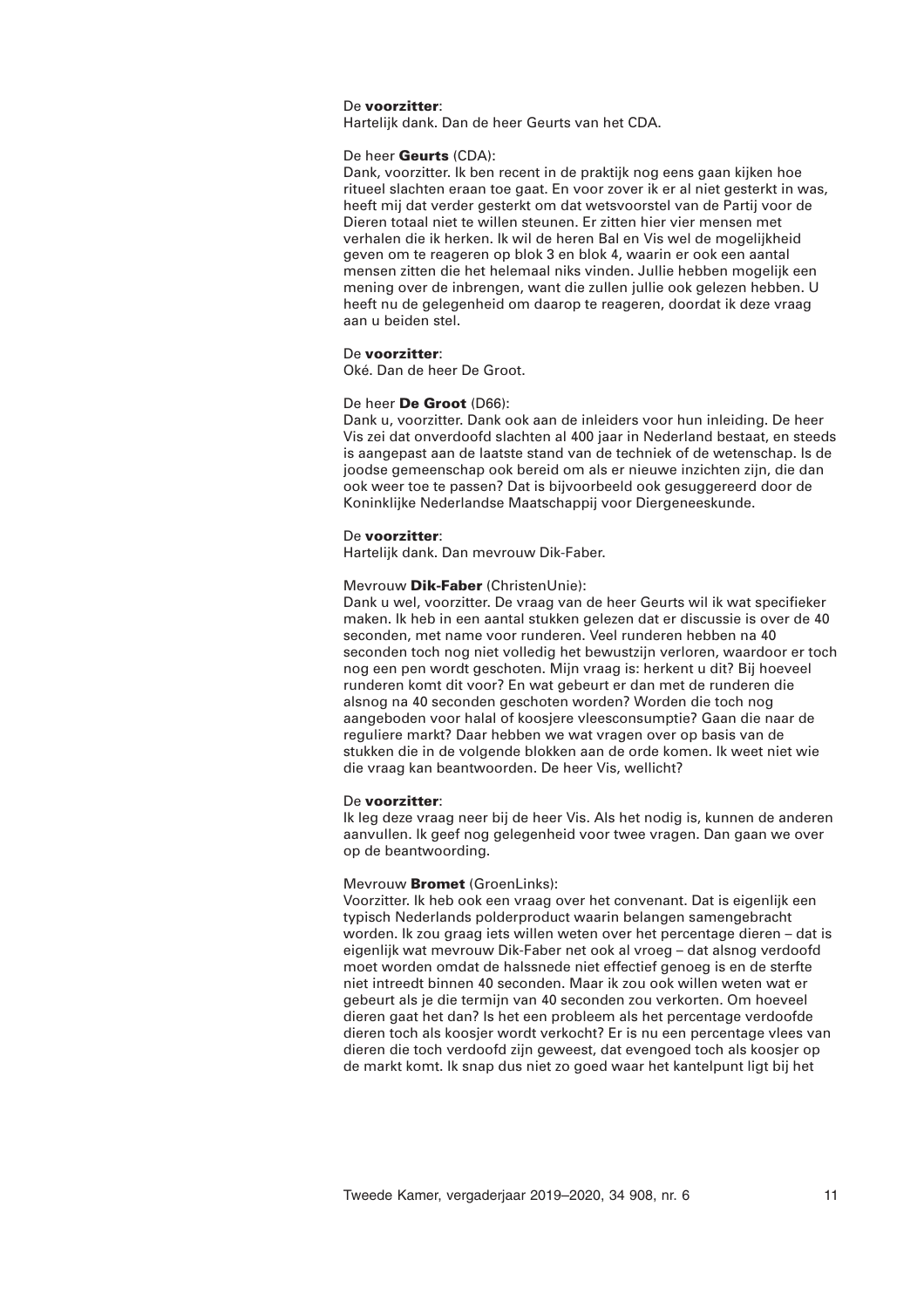percentage dieren dat nog onverdoofd geslacht moet zijn en het percentage dat wel verdoofd is.

#### De **voorzitter**:

Deze vraag leg ik neer bij zowel de heer Bal als de heer Vis. Dan nog de heer Moorlag.

### De heer **Moorlag** (PvdA):

Voorzitter. De heer Bloemendal zei dat er een balans is gevonden tussen dierenwelzijn en godsdienstvrijheid, maar het is natuurlijk wel een wankele balans. Je ziet ook dat de opvattingen over grondrechten en rechten niet statisch zijn. Je ziet in de samenleving een toenemende tendens om meer waarde toe te kennen aan rechten voor dieren, ook vanuit de grondgedachte dat dieren lijden en bewustzijn hebben. Hoe kijken de heren Bloemendal en Vis aan tegen de ontwikkeling op de lange termijn? Stel dat die tendens doorzet, wat is dan het plan B?

## De **voorzitter**:

Tot slot de heer Graus. Daarna is er nog gelegenheid voor vragen, maar ik ga dan eerst naar de antwoorden toe.

### De heer **Graus** (PVV):

Dank u wel, mevrouw de voorzitter. Ik wil allereerst aan meneer Bloemendal vragen of hij het met mij eens is dat, als het niet lukt binnen die 40 seconden, het volstrekt onmogelijk is om een dier nog te benaderen, bijvoorbeeld voor een schietmasker? Ik heb heel veel dieren zien sterven, ook bij een proefdierenstal waar dieren gedood moesten worden. Zo'n dier is volstrekt onbenaderbaar, dus hoe kan dat in godsnaam plaatsvinden? Wat ik eigenlijk in totaliteit wil zeggen: ik heb een grote veterinaire denktank en ik baseer me enkel op dodingsexperts en artsen, want die alleen zijn ter zake deskundig. Nu is mijn vraag eigenlijk: als artsen zeggen dat het gewoon pure dierenmishandeling is, wordt dat dan niet meegenomen in dat advies? Door mevrouw Gelderblom werd al bevestigd dat het identiek is, halal of koosjer slachten. Daar ben ik dankbaar voor, want ik wist dat dat zo was, dat het even erg was. Maar hoe staan de sprekers ertegenover, tenminste degenen die er iets over willen zeggen, dat dierenartsen volstrekt tegen dat ritueel zijn?

## De **voorzitter**:

Ik ga deze vraag in ieder geval even neerleggen bij mevrouw Gelderblom-Lankhout. Ik geef nu als eerste gelegenheid aan de heer Vis voor de beantwoording van de vragen die aan hem zijn gesteld.

## De heer **Vis**:

Prima. Ik loop ze even langs. Als er iets mist, hoor ik het wel. Dank u wel voor de vragen, allereerst.

De heer Özturk vraagt hoe ertegenaan wordt gekeken en wat het gevoel erbij is, als ik het zo goed verwoord. Laat ik over dat gevoel niet zelf iets zeggen, maar citeren wat een student gisteren hierover schreef in de Volkskrant. Hij schreef: «Aan dit wetsvoorstel toetsen joodse Nederlanders of ze hier nog welkom zijn of dat ze zich alleen joods mogen noemen, maar niet meer joods mogen zijn. Het is voor mij onwezenlijk om me te realiseren dat de Tweede Kamer voor de vraag staat of zij onze vrijheid opnieuw wil afpakken.» Ik denk dat dit citaat van een jonge Nederlandse joodse student genoeg zegt.

Ik ga dan met uw welnemen naar een vraag van de heer Geurts. Hij vraagt hoe ik aankijk tegen datgene wat er in de twee andere blokken wordt gezegd. Ik wil mij beperken tot een opmerking van mevrouw Reidinga van Caring Vets, die zegt dat bij religieuze slacht een voorafgaande reversibele bedwelming mogelijk is. Caring Vets zegt zich te baseren op kennis, maar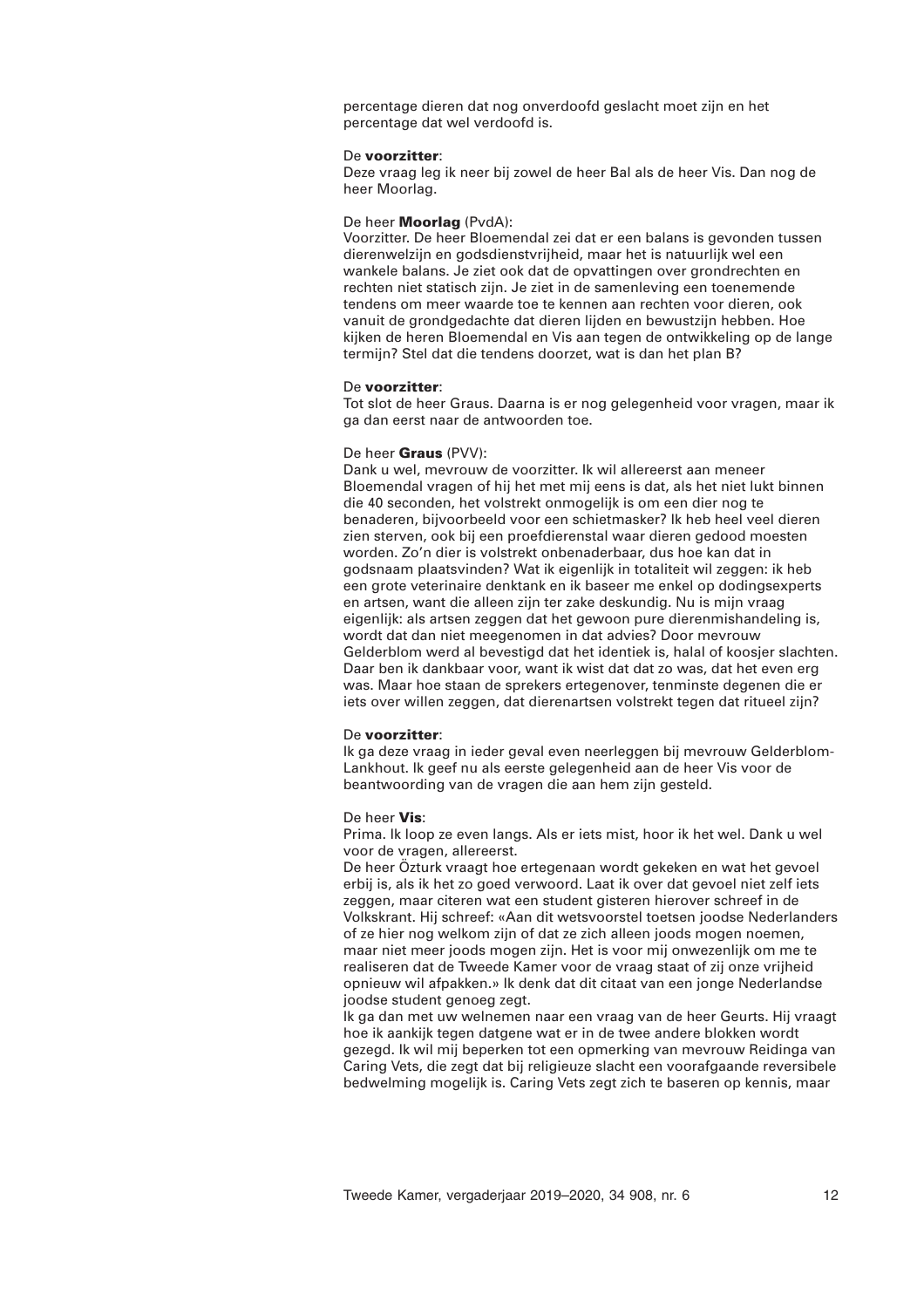is dat dan kennis van religieuze voorschriften, zo vraag ik mij af. Mijn vraag zou dan ook zijn: begeeft Caring Vets zich hierbij niet op een terrein waar ze geen zeggenschap en expertise over heeft? Dat is één opmerking die ik wilde aanhalen.

Een andere opmerking betreft mevrouw Janneke Vink, docent aan de Open Universiteit. Zij zegt dat een verbod de godsdienstvrijheid zelf niet eens beperkt: de godsdienstvrijheid staat een verbod wel toe, omdat gelovigen ondanks een verbod op onverdoofde slacht nog steeds alle religieuze plichten kunnen naleven, bijvoorbeeld door over te stappen op importvlees van onverdoofd geslachte dieren, door geen vlees meer te consumeren of door vlees te consumeren van dieren die wel ritueel, maar niet onverdoofd geslacht zijn. Ook hier zie je dus dat er een beweging gaande is dat je ritueel kunt slachten nadat die verdoving heeft plaatsgevonden. Ook zij treedt hier in het domein van de religie door ervan uit te gaan dat geïmporteerd vlees voldoet aan de religieuze standaarden en eisen die de Nederlandse joodse of islamitische gemeenschap stelt. De vraag is ook of je nog van proportionele beperking kunt spreken, als er wordt gezegd om, los van ieders persoonlijke keuze om vegetariër te willen zijn of worden, geen vlees meer te consumeren. Dat stelt zij voor, maar dat is toch geen serieuze vorm van proportionele beperking, zou je denken.

Ik kom nog op één onderwerp van mevrouw Vink. Zij zegt over het onderwerp van het onverdoofd slachten: ga dat dan uit andere landen halen. De vraag is wel degelijk: wordt door import uit andere landen, waar de slacht veel minder diervriendelijk is dan in Nederland, het dierenwelzijn niet eerder geschaad dan dat het erbij gebaat is?

Voorzitter. Met uw welnemen ga ik dan naar een opmerking van mevrouw Dik. Zij vraagt mij wat er met het vlees na de slacht gebeurt. Ik denk dat de uitvoering van de slacht meer ligt op het terrein van de heer Bloemendal. Die vraag wil ik dus doorschuiven, voorzitter.

De heer Moorlag vraagt wat de langetermijntendens is. We zien allemaal dat er natuurlijk minder vlees wordt geconsumeerd, alhoewel de allerlaatste cijfers, van gisteren of eergisteren, daar toch weer een nuance in aanbrengen. Wat is de toekomst? Dat is eigenlijk wat u zegt. Ik moet Mark Twain citeren: voorspellen is moeilijk, vooral als het de toekomst betreft. Dus ik kan het u niet zeggen.

### De **voorzitter**:

Hartelijk dank. Voordat ik mevrouw Gelderblom-Lankhout het woord geef, heeft de heer De Groot nog een vraag.

### De heer **De Groot** (D66):

Ik had een vraag aan de heer Vis over het advies van de KNMvD over reversibel elektrisch verdoven. Hoe staat de heer Vis of de joodse gemeenschap daartegenover?

## De heer **Vis**:

Voorzitter, met uw welnemen verwijs ik hier naar de Handelingen van uw Kamer. Het toenmalige Kamerlid Ormel gaf destijds aan dat er bepaalde criteria zijn die in ieder geval voor de joodse slacht gelden. Ik kan niet spreken over de islamitische slacht, maar hem citerend is het zo dat het dier in staat moet zijn om te lopen. Natuurlijk moet het dier niet kunnen lopen, want het is gefixeerd – dat vindt de joodse slacht ook – maar het moet daarvoor wel de fysieke capaciteiten, de ability hebben: het kan het wel, maar het doet het niet. Ik denk dat dat in ieder geval een antwoord is op de vraag over die reversibele bedwelming.

## De **voorzitter**:

Hartelijk dank. Mevrouw Gelderblom.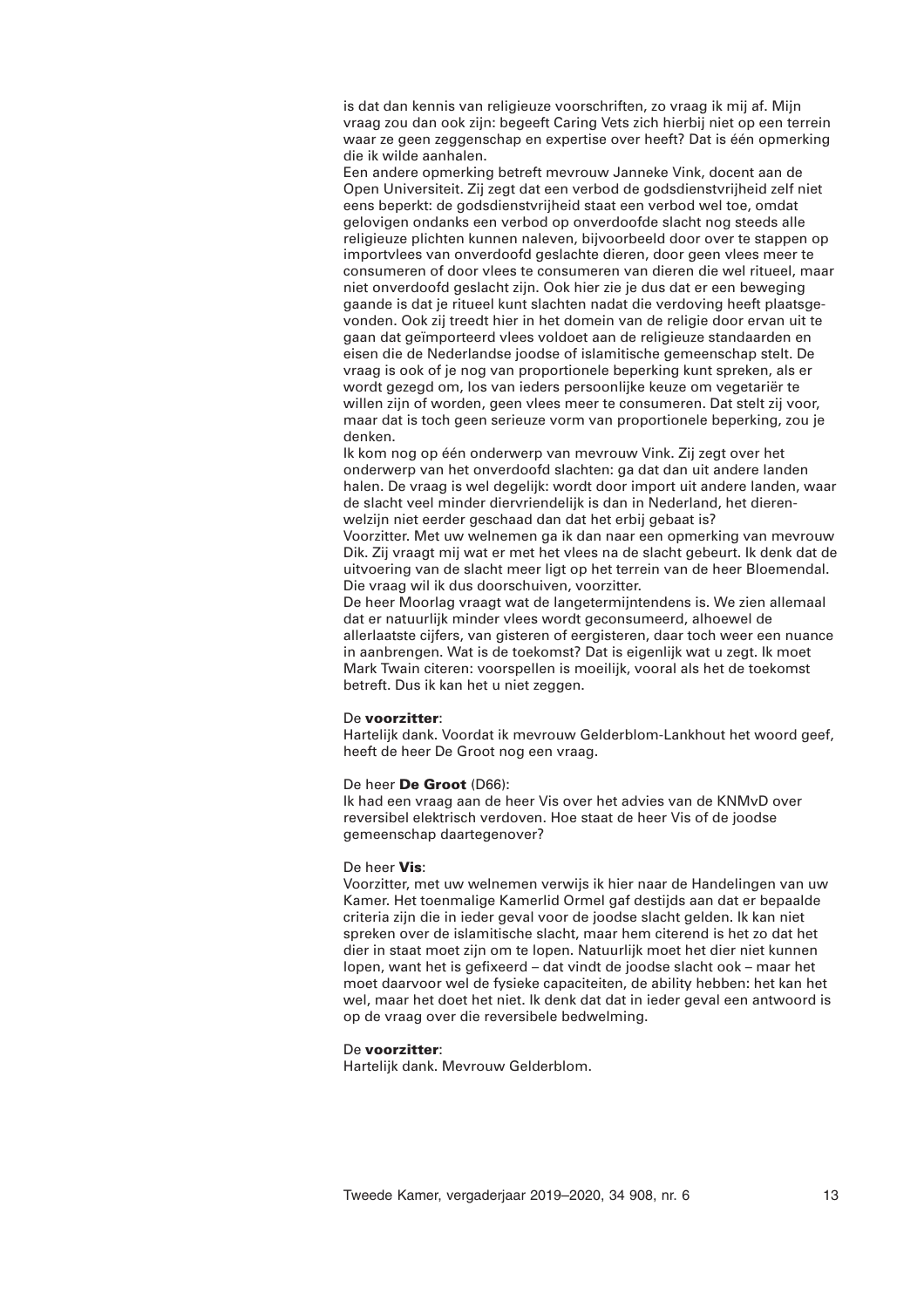## Mevrouw **Gelderblom-Lankhout**:

Er werd gevraagd naar de stress bij de gemeenschap. Die stress was er al bij de eerste keer. Het was dan ook een opluchting dat het amendement dat hier in dit huis was aangenomen technisch niet uitvoerbaar bleek, wat in de Eerste Kamer geconstateerd werd, en dat toen het convenant bedacht is. Dat was een geweldige opluchting. Nu hebben we een methode waarbij we een aantal schurende grondrechten kunnen combineren. Dat convenant is er. De stress bij de gemeenschap is inderdaad: als dit afgeschaft wordt, dan moet je dus vlees uit het buitenland importeren, als je vlees wilt eten. Ik vind dat wel of niet vlees eten een persoonlijke keuze is: het mag niet door een politieke partij worden opgelegd dat we allemaal vegetariër moeten worden omdat we dan een beter soort mensen zouden zijn. Dat is een persoonlijk keuze. De stress is dan dat je vlees uit het buitenland moet importeren. Daarvan weten we niet zeker of het beter ritueel geslacht wordt dan hier. Hier hebben we er ontzettend goede controle op, met een dierenarts aanwezig bij ieder ritueel geslacht dier. De misleiding is dat dat bij de reguliere slacht óók zo is. De stress is dus: waarom zouden we dit in Nederland niet aanvaarden? Ik spreek niet alleen namens de joodse gemeenschap. Ik spreek ook namens de islamitische gemeenschap en de christelijke gemeenschap. Het recht om te leven zoals jij vindt dat het moet, op zo'n essentieel onderdeel, is een grondrecht. Het EVRM zegt dat je daar alleen bij uitzondering van mag afwijken. De Raad van State en het Hof in Straatsburg zeggen dat dit wetsvoorstel niet aan die uitzondering voldoet. De stress is dus: wordt de publieke opinie zo beïnvloed dat het toch weer, ondanks het convenant, wordt afgeschaft, of niet? Dat betekent voor de joodse gemeenschap, met de ervaring die zij heeft, maar nu ook voor de islamitische gemeenschap het gevoel: zijn wij hier nog welkom? Dat levert stress op. Dat kunt u zich voorstellen. Iedereen in Europa kijkt juist met belangstelling naar het convenant en naar wat wij hier in Nederland doen. Het gaat om een samenwerking van de joodse en islamitische organisaties die uniek is in de wereld. Kamerleden, in vredesnaam, laat dat in stand.

### De **voorzitter**:

Hartelijk dank. Dan geef ik nu graag het woord aan de heer Bal.

### De heer **Bal**:

Ik wil alvast even reageren op de mogelijke inbreng in het volgende blok. Het gaat om bedwelming middels een pin in de hersenen. We hebben hierover nagedacht. Het gaat erom wat de oorzaak is van het doodgaan. Is het die pin of is het de halssnede? Volgens de halalrichtlijnen moet de doodsoorzaak de halssnede zijn en het uitbloeden. Op het moment dat daar iets aan voorafgaat wat leidt tot doodgaan, is die halssnede niet meer van toepassing, want het dier is doodgegaan door de kogel. Dat is een belangrijke constatering. Het is geen bedwelming. Het is gewoon het doodschieten van het dier. Vanaf dat moment kun je niet meer spreken van halal slachten.

Dan wat betreft die 40 seconden. Wij zijn ervan overtuigd dat als het dier geslacht is, je het met rust moet laten zodat het uitbloedt, zijn bewustzijn kwijtraakt en dan sterft. Vandaar die 40 seconden. Wij denken dat 40 seconden voldoende is voor het dier om te sterven. Op het moment dat het dier meer tijd nodig heeft dan 40 seconden, komt er bedwelming. In de islamitische traditie kan het overwogen worden, onder bepaalde omstandigheden, om het dier eerder te bedwelmen. Dat sluiten we niet uit, maar dit is hoe we het nu geregeld hebben.

Het punt van etikettering is iets wat wij nog moeten oppakken als het gaat om de productie van halalvlees. Daar zijn we druk mee bezig. Bij ons is de omvang van halalvlees groot genoeg om dat verder te organiseren.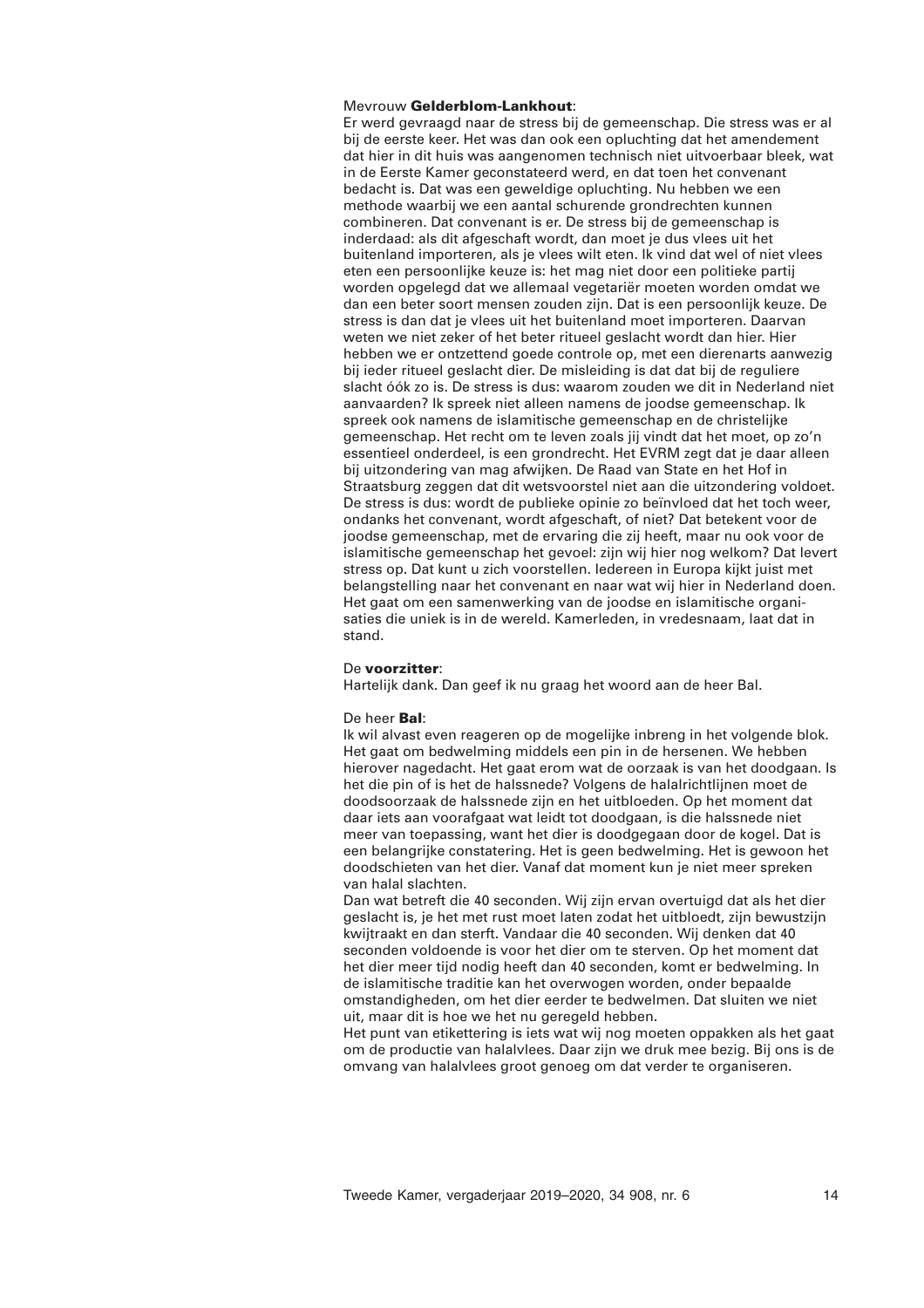De toekomst kunnen we inderdaad niet voorspellen, maar wij gaan uit van een grote groep moslims in Nederland die vinden dat halalvlees deel uitmaakt van hun geloofsovertuiging. Je weet maar nooit, maar als dat zo blijft, zijn wij van opvatting dat deze vrijheid gegarandeerd moet worden. Maar de toekomst kun je niet voorspellen. Als dat aantal op de een of andere manier vanwege allerlei maatschappelijke discussies verandert, kan hier nog eens een keer naar gekeken worden, maar voordat het zo ver is, moeten we daar niet op vooruitlopen. Vandaar dat wij dit heel erg belangrijk vinden, ook in het kader van de maatschappelijke positie van moslims. Er staat zo veel druk op ons, wij doen ons uiterste best om ons hier thuis te voelen, om het gevoel te hebben dat we hier welkom zijn. Als je kijkt naar de druk van de afgelopen maanden kun je je heel erg goed voorstellen hoe lastig dat is. Dit komt daarbovenop. Het cumuleert, waardoor het voor ons lastig is om het gevoel te hebben: ik ben hier niet alleen welkom, maar deze samenleving is ook zo ingericht dat ik de ruimte heb om mijn overtuiging te belijden, individueel, maar ook in groepsverband.

#### De **voorzitter**:

Ik heb nog een kleine verduidelijkende vraag van mevrouw Lodders, over etikettering, schat ik in.

## Mevrouw **Lodders** (VVD):

Daarover wacht ik het antwoord van de laatste spreker af, maar mag ik even een technische vraag stellen? Ik hoor de heer Bal net zeggen dat de halssnede tot de dood moet leiden. Kunt u dan eens ingaan op de Belgische methode, de elektronarcose, die per 1 januari 2019 verplicht is? Ik weet dat die nog niet voor runderen kan. Uiteindelijk leidt dan niet de elektronarcose tot de dood, maar de halssnede. Kunt u eens ingaan op hoe u dat ziet, in relatie tot wat u net heeft ingebracht?

### De heer **Bal**:

Het gaat dan inderdaad om reversibel verdoven. Als het dier nog leeft en je laat het met rust, waarna het weer tot leven komt, kunnen wij nog steeds niet zeggen dat een elektrische schok de oorzaak is van het doodgaan. In dat geval blijft gelden dat een halssnede de doodsoorzaak is. Daarover heb ik gezegd dat we daar waarschijnlijk weinig moeite mee hebben.

#### De **voorzitter**:

Hartelijk dank. Dan graag naar de heer Bloemendal. Als u klaar bent, kijk ik nog even of ik vragen heb gemist.

## De heer **Bloemendal**:

Dank u wel. Ik wil eigenlijk beginnen met de vraag van de heer Graus, die het heeft over het schietmasker. Het zou heel erg ingewikkeld zijn om een schietmasker op het hoofd te zetten van een dier dat al is aangesneden en om het vervolgens dood te schieten. Dat is in principe waar, denk ik. Daarbij moet ik zeggen dat het dier bij de rituele slacht natuurlijk wel gefixeerd is. Maar er is iets anders wat veel elementairder is. In de proeven die Wageningen gedaan heeft, is er gebruikgemaakt van een schietmasker. Dat is zo'n blauw ding, dat op de foto staat in het artikel. In de praktijk gebeurt dat meestal niet zo, want dat zou veel te veel tijd kosten en ten koste gaan van het economische belang. In de praktijk gaat het in een slachthuis veel vaker zo dat het schietapparaat rechtstreeks op de kop wordt gezet, zonder dat er sprake is van een feitelijk schietmasker. Ik kan u vertellen dat dat bij de reguliere slacht niet altijd in één keer precies op de goede plaats is. Je hebt heel vakkundige schutters, als ik ze zo mag noemen, die precies weten dat ze op een bepaalde plaats tussen de hoorns moeten schieten, maar het gaat ook dikwijls mis. Het aantal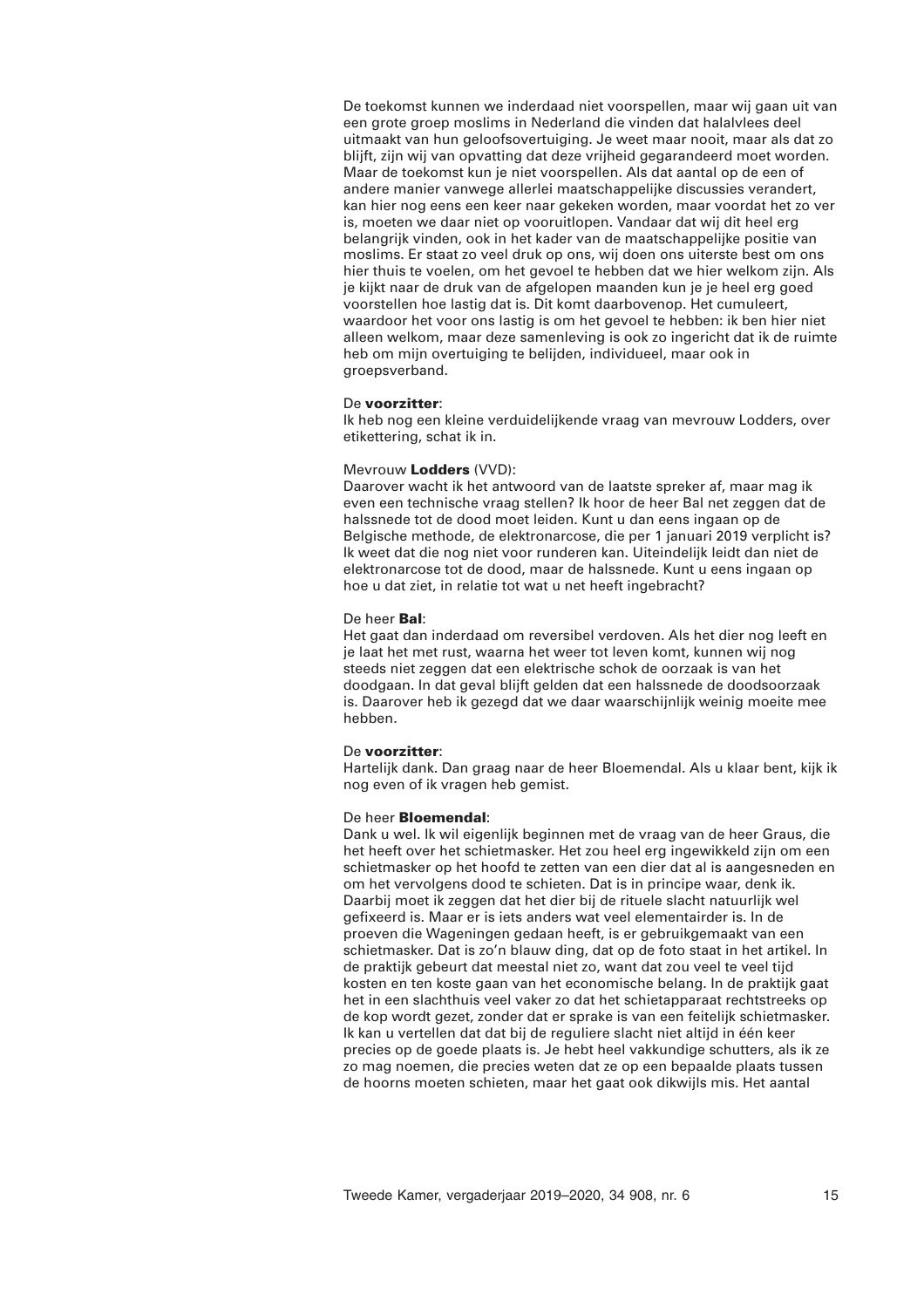dieren dat opnieuw geschoten moet worden dan wel de kop terugtrekt en zich zelfs omdraait, is niet zo heel erg gering. Dat is een van onze argumenten tegen de ongelijkheid waarmee naar die dingen wordt gekeken. Dit hebben we elders ook betoogd.

U heeft dus gelijk. Het gaat bij de rituele slacht niet met een schietmasker, maar ook dan wordt het apparaat op de kop van het dier gezet, wordt er geschoten en is het dier gelijk weg, voor zover het nog niet bedwelmd of bewusteloos was. Het is dus een misverstand dat het anders altijd zo fijn zou gaan. Dat betekent feitelijk – ik kom dan automatisch op de etikettering – dat een behoorlijk deel, een significant deel, van de onder bedwelming geslachte dieren ook langere tijd onbedwelmd is geweest. Omdat de arts daar niet bij staat, zal dat vaker gebeuren. Dit staat los van het grote aantal dieren waar het om gaat. Het gaat om veel meer dieren. Dat brengt mij gelijk bij de vraag over de etikettering. Het betekent dus dat de burger niet alleen soms niet weet dat hij bewust onbewust geslacht vlees krijgt, maar ook heel vaak onbewust onbewust geslacht vlees krijgt. Daarmee wil ik het volgende zeggen. Het gebeurt heel vaak dat een dier dat verkocht wordt als bedwelmd geslacht in feite onbedwelmd is. Wat is heel vaak? Als u mij om getallen vraagt, kan ik u die niet geven, want er is nooit goed onderzoek naar gedaan, maar het gebeurt toch best regelmatig. Volgens mij zou de etikettering in dat opzicht kunnen leiden tot rechtsongelijkheid. Als het convenant van tafel zou gaan, krijgen wij veel meer import uit het buitenland. Dat maakt het nog erger voor de burger – ik wil de burger zeker niet bagatelliseren – die zich daar zorgen over maakt. Anderen hebben opgemerkt dat het totale dierenleed – volgens mij stopt dierenleed niet bij de grens van België en Duitsland of bij het strand van Scheveningen – meer zou worden. Maar dat is niet het enige: het betekent ook dat we zouden moeten etiketteren voor importvlees, want anders weet je nog steeds niet wat je krijgt.

Hoe dat allemaal gaat werken, is voor mij veel te ingewikkeld. Maar etiketteren is dus een complexe zaak, waar veel meer aan vastzit dan even een etiketje plakken op wat er gebeurt. Ja, het is nog niet uitgewerkt. En ja, in het convenant staat dat het moet worden uitgewerkt. Er staat: het moet worden uitgewerkt. Ik let dan even heel erg op de woorden. Het is dus nog niet iets wat onmiddellijk moest gebeuren bij het ingaan ervan. Ik ben het met u eens dat daar verder naar gekeken moet worden. Wat ik heb willen illustreren, is a dat het juridisch nog weleens ingewikkeld zou kunnen zijn, b dat het praktisch ingewikkeld zou kunnen zijn en c dat het weleens misleidend zou kunnen zijn voor de burger die zich daar zorgen over maakt.

Wat gebeurt er met de dieren die na 40 seconden alsnog worden geschoten? Die gaan het halal- dan wel het koosjercircuit in, want als er na die 40 seconden nog wordt geschoten, kan het zowel volgens de halalregels – dat heeft meneer Bal verteld – als de koosjerregels als geschikt worden beoordeeld. Ook dat is een van de punten die ik heb aangestipt en die in de memorie van toelichting misleidend staan. Het convenant heeft dat bewerkstelligd.

Dan komt de terechte vraag: waar ligt het kantelpunt? Ik leg het even uit vanuit de joodse kant. Op een gegeven moment is het dier vanuit joods oogpunt dood. Wat je er daarna nog mee doet, maakt niet uit. In Nederland verklaren we een dier op een gegeven moment dood. Die wordt dan aan de haak gehangen; ik zal u de details besparen. Ik praat niet over de rituele slacht, maar over de industriële slacht. Op een gegeven moment worden die dieren als dood beschouwd en dan gebeurt er van alles mee. 40 seconden na de halssnede wordt het dier ritueel als dood beschouwd en kan je er dus mee doen wat je wil. Dat is wat ik weet van de koosjere slacht en wat ik heb begrepen van halalslacht. Kan dat ook na 20 seconden? Nee, in ieder geval niet volgens de joodse traditie. Althans, volgens de mainstream joodse traditie kan dat niet, want ergens ligt de grens. Ik kan u vertellen dat in Engeland, waar soortgelijke dingen ook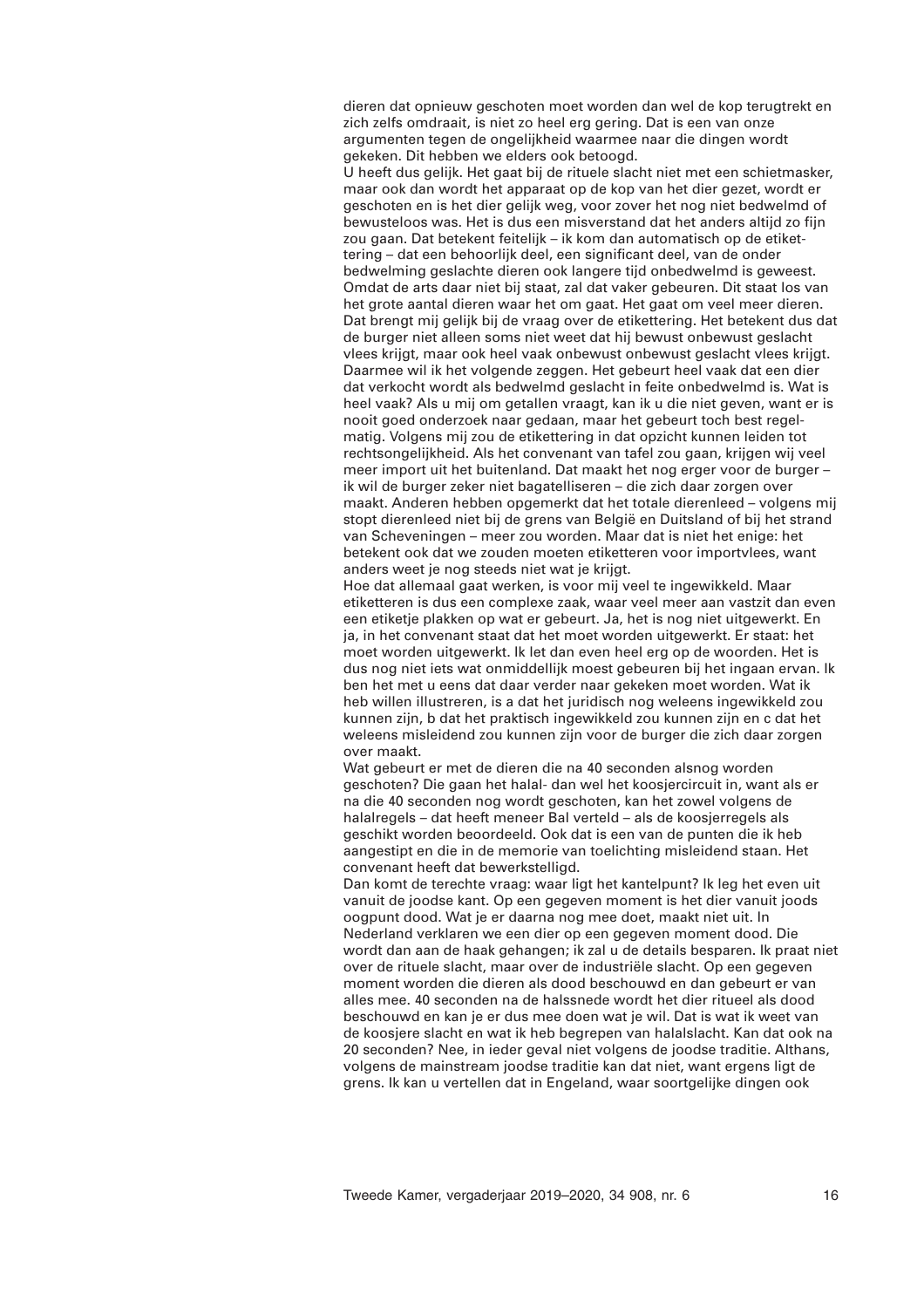gebeuren, meestal twee minuten wordt aangehouden. Dat is wat ik bedoelde toen ik zei: ons rabbinaat is tot de grenzen gegaan van wat kon. Die 40 seconden is in de orthodox-joodse traditie de minimumtijd waarna het kan. Ik denk dat ik dan alle vragen heb beantwoord.

### De **voorzitter**:

Ik ga nog even terug naar mevrouw Bromet, want die had nog een specifieke vraag. Daarna verzamel ik nog een aantal vragen.

## Mevrouw **Bromet** (GroenLinks):

Ik had een vraag naar aanleiding van het antwoord van de heer Bal op de vraag van mevrouw Lodders of er ook andere bedwelmingsmethodes geschikt zouden kunnen zijn zodat de dood intreedt als gevolg van de halssnede. Is het in het jodendom ook zo dat de dood moet intreden als gevolg van een halssnede? En hoe kijken de joden aan tegen de bedwelmingsmethode uit België?

## De **voorzitter**:

Deze vraag geef ik aan de heer Bloemendal. Maar ik ga nog even wat andere vragen inventariseren. Mevrouw Ouwehand.

## Mevrouw **Ouwehand** (PvdD):

Ook ik had vragen over wat er in de praktijk gebeurt met de mogelijk averechtse werking van het convenant, waarvoor de wetenschappelijke adviescommissie destijds al had gewaarschuwd. Als een dier na 40 seconden alsnog moet worden bedwelmd, kan het worden afgekeurd, komt het wellicht in het reguliere kanaal terecht, zonder dat het voor consumenten duidelijk is wat dat dier heeft doorstaan, en wordt er op die manier een nieuw dier onbedwelmd aangesneden. Mijn vraag ligt in het verlengde van die van mevrouw Lodders en mevrouw Bromet. Ik heb het ook aan de bewindspersoon gevraagd, maar we krijgen de cijfers maar niet. Wat gebeurt er nou met die dieren? Kunt u daar cijfers van geven? Kan de heer Bloemendal ook duidelijk maken welk deel van de onverdoofd geslachte dieren sowieso niet als koosjer worden bestempeld en dus zonder etiket in het reguliere kanaal terechtkomen, zodat consumenten dat mogelijk kopen zonder dat ze weten dat dat dier onverdoofd is geslacht?

# De **voorzitter**:

Oké. De heer Graus.

## De heer **Graus** (PVV):

Ik vind het heel belangrijk dat iemand kan reageren op hetgeen ik zei. Het is niet ageren tegen de joodse gemeenschap of de moslimgemeenschap; het gaat me gewoon puur om het dierenleed. Als meer dan 1.000 dierenartsen, verenigd in de Koninklijke Nederlandse Maatschappij voor Diergeneeskunde, zich samenpakken en zeggen dat het wel dierenleed is, had ik daar toch graag een reactie op gehad, want dat is wel waarop ik me baseer. Het gaat me om het dierenleed en niet om wat anders.

## De **voorzitter**:

Ik leg deze vraag even terug bij de heer Vis. De heer Groot en daarna mevrouw Lodders.

## De heer **De Groot** (D66):

Ik heb toch een aanvullende vraag over de suggestie van de KNMvD. Die is toch de autoriteit. Ziet u dat als een autoriteit op het gebied van dierenwelzijn? Bent u bereid om met experts te kijken of er mogelijkheden zijn om reversibel te bedwelmen, in de goede zin van het woord, om het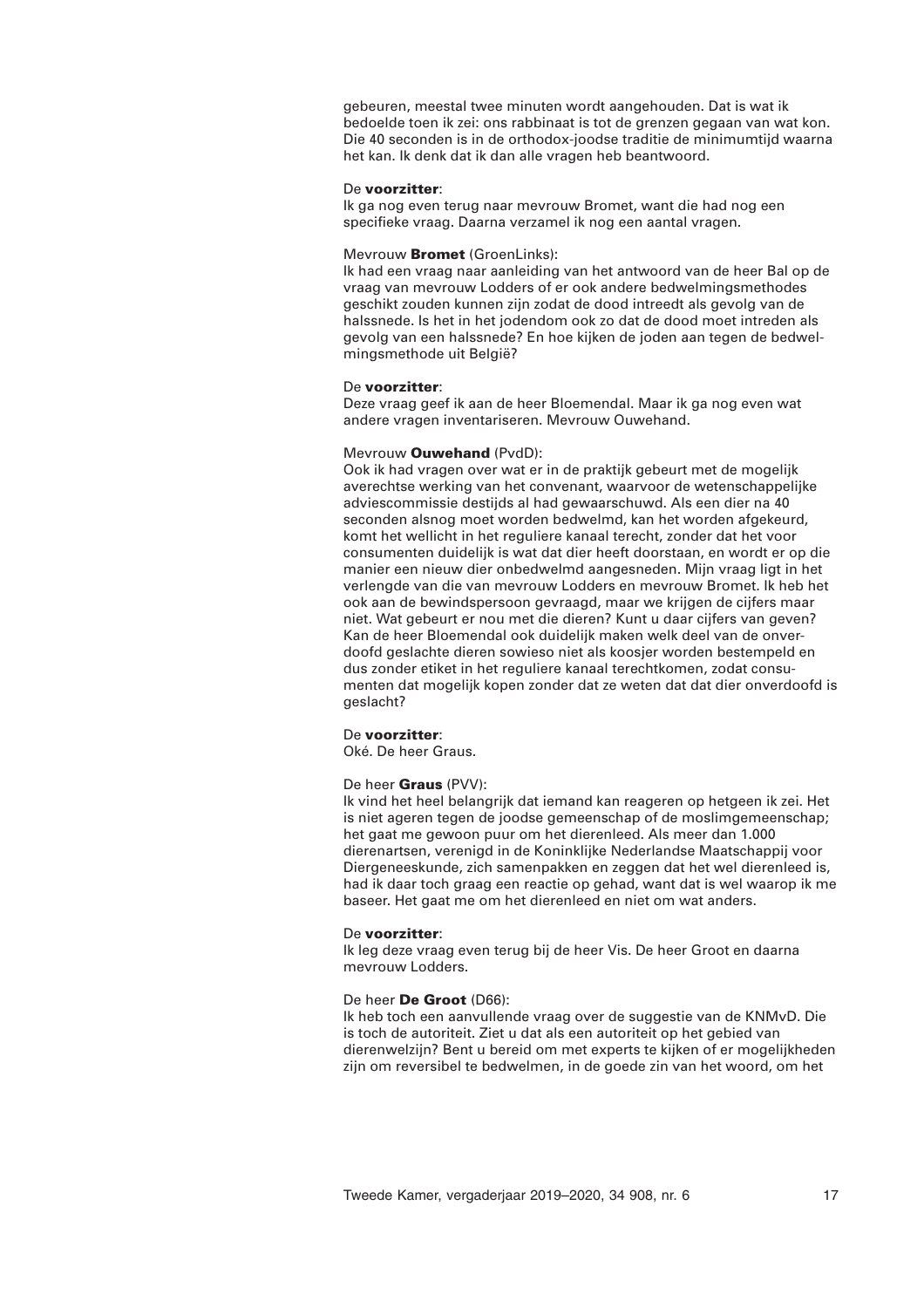convenant zo wellicht nog aan te scherpen? Dit is in ieder geval een vraag aan de heren Vis en Bloemendal.

## De **voorzitter**:

Die vraag hebben we geparkeerd. Mevrouw Lodders.

### Mevrouw **Lodders** (VVD):

Ik ga de vraag van mevrouw Ouwehand iets scherper stellen. Heb ik goed geluisterd naar de heer Bloemendal? Die zegt: na 40 seconden mag je een bedwelming toedienen en dan is het nog steeds koosjere slacht, want die 40 seconden is de termijn die gehanteerd moet worden. Mag ik de conclusie trekken dat dieren waarbij na 40 seconden de dood nog niet is ingetreden, toch ook als koosjer vlees of halalvlees de consumptieketen in kunnen?

## De **voorzitter**:

Ja? Volgens mij hebben we een mooi setje vragen. De heer Vis.

### De heer **Vis**:

Er zijn mij vragen gesteld over de KNMvD. Is dat een autoriteit op het gebied van dierenwelzijn? Ik denk niet dat ik de autoriteit ben om te zeggen of de KNMvD een autoriteit is; dat moeten anderen maar doen. Het feit dat ze hier aan tafel zitten, lijkt mij boekdelen spreken. Ik wil wel twee opmerkingen maken over de KNMvD en het standpunt dat door dierenartsen wordt ingebracht.

Mijn eerste opmerking is dat me is opgevallen dat de inbreng van de KNMvD niet wezenlijk anders is dan in januari 2018. Toen heeft de KNMvD u ook aangeschreven. Waarom heeft de KNMvD u aangeschreven? Ik moet heel eerlijk zeggen dat ik dat niet snap. Ik zal u uitleggen waarom ik dat niet snap. Op dat moment was dat convenant namelijk sinds twee weken in werking getreden. Dat convenant is – anderen hebben het gezegd – mede op instigatie van en op advies van de wetenschappelijke adviescommissie in werking getreden. Dan zou ik zeggen: KNMvD, kijk nu eerst even of dat allemaal wel werkt en neem niet gelijk een standpunt in. De KNMvD heeft een eigen, andere afweging gemaakt. Dat is mijn eerste opmerking.

Mijn tweede opmerking is dat het mij niet duidelijk is of er sprake is van proefopstellingen of situaties waarbij koosjer is geslacht wanneer de KNMvD wetenschappers citeert. Ik geef u één voorbeeld. In de stukken wordt gesproken over bij bewustzijn blijven tot twee minuten. Ik zeg er onmiddellijk bij dat het in de huidige situatie helemaal niet kan. Dat is hier, denk ik, genoegzaam met elkaar gewisseld. Allereerst wordt dat dus opgeworpen. Ik denk dat dit geen recht doet aan de feitelijke situatie, die je als autoriteit natuurlijk wel zou moeten beoordelen.

Ten tweede. Als je kijkt naar de onderzoeken die zijn gedaan, zie je dat het allemaal wetenschappelijk onderzoek is en dat alles wel goed wordt geverifieerd: meetapparatuur wordt geverifieerd en het gewicht van het dier wordt geverifieerd. Maar ik ben in de geciteerde stukken in ieder geval twee essentiële dingen niet tegengekomen, namelijk de kwaliteit van de slachter en de kwaliteit van het mes. Als er wordt gekeken naar hoe er onbedwelmd wordt geslacht, worden in ieder geval twee essentiële zaken dus niet verteld. Er wordt gezegd: we hebben in dat en dat slachthuis geslacht. Daar wordt dan dank over uitgesproken. Dat kan gaan – dit is op het rapport gebaseerd – om buitenlandse slacht. We hebben net gehoord hoe goed dat is voor het dierenwelzijn. Daar hebben we hier geen beeld van. Dat kan misschien ook een slachthuis zijn in Nederland, maar omdat wij de situatie als Nederlands-Israëlitisch Kerkgenootschap van deze plek tot aan de situatie in het slachthuis kennen, monitoren en in één grote bedrijfskolom – zo zou je het in een andere situatie noemen, maar we zijn allerminst een bedrijf – managen, weten we dat dit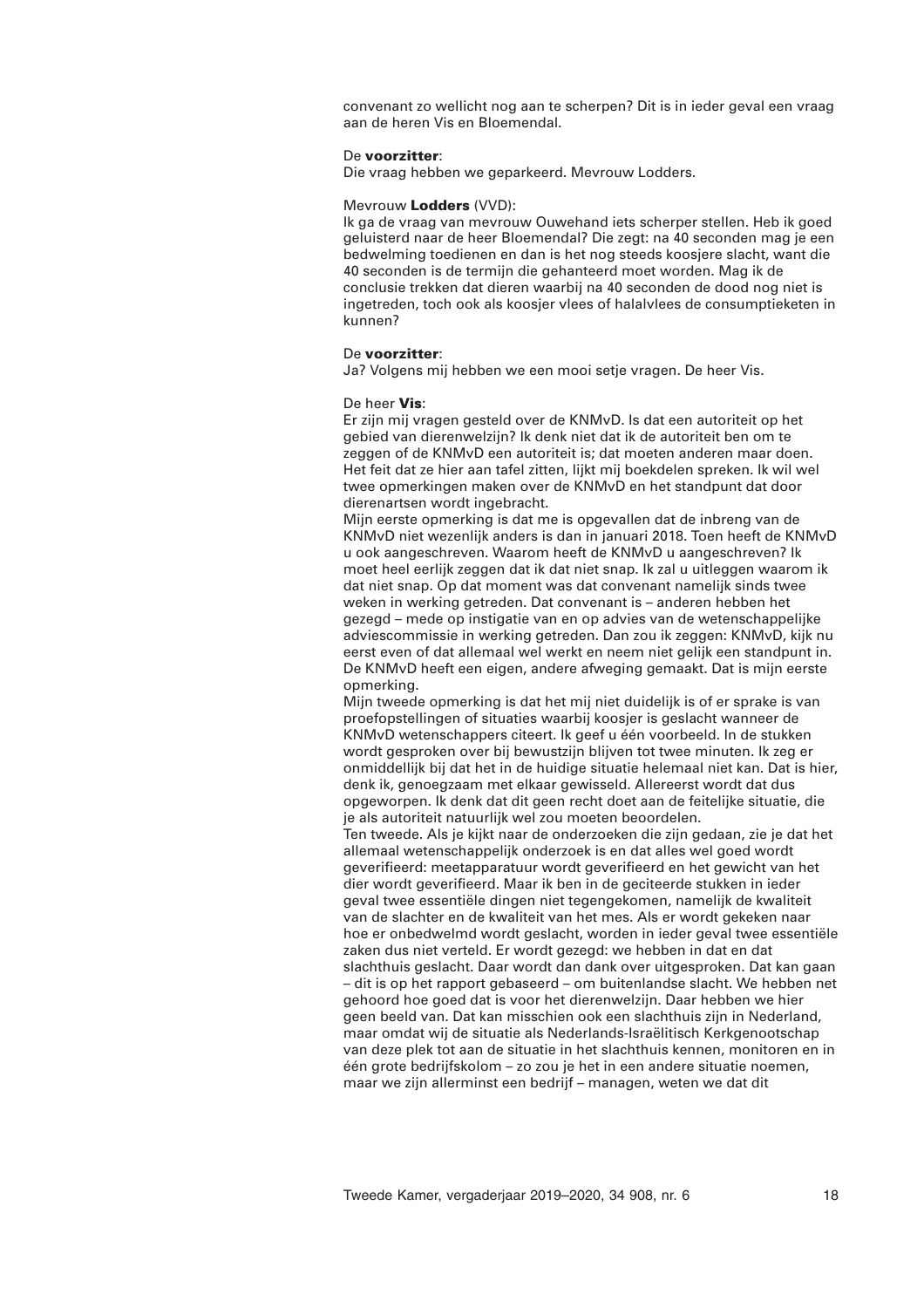onderzoek daar dus niet heeft plaatsgevonden. Dus de onderzoeken die hier naar voren worden gebracht, spreken helemaal niet over datgene waarop u probeert wetgeving toe te passen.

### De **voorzitter**:

Hartelijk dank. Mevrouw Gelderblom.

### Mevrouw **Gelderblom-Lankhout**:

Ik wil proberen antwoord te geven op de vraag van meneer Graus. De suggestie is dat rituele slacht veel pijnlijker zou zijn. Ik heb in het begin van mijn verhaal het volgende over slachten gezegd. Als je vlees wil eten, weet je dat daar een dier voor wordt geslacht. Je weet dat dat pijn doet. Het uitgangspunt van zowel de joodse als de islamitische gemeenschap is: het moet zo pijnloos mogelijk. Mijn collega's hier aan tafel hebben uitgelegd hoe dat gaat, hoe daaraan gewerkt wordt, dat het convenant er is en dat daarin verbeteringen mogelijk zijn, voor zover die er zijn. Ik hoop dat ik u duidelijk heb kunnen maken dat de suggestie dat regulier slachten veel diervriendelijker zou zijn, berust op misleidend woordgebruik. We weten dat slachten pijn doet, maar het gaat erom of joods en islamitisch slachten pijnlijker is. Het antwoord daarop is: nee, dat is niet bewezen. Alleen via suggesties en sentimenten wordt dat bij u neergelegd.

### De **voorzitter**:

Hartelijk dank. De heer Bal.

## De heer **Bal**:

Wij zijn er heel erg van overtuigd dat het dier het bewustzijn heel snel kwijtraakt na een halssnede, gewoon omdat de bloeddruk wegzakt. Mensen maken dat ook mee. Op het moment dat je je bewustzijn kwijt bent, is er ook geen sprake van dat jij pijn voelt. Wij zijn dus helemaal niet van overtuigd door de onderzoeken die aan de orde zijn. Wij gaan er nog steeds van uit dat ritueel slachten in de islamitische traditie echt daadwerkelijk bedoeld is om bij het dier zo weinig mogelijk pijn te veroorzaken. Het is inderdaad nog niet aangetoond dat onze manier van slachten pijnlijker is.

Als het dier na 40 seconden nog steeds in leven is, wordt het bedwelmd. Wat gebeurt er dan volgens de islamitische traditie? Het dier blijft dan halal, omdat de doodsoorzaak een halssnede is. Daardoor sterft het dier en wat er met het dier gebeurt na het sterven, is niet heel erg relevant voor de kwalificering «het is halal of niet». Het is zelfs denkbaar dat wij dieren die koosjer geslacht zijn en die na 40 seconden nog steeds niet dood zijn en hun kwalificering «koosjer» vervolgens kwijtraken door de bedwelming, opnemen. Dat zou best kunnen, omdat in de islamitische traditie koosjer slachten ook halal slachten is.

#### De **voorzitter**:

Hartelijk dank. Ten slotte de heer Bloemendal.

#### De heer **Bloemendal**:

De eerste vraag ging over de elektrische verdoving in België. Ik moet u zeggen dat ik niet exact weet hoe dat bij runderen gaat. Dat heb ik nog niet meegemaakt. Bij mijn weten gaat het in Nederland ook zo bij het pluimvee. Ik hoor nu zeggen dat het ook bij varkens zo gaat, maar daar zal ik het helemaal niet over hebben!

Ik kan u wel vertellen dat hoe het bij het pluimvee gaat, een buitengewoon dieronvriendelijke methode is. De ene kip heeft meer veren en geleidt daardoor beter dan de ander. Dat betekent dat bij het elektrisch slachten van pluimvee, wat met een grote groep tegelijk gebeurt, sommige te weinig krijgen, omdat er met een soort gemiddelde wordt gewerkt.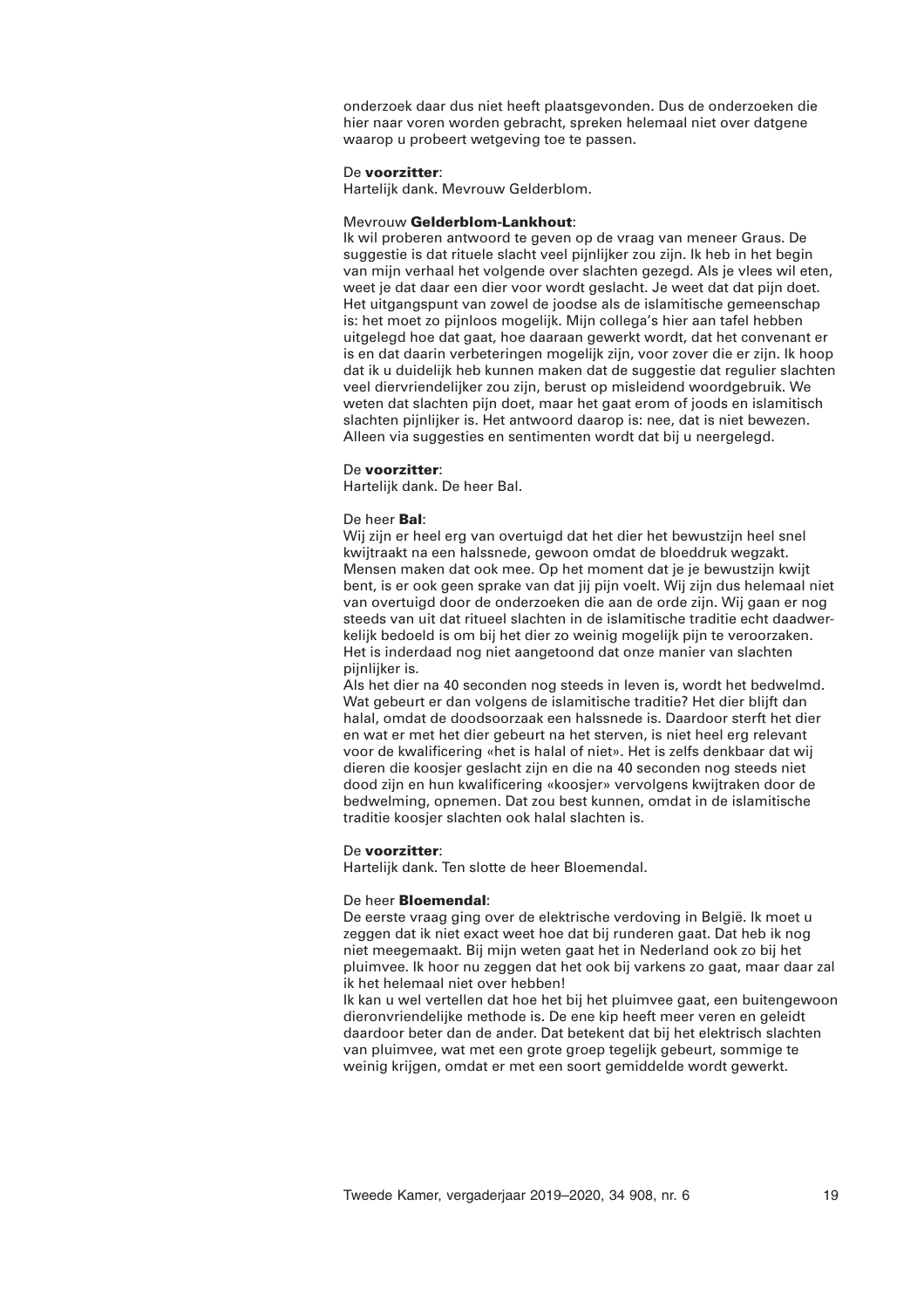Daardoor gaan er ook dieren levend de machine in. Andere krijgen te veel en zijn dus al dood voordat de rest van het proces gebeurt.

Als ik dat vergelijk met de rituele slacht waar dier voor dier gepakt wordt en de keel gelijk wordt doorgesneden, dan heb ik geen enkele twijfel wat diervriendelijker is.

Kan elektrisch wel? Ik zou er voor de runderen meer van moeten weten om u daar een goed antwoord op te kunnen geven. Voor gevogelte...? Ik weet dat in Nederland kerk en staat streng gescheiden zijn, maar ik zou bijna zeggen: God verhoede dat we dat allemaal zouden moeten doen. Zou een elektrische verdoving volgens de joodse religie kunnen? Zoals het nu gaat, zeker nog niet. Het zou kunnen dat daarin ontwikkelingen zouden kunnen zijn. Als die er op termijn zouden komen, staan we er zeker voor open om daarnaar te kijken. Daarmee garandeer ik u niet dat onze rabbijnen het zullen toestaan.

Dat brengt me op de vraag of we kunnen bekijken of we het convenant kunnen aanscherpen. Ja, graag! Alleen is het daarvoor wel nodig dat het convenant niet in de Kamer wordt afgeschoten, want dan is er geen aanscherping meer mogelijk. Maar iedere verbetering is in onze optiek en ook in die van de islam absoluut nuttig en nodig. Ik wil u erop wijzen dat in het convenant staat dat er drie jaar na intrede – dat is begin 2021 – een evaluatie plaatsvindt. Alleen al daarom vind ik het bevreemdend dat het binnen die drie jaar alweer zou moeten worden afgeschaft. Als er verbeteringen mogelijk zijn, zijn we de eerste om daarvoor te zijn. Graag zelfs.

Wat gebeurt er na 40 seconden? Ik meen dat we daar meerdere keren en op meerdere manieren in onze stukken en ook vandaag een aantal keer heel duidelijk over zijn geweest. Al het vlees van na die 40 seconden gaat of de halal- of de koosjerketen in. Hoe vaak gebeurt dat? We hebben dat voor de koosjere slacht bijgehouden en daaruit blijkt dat tussen de 15% en 20% van de dieren na 40 seconden alsnog wordt bedwelmd. Bij de overige 80% is dat niet nodig, omdat de reflexen voor die tijd al weg zijn. Dat is zo ook door de wetenschappelijke adviescommissie voorgesteld, voorgeschreven of hoe je het ook wilt noemen.

Ik denk dat ik daarmee alle vragen beantwoord heb.

## De **voorzitter**:

Mevrouw Ouwehand.

# Mevrouw **Ouwehand** (PvdD):

Ik had gevraagd welke delen van een dier dat wel onverdoofd is geslacht, op de reguliere markt terechtkomen zonder dat er een etiket op zit. Ik heb verder toch nog een vraag over die 40 seconden. Toen de regels van kracht werden, is er een stuk verschenen van de enige joodse slagerij in Nederland. Daaruit bleek dat de advocaat van die slachterij wel degelijk heeft gezegd: als na 40 seconden alsnog moet worden bedwelmd, dan wordt het afgekeurd.

## De heer **Bloemendal**:

Ik ken die stukken ook. Ik moet u zeggen dat de desbetreffende advocaat die uitspraak heeft gedaan zonder enige kennis van zaken over wat er daadwerkelijk gebeurt.

## De **voorzitter**:

Oké. En dan de eerste vraag van mevrouw Ouwehand.

### De heer **Bloemendal**:

Ik weet niet helemaal waarop u doelt. U zegt «een deel», maar wat is precies de strekking van uw vraag?

## Mevrouw **Ouwehand** (PvdD):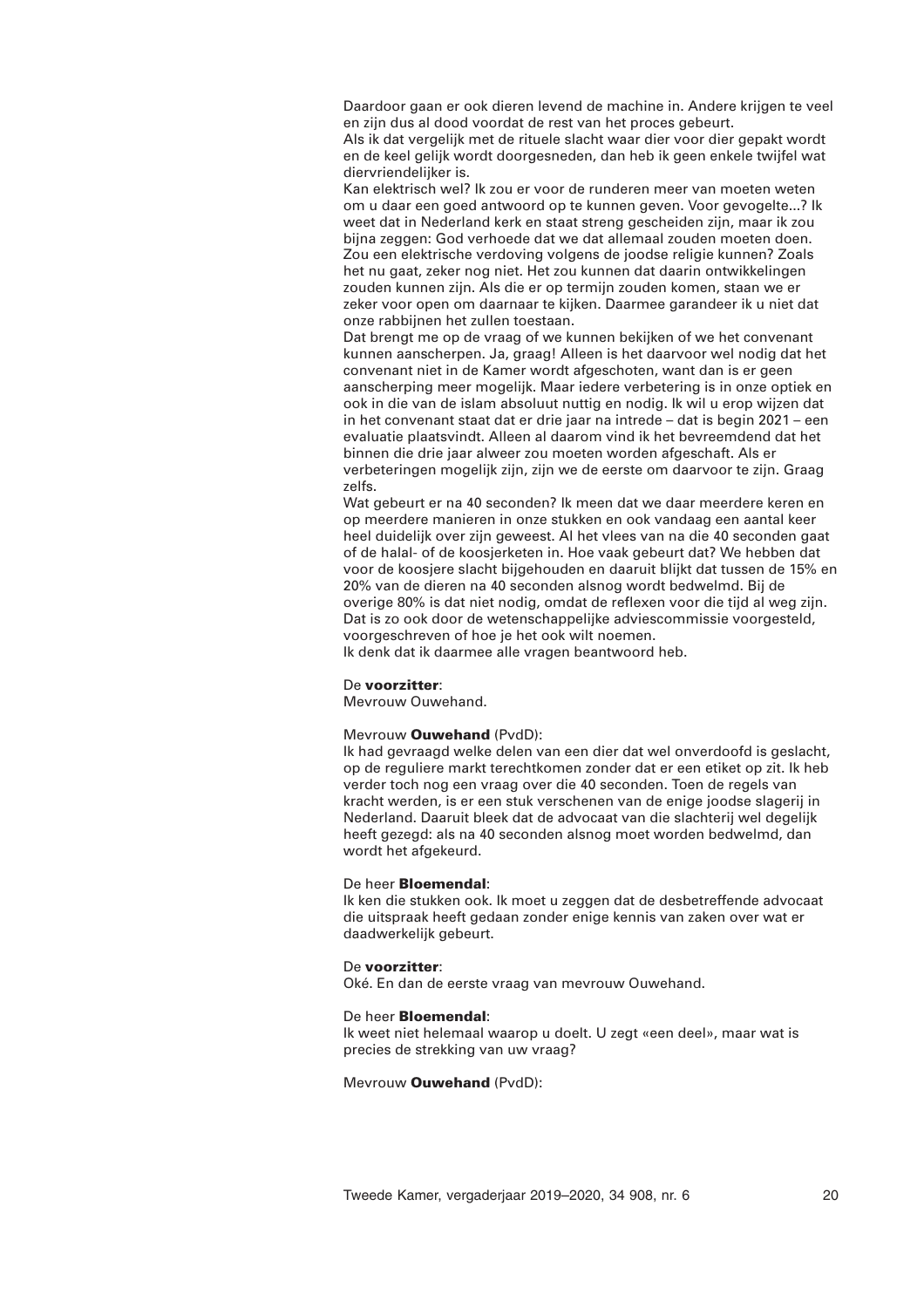Welke delen van een dier dat onverdoofd volgens de joodse riten is geslacht en niet als koosjer wordt afgezet, komen in het reguliere kanaal terecht?

## De heer **Bloemendal**:

U vraagt welke delen van een...

### De **voorzitter**:

We hebben een koe.

## De heer **Bloemendal**:

Er is een koe en een deel gaat... Die vraag is voor meerderlei uitleg vatbaar.

U weet ongetwijfeld, anders had u deze vraag niet gesteld, dat wij de achterbouten van de koe niet gebruiken. Overigens doet het wetsvoorstel daar niets aan af, want ook als wij bedwelmd zouden slachten, zouden wij datzelfde deel nog steeds niet gebruiken. Het is dus eigenlijk niet relevant voor deze discussie. Maar ik wil u wel antwoorden dat dat deel naar het halalcircuit gaat. Ik merk verbazing, maar wij hebben heel goede relaties met het halalcircuit.

# De **voorzitter**:

Het gaat dus naar de halal. Daarmee rond ik dit blok af. Ik wil de heer Vis, mevrouw Gelderblom-Lankhout, de heer Bal en de heer Bloemendal ontzettend bedanken voor de beantwoording van de vragen die aan hen zijn gesteld. Ik schors voor twee minuten en ik nodig de sprekers van het volgende blok alvast uit om aan tafel te komen.

De vergadering wordt enkele ogenblikken geschorst.

# **Blok 3: Convenant in de praktijk**

Gesprek met:

- De heer Wouters, Vereniging van Slachterijen en Vleesverwerkende bedrijven
- De heer Ali Salah, Halal Correct
- De heer Gerritzen, Wageningen Livestock Research
- De heer Van Herten, Koninklijke Nederlandse Maatschappij voor Diergeneeskunde
- Mevrouw Reidinga (Caring Vets)
- De heer Sancakdaroglu, Eyes on Animals

#### De **voorzitter**:

We gaan verder naar blok 3: Convenant in de praktijk. We lopen iets uit, maar we hebben ook nog iets van ruimte. Ik ga u dus gewoon de tijd geven, maar u bent wel met heel veel sprekers. Dat betekent dat ik u wel ga vragen om echt binnen de twee minuten te blijven. U weet inmiddels hoe het werkt. Ik geef dus graag als eerste het woord aan de heer Wouters, maar niet dan nadat ik gezegd heb dat er misschien nog leden in en uit lopen, omdat er nog andere hoorzittingen gaande zijn. Waar zij niet aanwezig zijn, zullen medewerkers luisteren. Uw woorden blijven dus niet ongehoord. Meneer Wouters, u bent van de vereniging voor regionale slachterijen en vleesbedrijven. Ik geef u graag twee minuten het woord.

## De heer **Wouters**:

Dank u, voorzitter. Ik ben inderdaad de voorzitter van de vereniging van regionale slachterijen en vleesverwerkende bedrijven, en medeopsteller van het convenant over de rituele slacht. Sinds 38 jaar run ik een eigen slachterij, waarin zowel regulier als ritueel geslacht wordt. Het convenant is volgens mij een prachtig voorbeeld van een poldermodel, bereikt door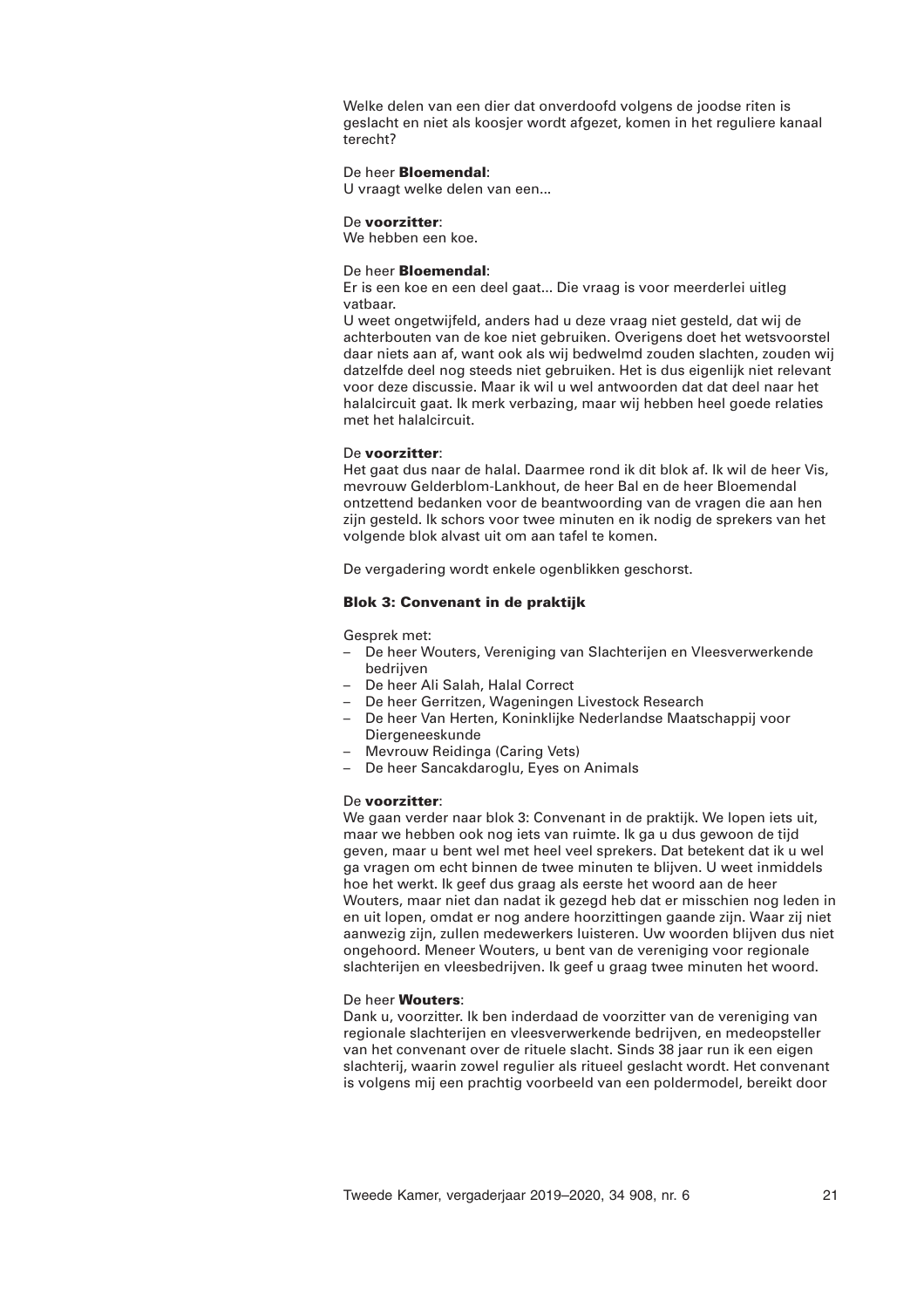de welwillendheid van religieuze organisaties, overheid en het bedrijfsleven. Het convenant heeft ertoe geleid dat er voldaan kan worden aan religieuze wensen van zowel de joodse als de islamitische consument en tegelijkertijd aan de eisen van het dierenwelzijn, waarop de veranderende publieke opinie door de jaren heen haar invloed heeft gehad. De wetenschappelijke adviescommissie heeft een lijst van technische verfijningen opgesteld om het dierenwelzijn te borgen, die elke slachterij die ritueel slacht nu in haar standaardwerkwijze heeft opgenomen. Ik kan u verzekeren dat het er heel anders aan toegaat dan op alle filmpjes en in landen in het Midden-Oosten. Ik ben daar zelf ook getuige van geweest. Dat is geen vergelijking. Het convenant blijkt in de praktijk uitstekend te werken, tot volle tevredenheid van alle betrokkenen. Het toezicht op de rituele slacht is zelfs uitgebreider dan dat op de reguliere slacht, omdat er daadwerkelijk bij de slacht van elk dier een dierenarts aanwezig is. Het dodingsproces bij rituele slacht kan nooit langer dan 40 seconden in beslag nemen, in het geval van instantane bedwelming zelfs 15 seconden. De praktijk wijst uit dat verreweg het grootste aantal dieren al eerder het bewustzijn heeft verloren. Bezoekers van onze slachterij zien dan ook nauwelijks verschil tussen reguliere en rituele slacht. Zowel qua slachtkwaliteit als toezicht heeft Nederland een heel goede naam in het buitenland. De rituele slacht is daar een mooi voorbeeld van. Het onnodig verbieden van rituele slacht onder valse voorwendselen, zoals aangevoerd door verschillende groeperingen, zou dan ook betekenen dat de import van ritueel vlees nog vele malen groter wordt dan die nu al is. Het gevolg zou zijn dat er in het buitenland nog meer ritueel geslacht gaat worden, onder veel minder hoge eisen dan in Nederland, omdat de vraag naar ritueel vlees uit de geloofsgemeenschap blijft bestaan. Het dierenwelzijn is daar zeker niet bij gebaat, en de controle op de vleesstromen zeker niet. De joodse en islamitische consument zijn belangrijk voor de Nederlandse schapen-, geiten- en rundersector, en met name voor de regionale slachterijen. Het verbieden van de rituele slacht zou betekenen dat er veel meer transporten van levende dieren naar het buitenland gaan plaatsvinden en er weer vleestransporten terugkomen, wat zeker niet wenselijk is en waar ik persoonlijk ook grote bezwaren tegen heb. Het is dan ook onbegrijpelijk dat ook vandaag nog voorstellen worden gedaan om het dan maar in het buitenland te laten plaatsvinden. Het doden van dieren is nooit leuk, maar ik ben ervan overtuigd dat de rituele slacht in Nederland op een uiterst zorgvuldige manier gebeurt, met respect voor geloof en dier. Dank u.

### De **voorzitter**:

Hartelijk dank. Dan geef ik nu graag het woord aan mevrouw Karin Reidinga van Caring Vets.

#### Mevrouw **Reidinga**:

Ik ben dierenarts en tot voor kort was ik voor de NVWA werkzaam op de slachtvloer. Als dierenarts kan ik niet aan mijn patiënten vragen waar ze last van hebben. Ik moet het hebben van mijn kennis, kennis van de anatomie, de fysiologie en het normale gedrag van een diersoort, in dit geval een rund dat onbedwelmd wordt geslacht.

Kamerleden, doet u met me mee en denk u eens in. U bent een rund in het slachthuis. U bent bang, want u bent een vluchtdier, in een vreemde omgeving, afgescheiden van uw vertrouwde kudde. U wordt een gang in gedreven tot u niet verder kunt. Daar wordt u vastgezet. U kunt zich bijna niet meer bewegen. Dan wordt plotseling met één haal uw keel doorgesneden van oor tot oor. Huid, spieren, luchtpijp, slokdarm, halsslagaders, zenuwbanen. Eerst bent u verbaasd en een beetje duizelig door de bloeddrukdaling. Maar dan neemt het extra bloedvat dat bij runderen bij de wervels loopt de bloedtoevoer naar de hersenen over en bent u weer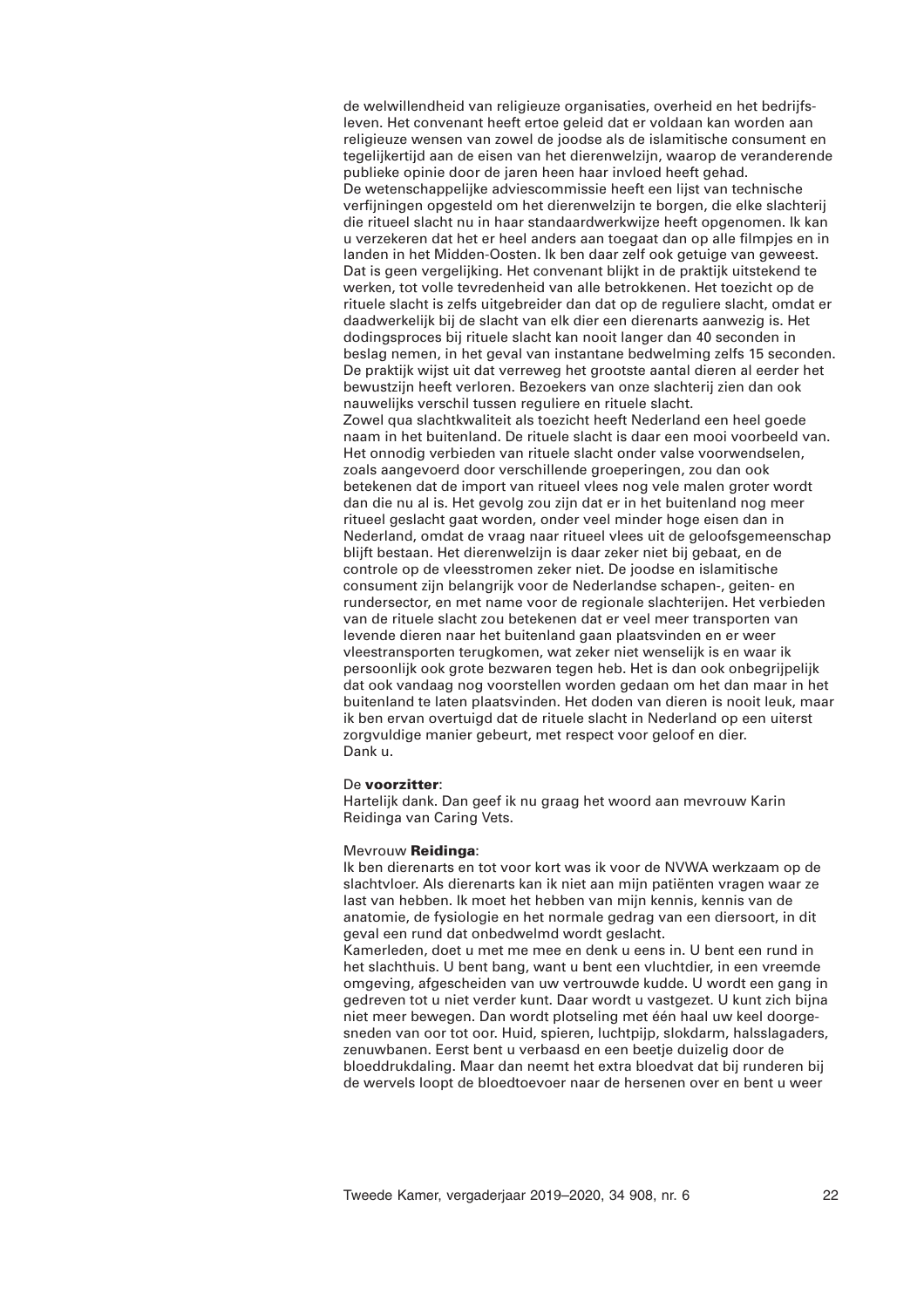bij vol bewustzijn. U voelt de pijn van al die doorgesneden zenuwbanen in al die doorgesneden weefsels. U wilt loeien, maar dat lukt niet, want door uw doorgesneden luchtpijp komt er geen lucht bij uw stembanden. U hebt het gevoel te stikken, want door de doorgesneden nervus vagus, een zenuw, wordt uw adempatroon niet meer goed geregeld. Uit uw doorgesneden slokdarm komt pensvloeistof. Deze loopt samen met uw bloed uw luchtpijp in. Dit is uitermate pijnlijk, en het gevoel van verstikking neemt hierdoor nog toe. En dan, na 40 seconden, wordt er eindelijk ingegrepen en wordt u bedwelmd.

Dit is hoe dierenartsen onbedwelmd slachten zien. Op de tribune zit een aantal dierenartsen. Wilt u uw hand opsteken als u dierenarts bent?

### De **voorzitter**:

Nee, sorry, dat doen we niet. Ik heb van tevoren heel duidelijk aangegeven dat er geen interactie met de zaal plaatsvindt. Dat geldt ook voor u. En wilt u afronden, alstublieft?

#### Mevrouw **Reidinga**:

Oké. Ja. Ik zie in ieder geval professor Evert Lagerweij zitten, die aan de basis stond van de ontwikkeling van de veterinaire anesthesiologie, de kunst van het bedwelmen. Hij is met al die anderen gekomen om dit verhaal te onderschrijven. Een heleboel dierenartsen konden niet aanwezig zijn. Zij hebben in deze papieren hier hun steun betuigd. Dank voor uw aandacht.

## De **voorzitter**:

Heel hartelijk dank. Dan geef ik nu graag het woord aan de heer Joost van Herten van de Koninklijke Nederlandse Maatschappij voor Diergeneeskunde. Gaat uw gang.

## De heer **Van Herten**:

Dank u wel, mevrouw de voorzitter. Dierenartsen horen te handelen in het belang van dierenwelzijn en volksgezondheid. Uit het oogpunt van dierenwelzijn is de KNMvD tegen het onbedwelmd slachten van dieren. Ons standpunt is niet nieuw. Al in 2010 heeft de KNMvD zich hier namens de dierenartsen in Nederland tegen uitgesproken. Wij staan hier ook niet alleen in. Onze Europese koepelorganisatie, de Federation of Veterinarians of Europe, die dierenartsenorganisaties uit 40 Europese landen vertegenwoordigt, is dezelfde mening toegedaan.

Ondanks de nieuwe regels die in 2018 in werking zijn getreden en die voortkomen uit het convenant vinden dierenartsen dat het welzijn van met name runderen tijdens het onbedwelmd slachten nog steeds onaanvaardbaar wordt aangetast. Dat komt voornamelijk door de noodzakelijke maar zeer stressvolle fixatie en het bij bewustzijn toebrengen van de halssnede met alle gevolgen van dien. Door verbetering van de omstandigheden kan de aantasting van het dierenwelzijn bij de onbedwelmde slacht weliswaar worden beperkt, maar deze aanpassingen zijn in onze ogen onvoldoende om het welzijnsniveau van een correct uitgevoerde reguliere slacht te evenaren. Dierenartsen die betrokken zijn bij het toezicht op de onbedwelmde slacht geven aan dat zij het welzijn van de dieren onvoldoende kunnen borgen. Zo moeten zij toezien hoe veel runderen na de halssnede nog 40 seconden moeten lijden. Ze handelen daardoor noodgedwongen in strijd met de veterinaire eed en de Code voor de Dierenarts, die van hen vraagt de belangen van het dier voorop te stellen.

Dank u wel.

## De **voorzitter**:

Heel hartelijk dank. Dan geef ik nu graag het woord aan de heer Marien Gerritzen van Wageningen Livestock Research.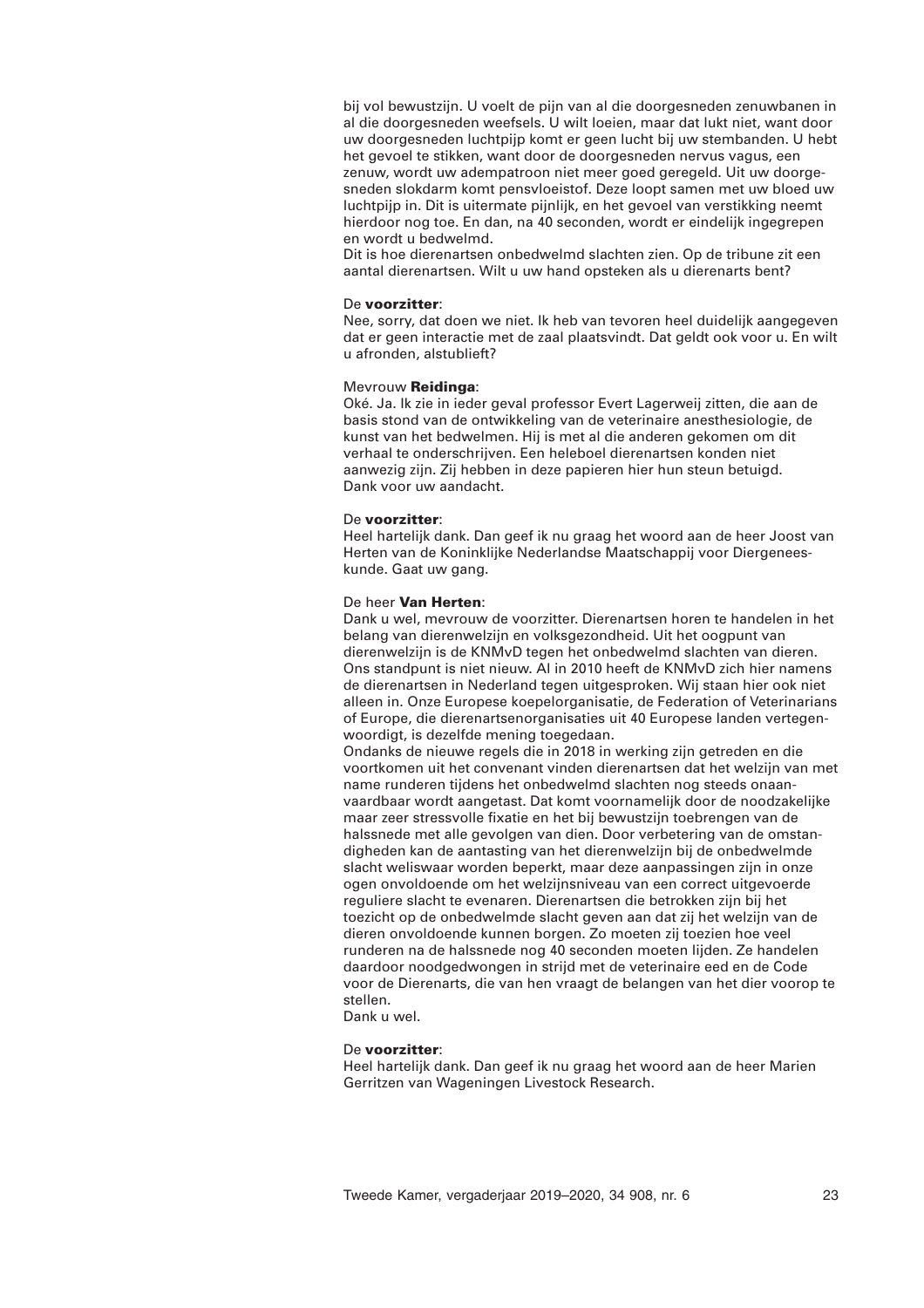# De heer **Gerritzen**:

Dank u wel, mevrouw de voorzitter. De Europese wetgeving ter bescherming van dieren is opgesteld om het welzijn van dieren te beschermen tijdens het slachten. Uit wetenschappelijk onderzoek blijkt dat dieren tijdens het aansnijden en verbloeden pijn en stress ervaren, en dat die pijn en stress door het aansnijden kunnen worden voorkomen door de dieren op correcte wijze direct te verdoven. Je kunt altijd discussiëren over de kwaliteit van de verdoving en welke verdovingsmethode direct bewusteloosheid genereert.

Onverdoofd aansnijden lijdt tot pijn en stress. Dat kan worden voorkomen door dieren te verdoven. Dat is één. Als we nu toch het onverdoofd aansnijden accepteren, zijn er wel een aantal zaken die aandacht verdienen. De eerste is dat dieren volledig gefixeerd moeten worden voor het aansnijden. Dat geeft stress. De kwaliteit van het fixeren van de dieren moet dan ook dusdanig zijn dat de dieren zo weinig mogelijk stress ervaren en de fixatie maximaal is, zodat dieren direct na het aansnijden en voordat ze bewusteloos zijn geen onverwachte bewegingen kunnen maken waardoor ze pijn ervaren. Een andere manier om het ongerief tijdens het onverdoofd aansnijden of verbloeden te verminderen is het instellen van post-cut stunning, dus om dieren direct na het aansnijden te verdoven. Het convenant gaat nu uit van maximaal 40 seconden; als dieren daarna nog bij bewustzijn zijn, moeten ze verdoofd worden. Mijns inziens zou dat veel sneller kunnen en zouden dieren ook direct na het aansnijden verdoofd kunnen worden. Dit is wel gezien vanuit het dierenwelzijn en niet vanuit de religieuze partij.

Om het welzijn van dieren tijdens het onverdoofd aansnijden echt te verbeteren, moet er gezocht worden naar verdovingsmethoden die wel geaccepteerd kunnen worden door de verschillende religieuze partijen, zoals elektrisch verdoven of andere reversibele verdovingsmethoden.

### De **voorzitter**:

Heel hartelijk dank. Dan geef ik nu graag het woord aan de heer Ali-Salah van Halal Correct.

### De heer **Ali-Salah**:

Dank u wel, mevrouw de voorzitter. Mijn bijdrage, deskundigheid en pleidooi zijn gebaseerd op jarenlange praktijkervaring als halalcertificeerder. Eerst wat context. Jaarlijks worden er in Nederland om en nabij 618 miljoen dieren regulier geslacht. Daarentegen worden er 700.000 dieren onverdoofd geslacht. De feitelijke samenhang is dan dat we het hier ruwweg hebben over ongeveer 0,1% van de dieren. Eén op de 800 dieren wordt onverdoofd geslacht. Ik ben me ervan bewust dat elk dier er één is, maar mijn standpunt daarbij is dat wij ervoor moeten waken dat wij niet van een mug een olifant maken.

Het convenant is tot stand gekomen na jarenlange gesprekken en zorgvuldige onderzoeken, waar ik en mijn organisatie zelf ook aan mee hebben gedaan. Daar waren verschillende stakeholders bij betrokken, ook een wetenschappelijke commissie en dierenwelzijnsorganisaties. Ik ga niet herhalen wat anderen hebben verhaald over hoe goed rituele slacht is. Ik zal u dat besparen en even overgaan naar de uitkomst. Die uitkomst is dat de slachtprocedure bij die in totaal 1% van de dieren die onverdoofd wordt geslacht, binnen de huidige vorm van het convenant altijd met de nodige zorg voor dierenwelzijn wordt uitgevoerd. Er zijn uiteraard altijd open eindjes, procesverbeteringen en ruimte voor procesoptimalisatie, maar er is absoluut geen sprake van onrust, verwarring, angst, schrik of paniek.

Ik wil het nog één minuut hebben over dierenleed bij verdoofd slachten.

## De **voorzitter**: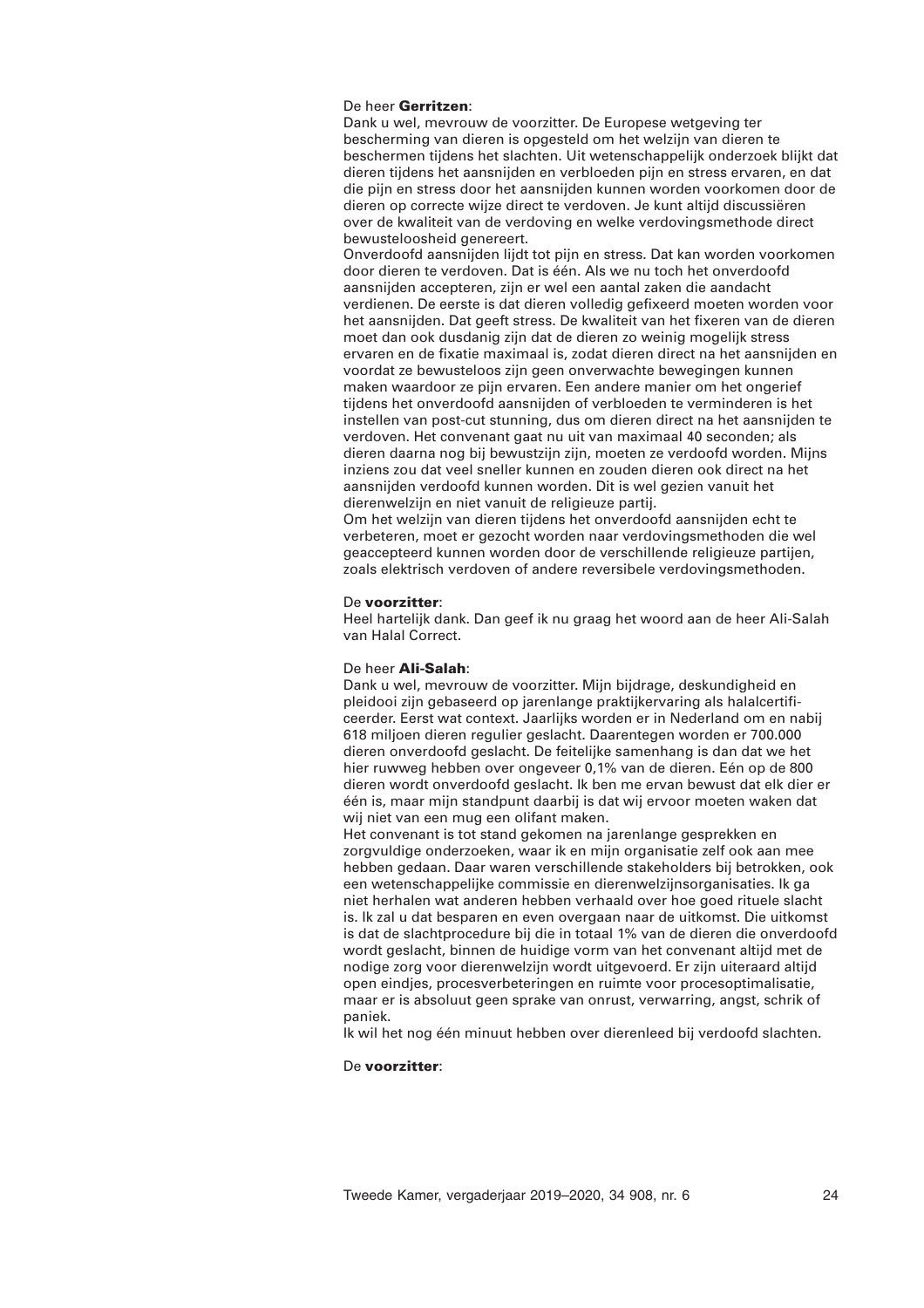Nou, u zit bijna aan uw twee minuten, dus ik ga u vragen om het bondiger te doen.

## De heer **Ali-Salah**:

Oké. Dan ben ik zo klaar. Hoe zit het met de 99% van de reguliere slachtingen? Is daarmee alles in orde? Het staat vast dat omstreeks 10% van de reguliere slachtingen niet correct verloopt. Dat betekent dat 10% van de totale reguliere slachtingen niet als diervriendelijke slachtingen kunnen worden gekwalificeerd. Denk hierbij aan de bekende misstanden van vergassingen van varkens en penschoten voor runderen die niet naar behoren worden toegepast.

De slotsom. Slachten leidt per definitie altijd tot pijn. Maar is regulier slachten beter dan onverdoofd slachten? Conform het huidige convenant is het eindoordeel: nee. We moeten ons niet laten leiden door emoties, sensaties of sentimenten, maar door objectieve ervaringen, bewijsstukken en feitelijke gewaarwordingen. Het convenant onverdoofde slacht is een magnifiek poldermodel geworden, een schoolvoorbeeld van hoe de rechten van mensen en de rechten van dieren samen kunnen gaan. Het huidige convenant leent zich juist voor een exportmodel naar andere landen in Europa die nog niet zover zijn als Nederland.

## De **voorzitter**:

Heel hartelijk dank. Dan ga ik tot slot naar de heer Asalet Sancakdurolulu... Nee, dat ging niet helemaal goed.

## De heer **Sancakdaroglu**:

Asalet Sancakdaroglu.

## De **voorzitter**:

Dat is het. Het spijt me heel erg. U bent van Eyes on Animals. U gaat het in het Engels doen, maar de vertaling komt van uw rechterzijde. Vragen mogen straks in het Engels worden gesteld, maar ook in het Nederlands als u dat prettig vindt. Gaat uw gang.

# De heer **Sancakdaroglu**:

This is my first speech in English. Thank you for inviting me. I am Asalet Sancakdaroglu. I grew up in north-eastern Turkey and I am Muslim. Had I not started inspecting slaughterhouses, I would never have questioned what halal really means with regard to animal slaughter. I would have continued to think that halal meat was good and slaughter conditions were the best possible, just as my parents told me and their parents told them. For the past seven years I have been visiting and trying to improve slaughterhouses in Turkey and Europe. Additionally I have been analysing the Koran and the Hadiths, and meeting with over 100 religious authorities to discuss this topic. I have seen extreme fear and pain in non-stunned slaughter. Conscious animals are forced to fall down, chained and hoisted alive, or turned upside-down and have their heads stretched upwards, so the slaughterman can approach the neck area. This is a forceful struggle, causing lots of fear, because it is unnatural for animals to remain still in such a vulnerable position. Then they are held near their neck cut, the knife going through layers of deep tissue, the esophagus, the trachea and the jugular veins. I have seen cattle, sheep, that tried to stand up again and that struggled for minutes after the cut was made.

From my research I feel strongly that Islam not only can accept standing but should accept standing. The average Muslim does not want to cause harm to animals on purpose, but they falsely believe that their religion requires this traditional way of slaughtering with only a knife.

# De **voorzitter**: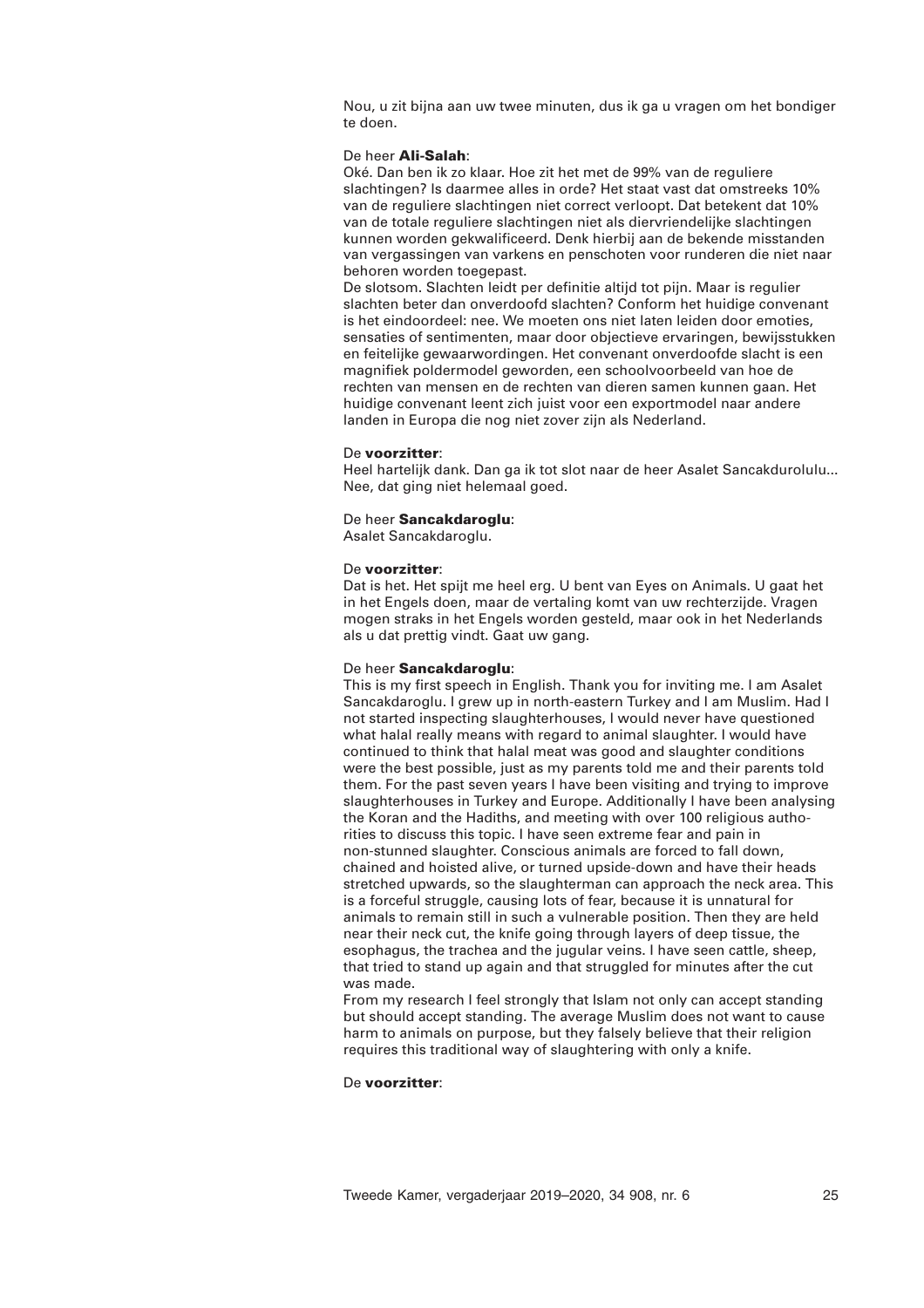Can you make your final remarks, please?

## De heer **Sancakdaroglu**:

To achieve a real change, we need to invest more time in education about the real essence of halal, so the cycle of misconception can be broken. Thank you.

## De **voorzitter**:

Thank you very much. Ik ga terug naar de Kamerleden. Wie mag ik als eerste het woord geven? De heer Geurts.

## De heer **Geurts** (CDA):

Dank. Ik heb een vraag aan de heer Herten, van de KNMvD. In de vorige ronde werd iets gezegd over het convenant dat is ingegaan en de visie van de KNMvD daarop. Mijn vervolgvraag waarop ik u vraag te reageren is: zijn de ervaringen met het convenant verwerkt in het advies en, zo ja, hoe? Mijn deelvraag is: beschikt u over de cijfers? U beweert dat het in de praktijk bij veel runderen nodig is dat... Heeft u daar cijfers van? Heeft u dat ook uitgesplitst naar de islamitische en joodse riten? En beschikt u over cijfers van hoe vaak meer dan één keer moet worden geschoten? Die vragen heb ik eigenlijk ook voor de heer Gerritzen, want die geeft dat ook aan. Die zegt op een gegeven moment vergelijkbare dingen. Heeft de WUR cijfers? Ik ga het niet hebben over 109 seconden en 140 seconden, want dat is totaal irrelevant, omdat na 40 seconden gewoon geschoten wordt.

## De **voorzitter**:

Hartelijk dank. De heer De Groot.

## De heer **De Groot** (D66):

Dank u, voorzitter. Dank aan de inleiders. Helder. Ik heb ook een vraag aan de heer Herten en eventueel aan de heer Gerritzen. Misschien is het een domme vraag, hoor, maar op welke wijze is de dierenartsgemeenschap betrokken bij de wetenschappelijke adviescommissie, bij het convenant? Er is een evaluatie over een aantal jaren, maar ziet u, gelet op uw ervaringen tot nu toe en de wetenschappelijke kennis die nu beschikbaar is, mogelijkheden om het convenant bij een evaluatie, of indien mogelijk eerder, aan te scherpen om het dierenwelzijn ook bij rituele slacht te garanderen?

Dank u wel.

### De **voorzitter**:

Dank u wel. Mevrouw Bromet.

## Mevrouw **Bromet** (GroenLinks):

Voorzitter. Mevrouw Reidinga schetst het proces van de rituele slacht, maar een heel groot deel van dit proces is ook het proces dat plaatsvindt bij reguliere slacht. Ik hoorde de heer Van Herten zeggen: slachten als het op correcte wijze gebeurt. Kunnen mevrouw Reidinga en de heer Van Herten iets vertellen over de reguliere slacht en het percentage waar het niet op een correcte wijze gaat?

### De **voorzitter**:

Dank. De heer Moorlag.

## De heer **Moorlag** (PvdA):

Voorzitter. Mevrouw Bromet stelde feitelijk de vraag die ik voor ogen had, maar ik wil wel een andere vraag stellen, ook aan mevrouw Reidinga. Hoe is de situatie in andere landen? Wat schieten wij per saldo op met het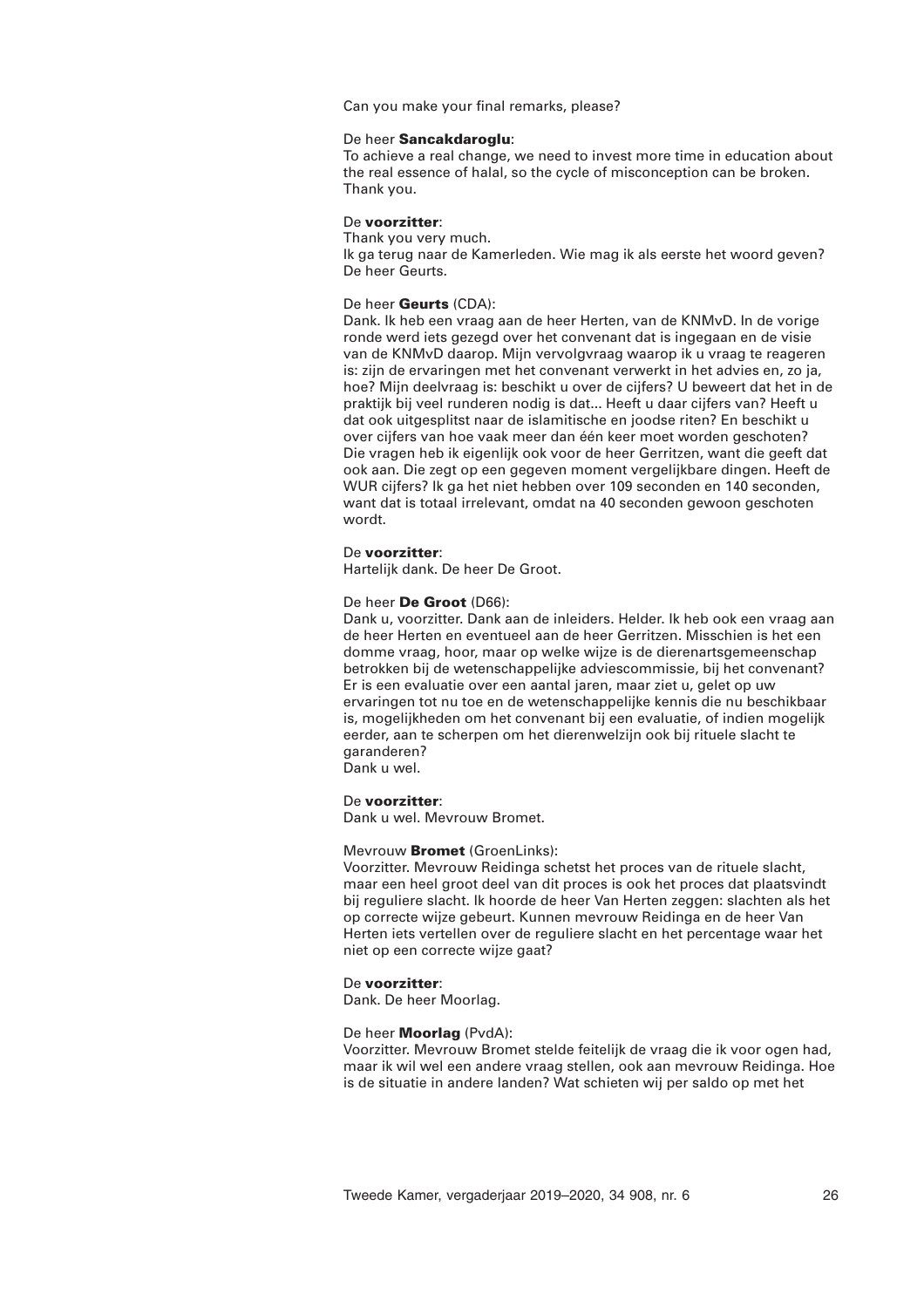reduceren van dierenleed als er vlees geïmporteerd wordt dat misschien op een wijze wordt geproduceerd waarbij het dierenwelzijn mogelijk nog ernstiger wordt aangetast?

## De **voorzitter**:

Mevrouw Dik-Faber.

### Mevrouw **Dik-Faber** (ChristenUnie):

Ik kan aansluiten op die laatste vraag. De position paper van Eyes on Animals zal ik even in het Nederlands onder woorden brengen. Zijn al die observaties niet voornamelijk in Turkije gedaan? En als ik kijk naar het pleidooi van de prinses voor bewustwording, dan denk ik dat er juist met het convenant in Nederland heel veel gedaan wordt aan bewustwording. Ik vraag me echt af of jullie wel de goede strijd voeren. Is het niet veel beter als internationale organisatie het convenant te omarmen en te kijken hoe je dierenwelzijn in andere landen kan verbeteren met iets als het convenant, in plaats van hier, waar er goede afspraken zijn en er bewustwording is, daartegen te strijden?

### De **voorzitter**:

De heer Graus.

## De heer **Graus** (PVV):

Dank u wel, mevrouw de voorzitter. Ik ben blij dat de twee ter zake deskundigen, de heer Van Herten en mevrouw Reidinga, zijn aangeschoven, want die weten als enigen wat er in een dier speelt. Die weten ook alles van de pijn- en stressreceptoren van een dier. Omdat zij de belangrijkste personen vandaag zijn, wil ik mijn vraag aan hen richten. Mevrouw Gelderblom zei dat er geen verschil is tussen rituele slacht en reguliere slacht. Daar mevrouw Reidinga niet de tijd kreeg om haar volledige verhaal te doen, kan zij misschien toch nog wat verschillen benoemen. Dat wil ik ook aan de heer Van Herten vragen. Hij wordt door iedereen «meneer Herten» genoemd, maar het is «meneer Van Herten». Hij komt uit een heel gerenommeerde familie als het gaat om kennis over dieren. Daar had ik graag een antwoord op gehad. Dank u wel.

### De **voorzitter**:

Hartelijk dank. De heer Bisschop.

### De heer **Bisschop** (SGP):

Voorzitter, dank u wel. Ik heb in de eerste plaats een vraag aan de heer Wouters. Hij is lovend over het convenant. Dat werkt. De filmpjes die over Twitter rondgaan, zouden een volstrekt verkeerd beeld geven van wat er in de praktijk gebeurt bij onverdoofd ritueel slachten. Ik hoor tegelijkertijd, van de heer Van Herten bijvoorbeeld, een nadrukkelijk betoog dat het convenant niet toereikend is. Ik zou daar graag uw reflectie op horen.

### De **voorzitter**:

Dank. Mevrouw Lodders.

### Mevrouw **Lodders** (VVD):

Dank. Mijn vraag gaat ook in de richting van de heer Van Herten en misschien ook de heer Gerritzen. Ik ben benieuwd of er (innovatieve) methoden zijn elders in de wereld waarvan wij in Nederland nog geen kennis of notie hebben genomen.

Ik heb ook nog een specifieke vraag, die ik ook stelde in de vorige ronde. De elektrische narcose zoals die in België wordt toegepast, is nog niet van toepassing voor runderen, heb ik gelezen. Klopt dat? Kunt u daar iets over zeggen? Zijn er alternatieven te verwachten op korte termijn?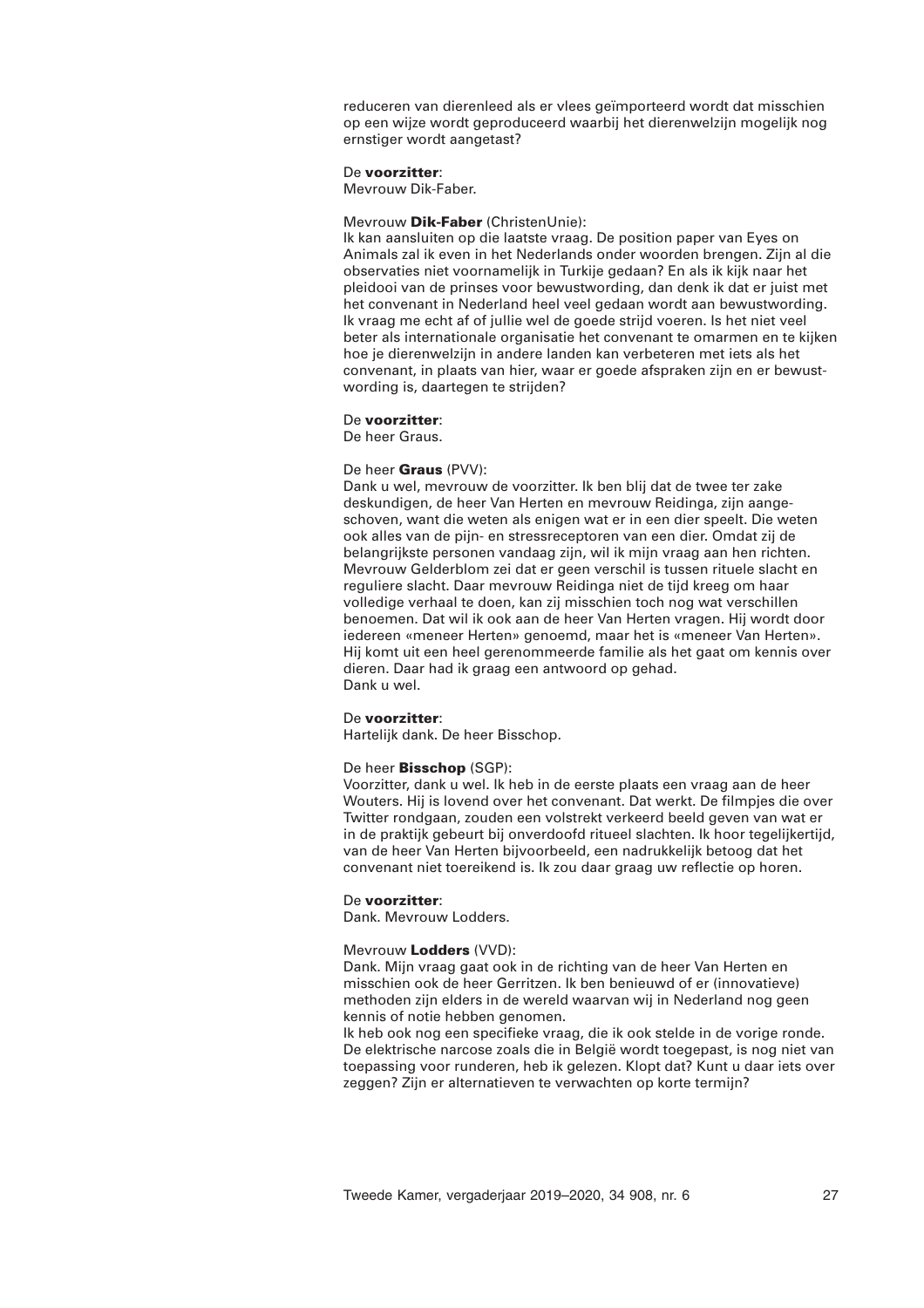## De **voorzitter**:

Helemaal goed. De heer Öztürk.

## De heer **Öztürk** (DENK):

Slachten doet pijn, zei mevrouw Gelderblom heel terecht. Er worden nu deskundigen binnengehaald, zoals de heer Sancakdaroglu uit Turkije om vanuit de islamitische gemeenschap het sentiment uit te drukken: ik ben moslim, maar toch ben ik tegen de rituele slacht. Maar uiteindelijk zal het pijn doen. Ik heb vanmorgen begrepen dat de islamitische gemeenschap en de joodse gemeenschap er alles aan doen om de pijn te verminderen. Mijn vraag aan de heer Sancakdaroglu is: de methode die wij in Nederland hebben, is toch een unieke methode in de wereld waarmee de pijn zo klein mogelijk wordt gehouden?

Ik kwam vanmorgen uit mijn kantoor en ik zag daar een rattenval. Mijn vraag aan de dierenartsen is: hoeveel pijn lijden de ratten op het moment dat wij hier in het parlement nog steeds rattenvallen gebruiken? Kunt u dat inzichtelijk maken voor de mensen hier in de zaal?

## De **voorzitter**:

Mevrouw Ouwehand heeft tot slot nog een vraag. Daarna ga ik naar de beantwoording.

## Mevrouw **Ouwehand** (PvdD):

Dank. Dank ook aan iedereen die heeft ingesproken. In Nederland ligt het al 100 jaar vast: een van de eerste regels ter bescherming van dieren tegen onnodig lijden was dat, voordat een dier een slachtproces ingaat, het buiten bewustzijn moest worden gebracht. De discussie laait nu opnieuw op: wat is erger, wel of niet bedwelmen? Maar ik vraag me af of iemand hier ervoor zou pleiten om die regel af te schaffen omdat het beter zou zijn voor het welzijn van dieren om ze niet eerst buiten bewustzijn te brengen voordat ze het slachtproces ingaan. Is er iemand hier die onderbouwd kan zeggen dat wij de wettelijke regel, waar een uitzondering op is gemaakt, moeten afschaffen omdat er betere regels zijn te bedenken om dieren onnodig leed en stress te besparen?

## De **voorzitter**:

Hartelijk dank. Dan ga ik naar de antwoorden toe. Ik begin met de heer Wouters

## De heer **Wouters**:

Dank u. Ik begreep van de heer Bisschop dat er via Twitter het een en ander aan filmpjes rondgestuurd wordt. Ik zit zelf niet op Twitter, dus ik moet u het antwoord schuldig blijven. Wel is bekend dat negen van de tien filmpjes over slachten die over het internet gaan, in het buitenland zijn gefilmd. Als we een en ander afschaffen, ook gelet op de bewustwording zoals die al door de Kamerleden is besproken, dan gooien we het kind met het badwater weg. We hebben een goed convenant. Er wordt ontzettend goed overlegd. We hebben in de vorige gespreksrondes al gehoord dat de joodse gemeenschap in samenspraak met de islamitische gemeenschap zorgt voor de afzet van de achtervoeten van de stieren die ze niet gebruiken, zodat die ook gewoon voor het rituele circuit gebruikt worden. Dus ik denk dat we juist op een heel goede weg zijn. De filmpjes zoals die nu over het internet gaan, laten praktijken zien die in het buitenland gebeuren. Die heb ik zelf helaas ook gezien. In het Midden-Oosten ben ik spontaan slachterijen binnengestapt om te kijken of ik dat mocht zien, maar dat wil je echt niet allemaal zien.

Bij ons is het strak geregeld. Er is bij elk dier een dierenarts aanwezig. Bovendien wordt het ook bij reguliere slacht, als je er tienduizenden op een dag moet doen, een heel raar verhaal; zo zit de mens een beetje in elkaar. Maar de moslims en de joden die ritueel een beest willen snijden,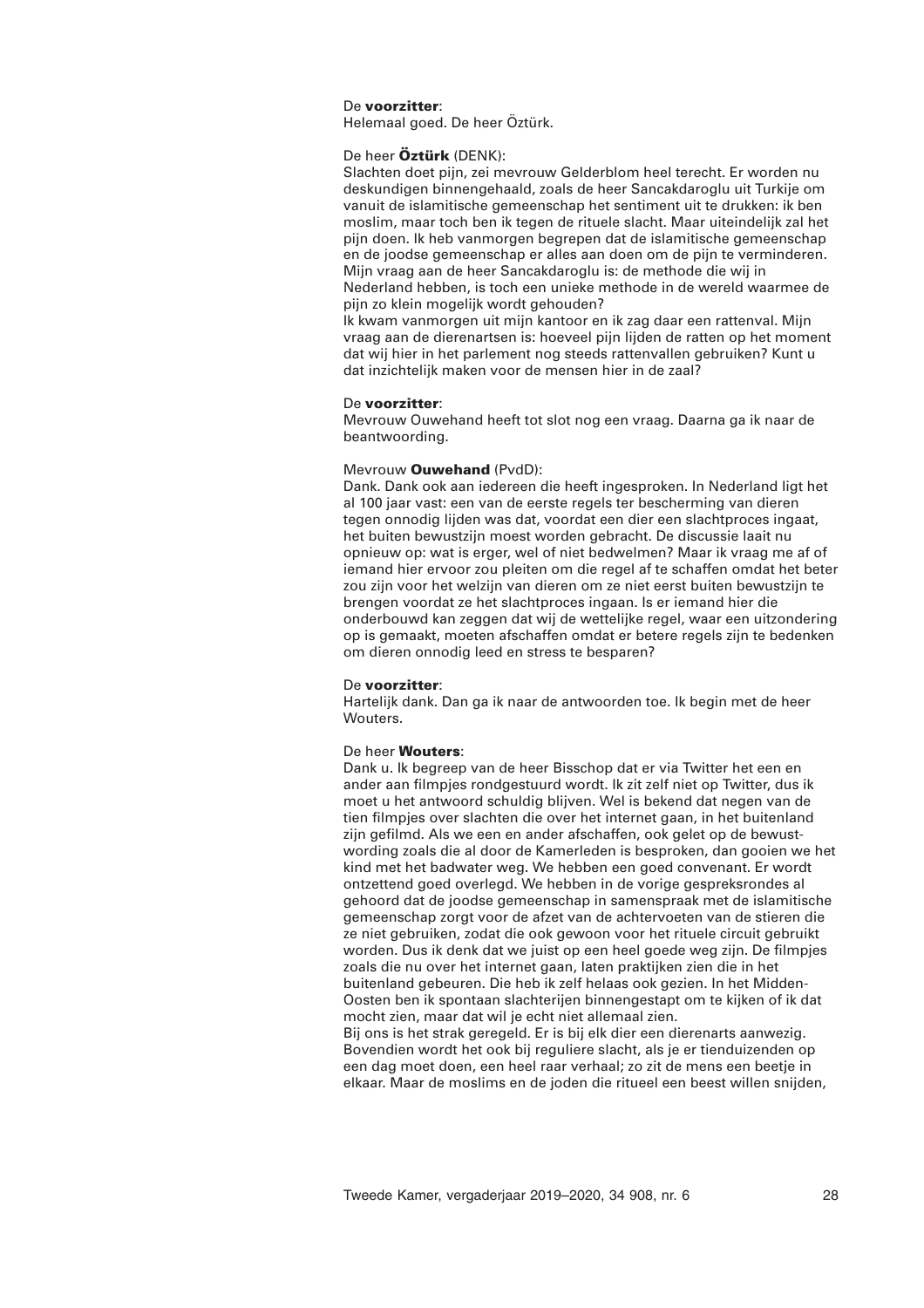zijn gefocust, zeker de voorsnijder. Die is ontzettend gefocust op het dier. Alle aandacht is op het dier gevestigd. Er staat een dierenarts bij, die beoordeelt of dat dier rustig op de plek gezet wordt waar het uiteindelijk moet komen. En er is een rapportage van. Sinds het convenant wordt elk dier gemonitord. Ik denk dat we alleen maar achteropraken als we dit gaan verbieden.

Ik heb ook verschillende programma's bij ons over de vloer gehad. Die hebben zelfs gefilmd bij het ritueel slachten. Alle reacties, ook van christenen en atheïsten, die bewust atheïst waren – die zeiden dat ook – waren: «Ik zie helemaal geen verschil. Hoe kan dat nou? Waarom weet niemand dat?» Dank u.

## De **voorzitter**:

Hartelijk dank. Mevrouw Reidinga.

## Mevrouw **Reidinga**:

Ik wil graag ingaan op de vraag hoe het gaat bij de reguliere slacht. Ik zei het net al: ik heb tot voor kort bij de NVWA gewerkt. Ik heb zes jaar lang toegezien op de reguliere slacht op de werkvloer, dus ik weet hoe dat werkt. Ik wil eerst een misverstand wegnemen. Er is een aantal keren gezegd dat we moeten accepteren dat slachten pijn doet. Dat klopt niet. Slachten doet geen pijn als je het goed doet. Slachten betekent dat je een dier het leven beneemt. Daar kun je voor of tegen zijn, maar dat is hier niet de discussie. Als je een dier bedwelmt tijdens de slacht, dan ontneem je het pijn. Het bedwelmen zelf doet ook geen pijn als je het goed doet. Als ik de reguliere slacht vergelijk met mijn eerdere verhaal, dan hebben wij nog steeds een dier dat stress ondervindt omdat het angstig is. Daar komt in één klap een einde aan op het moment dat het schietmasker tegen de schedel wordt gezet en een pin de hersenen ingaat. Dan ontstaat een enorme drukgolf waardoor het hersenweefsel in één klap vernietigd is. Het hersenweefsel is namelijk ontzettend zacht. Dat hoef je maar aan te raken en het gaat kapot. Dat is in één klap vernietigd. Dat kun je zien aan een dier. Je kunt zien dat het stopt met ademen. Je kunt zien dat het in een reflex de poten intrekt. Een aantal reflexen blijft nog wel, want het dier is nog niet dood, maar dat zijn reflexen. Dat zegt niks over het bewustzijn. Naar mijn idee is het bedwelmen gevolgd door de halssnede een pijnloze manier om een dier dood te maken.

Dierenartsen die dieren op stal om wat voor reden dan ook moeten euthanaseren, kiezen zelfs voor deze methode, omdat het euthanaseren met een injectie, waarvan mensen denken dat het beter is, meer stress oplevert voor een dier. Dan moet je namelijk de hals strekken, dan moet je de huid doorboren en zit je te prutsen in die ader met een grote dikke naald, en dan moet het middel inwerken. Dat gaat ook vrij snel, maar een schietmasker is wat dat betreft echt volledig pijnloos als het goed gaat. Dan worden er cijfers genoemd van het aantal gevallen waarin het niet goed gaat. Ik weet niet waar die cijfers vandaan komen, maar 10% van de gevallen; daar is geen sprake van. Het gaat soms niet goed. Dat is waar. Dan wordt er beweerd dat een dier niet langer dan 40 seconden kan lijden. Ik ben toezichthouder geweest. Als in de wet staat dat iets niet mag, wil dat niet zeggen dat het niet gebeurt. Ik heb me daar net schuldig aan gemaakt: ik besefte niet dat ik niet mocht reageren vanaf de tribune. Ik heb het wel gedaan, terwijl het niet mocht. Het kon dus wel. Dat is een mooi voorbeeld van hoe het bij de slacht ook gaat.

Meneer Öztürk had een vraag over ratten die gevangen worden. Ik heb geen idee hoe de Tweede Kamer hier ratten vangt, maar er zijn een heleboel methoden om ratten te vangen. Het kan met een val, waarbij ze in één klap dood zijn. Ik heb zelf katten thuis en die vangen muizen; het is vreselijk wat mijn katten met muizen doen. Mijn zoon heeft een baksteen klaargezet en als zijn kat nog een keer thuiskomt met een muis, dan pakt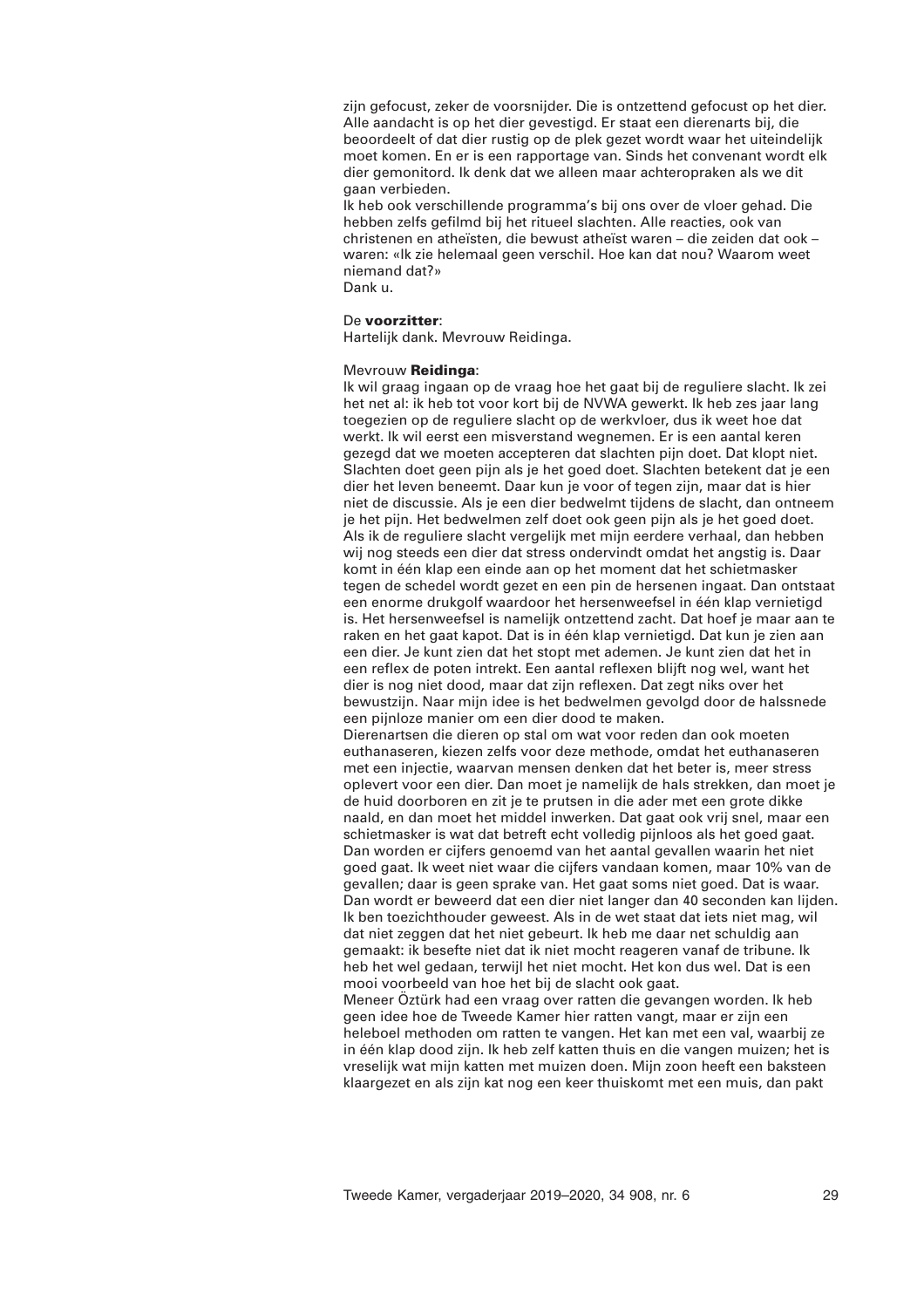hij die baksteen en zet die erbovenop. Dat ziet er afschuwelijk uit. Mijn zoon is 14, maar hij doet het wel; en ik ben trots op hem. Ik denk daarmee op alle aan mij gerichte vragen te zijn ingegaan.

### De **voorzitter**:

Hartelijk dank. Dan geef ik nu graag het woord aan de heer Van Herten.

### De heer **Van Herten**:

Dank u wel, mevrouw de voorzitter. Er is mij een aantal vragen gesteld. Ik weet niet of ik ze allemaal nog goed kan reproduceren, maar er is in ieder geval gevraagd waarom de KNMvD zich niet kan vinden in het gesloten convenant. Het convenant lost weliswaar een deel van het probleem op en er worden wel degelijk maatregelen genomen om het welzijn van dieren tijdens het onbedwelmd slachten te verbeteren. Alleen, er blijven nog steeds een aantal problemen bestaan die betrekking hebben op de zeer stressvolle fixatie en op het bij bewustzijn aanbrengen van de halssnede, met alle gevolgen van dien. Dat is dus de reden waarom wij als KNMvD vinden dat het convenant op dit moment nog niet ver genoeg gaat.

Door een aantal personen is ook gevraagd wat wij dan zouden voorstellen om het convenant aan te scherpen. Dat heeft met name betrekking op de mogelijkheid om reversibele bedwelming mogelijk te maken en eventueel als alternatief ook te kijken naar post-cut stunning, dus het bedwelmen direct na het aansnijden. Daarbij wil ik gezegd hebben dat beide methoden dan wel geaccepteerd zouden moeten worden door de religieuze gemeenschap. Daar gaan wij als KNMvD niet over. Ten aanzien van de cijfers sluit ik me een beetje aan bij mevrouw Reidinga.

### De **voorzitter**:

Even een kleine verduidelijkende vraag van mevrouw Ouwehand.

## Mevrouw **Ouwehand** (PvdD):

Even om het scherp te krijgen: de aanbevelingen die de KNMvD doet, gelden in de situatie dat de bestaande uitzondering blijft bestaan. Want de KNMvD staat wel op het standpunt dat wat is geregeld in de Nederlandse wet – het dier moet buiten bewustzijn zijn voordat het slachtproces begint – de beste garantie geeft voor het welzijn van de dieren.

#### De heer **Van Herten**:

Dat klopt inderdaad. Terug naar de cijfers: er ontbreken veel cijfers. Er wordt niet goed bijgehouden, ook niet door de NVWA, hoeveel dieren nou precies alsnog moeten worden geschoten nadat ze zijn aangesneden. Dus ik zou graag net als de heer Geurts meer informatie willen hebben, maar dan moet die door de NVWA of door overheidsinstanties beschikbaar worden gesteld. Waar wij ons dan wel op baseren, zijn verhalen die wij horen en signalen die wij krijgen van onze collega's die aan de slachtzijde staan.

Dan de wetenschappelijke adviescommissie: daar is de KNMvD in de beginfase wel bij betrokken geweest. Onze oud-voorzitter, Ludo Hellebrekers, heeft die wetenschappelijke commissie een tijdlang getrokken. Inmiddels is hij teruggetreden, en op dit moment hebben wij geen actieve rol meer bij die wetenschappelijke adviescommissie.

Ik weet niet of ik daarmee alle vragen beantwoord heb. Mochten er nog vragen openstaan, dan hoor ik dat graag.

## De **voorzitter**:

De heer Geurts vroeg nog naar innovaties.

De heer **Geurts** (CDA):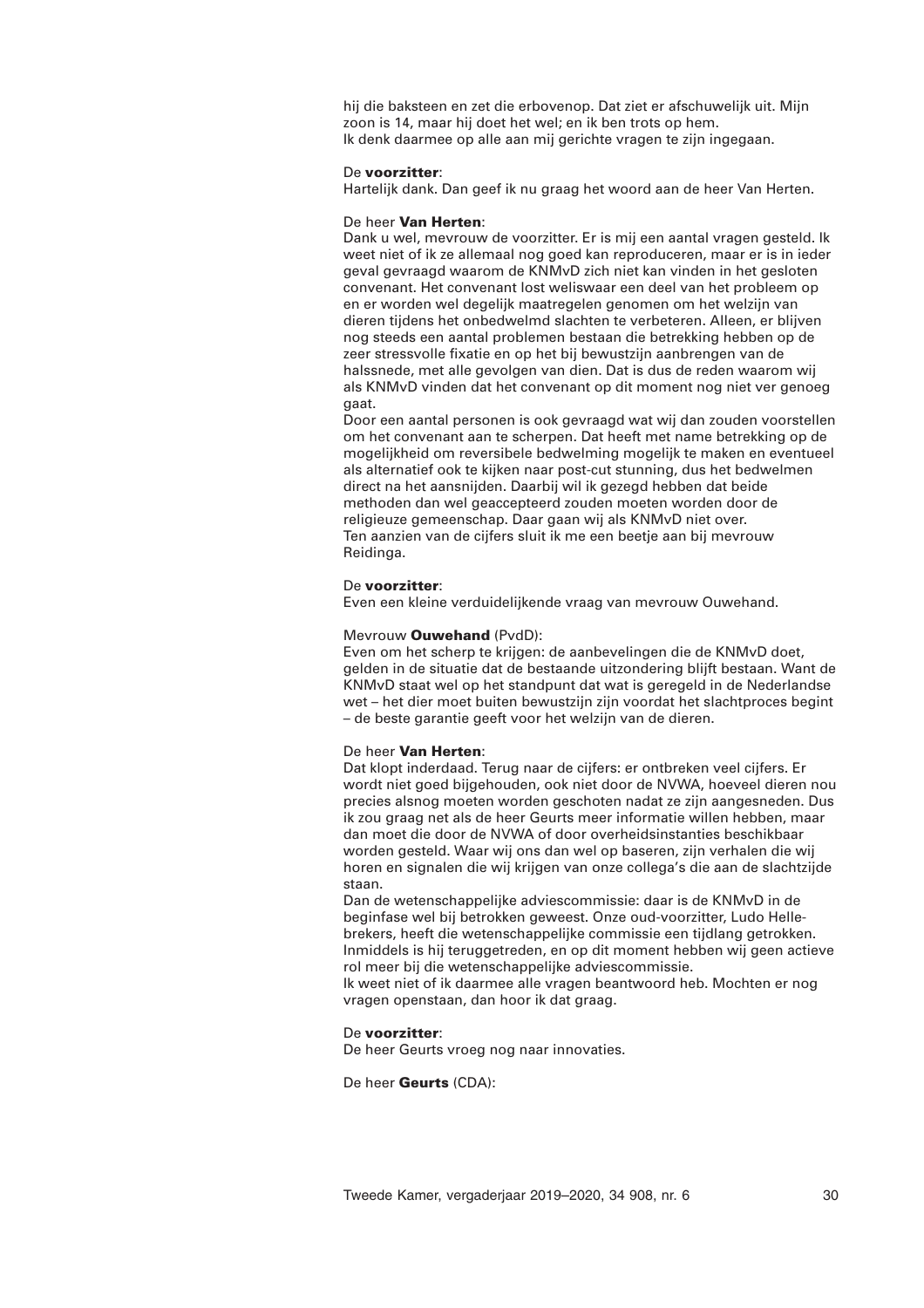Nee, mijn vraag aan de heer Van Herten was of de ervaringen met het convenant verwerkt zijn in het advies. Want in de eerste ronde werd al aangegeven dat uw advies niet aangepast is ten opzichte van de situatie voor inwerkingtreding van het convenant. Die vraag had ik rechtstreeks aan de KNMvB gesteld.

## De heer **Van Herten**:

Er is bij ons wel degelijk sprake van voortschrijdend inzicht, maar het punt is dat het convenant naar ons idee te weinig doet aan de problemen die ontstaan rondom fixatie en het bij bewustzijn aanbrengen van de halssnede. Daarom is het voor ons onacceptabel op dit moment.

### De **voorzitter**:

Volgens mij had mevrouw Lodders nog een vraag gesteld over innovaties, onder andere het elektronengebruik waarmee men nu in België start.

## De heer **Van Herten**:

Ik neem aan dat mevrouw Lodders doelt op de methode van elektrische bedwelming. Wij geven ook in ons statement aan dat wij dat een zeer zinvolle weg vinden. Technisch is het volgens mij mogelijk; misschien dat de heer Gerritzen daar nog iets over kan zeggen. Het hangt alleen af van de acceptatie door geloofsgemeenschappen.

## De **voorzitter**:

Hartelijk dank. Ik ga eerst naar de heer Gerritzen. Daarna mag u reageren, meneer Ali-Salah.

## De heer **Gerritzen**:

Dank u wel, mevrouw de voorzitter. De eerste vraag, van de heer Geurts, ging over de cijfers uit het onderzoek. De 40 seconden die in het convenant staan, zijn niet de basis voor het onderzoek geweest. In het onderzoek is altijd vastgesteld hoelang dieren bewusteloos raken of bij bewustzijn blijven na aansnijden of na het toepassen van een verdovingsmethode. Dat kan een schietmasker zijn of een gasverdover. In de onderzoeken die wij hebben gedaan, hebben we vastgesteld op welk moment schapen en runderen het bewustzijn verliezen na aansnijden of na aansnijden gevolgd door een schietmaskerverdoving. Daar komen de cijfers vandaan dat schapen bijna altijd binnen 40 seconden het bewustzijn verloren hebben en dat de runderen die wij gevolgd hebben, waarbij wij ons gebaseerd hebben op gedrag en hersenactiviteit, gemiddeld tot 120 en 140 seconden na het aansnijden bij bewustzijn blijven. Het getal van twee minuten dat vaak naar voren komt – door sommige wetenschappers is in onderzoek zelfs drie minuten gemeten dat dieren bij bewustzijn blijven – is gebaseerd op reflexen en op het meten van hersenactiviteit. Die methodes zijn eigenlijk altijd uitgevoerd conform de praktijksituatie. Het onderzoek dat wij hebben uitgevoerd aan runderen met het schietmasker en het onverdoofd aansnijden is in een praktijkslachterij uitgevoerd. Het aansnijden én het verdoven zijn uitgevoerd door reguliere halalslachters, dus niet door onszelf. Daar komen die cijfers vandaan.

Hoe zijn wij betrokken bij het convenant? Mijn voorganger, de heer Lambooij, is betrokken geweest bij de wetenschappelijke adviescommissie, ikzelf niet. Maar uit de wetenschappelijke adviescommissie is onderzoek voortgevloeid. Het onderzoek dat wij bij Wageningen Universiteit hebben uitgevoerd naar onverdoofd slachten is input geweest voor onder andere de wetenschappelijke adviescommissie. Op basis daarvan is in overleg met de verschillende partijen in de wetenschappelijke adviescommissie en de convenantpartijen een besluit genomen. Ik ben wel een aantal keren door de wetenschappelijke adviescommissie gehoord over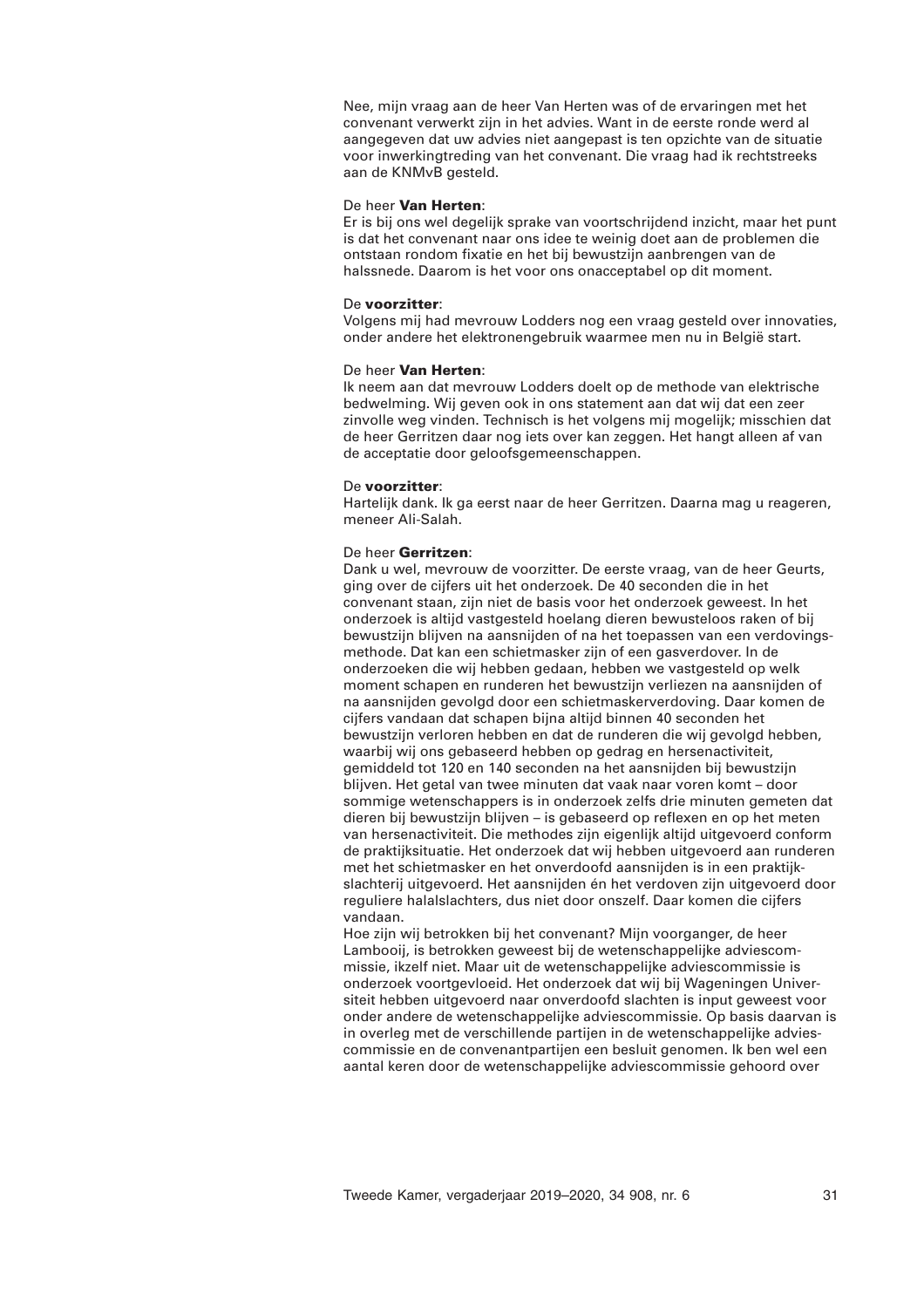de resultaten, om toelichting te geven op de staat van het onderzoek; daar houdt mijn betrokkenheid op.

Dan de vraag van mevrouw Lodders over innovatieve methoden: elektrische narcose of elektrisch bedwelmen wordt onderzocht in België voor toepassing op vleeskalveren en runderen. Die onderzoeken zijn nog niet afgerond, maar wel heel veelbelovend. Er is een erkende methode voor elektrisch verdoven van runderen op de markt. In Nieuw-Zeeland worden bijna alle runderen elektrisch verdoofd, ook voor de halalmarkt. Onverdoofd aansnijden is daar niet toegestaan. Elektrisch verdoven op die manier is zeer goed toepasbaar en is direct toepasbaar op runderen. Ik weet dat er in Nederland onderzoeken lopen bij slachterijen om te kijken of elektrisch verdoven ook toegepast kan worden. Elektrisch verdoven kan dan zeker een reversibele methode zijn die zou kunnen worden toegepast. Mevrouw Ouwehand heeft gevraagd of we het verdoven van dieren dan maar moeten afschaffen als onverdoofd aansnijden beter voor het welzijn zou zijn. Als onverdoofd aansnijden beter voor het welzijn van de dieren zou zijn, zouden we die wet moeten herzien. Dat is mijn mening. Maar mijn mening is ook dat dat níet zo is. De wetgeving is gebaseerd op heel veel onderzoek in Nederland en op consensus en onderzoek in heel veel lidstaten; alle lidstaten in Europa maar ook daarbuiten. Algemeen is aanvaard dat onverdoofd aansnijden tot ongerief en pijn leidt. Vandaar die wetgeving, waar ik volledig achtersta. Afschaffing daarvan zie ik dus ook niet als een goede oplossing. Dank u wel.

### De **voorzitter**:

Hartelijk dank. Dan geef ik graag het woord aan de heer Salah.

#### De heer **Ali-Salah**:

Dank u wel, voorzitter. Ik heb geen vragen, dus ik wil graag gebruikmaken...

## De **voorzitter**:

U had sowieso een punt dat u zelf wilde maken. Ik vind het wel interessant als u even reflecteert op wat er internationaal gebeurt, omdat u daar ook goed zicht op hebt.

#### De heer **Ali-Salah**:

Ik heb twee punten waar ik graag op wil reageren. Men vroeg zich af hoe ik aan de cijfers kom. De cijfers zijn afkomstig van het CDA en de andere cijfers komen rechtstreeks van de website van de Dierenbescherming. Dan het andere punt. Ik vind het eigenlijk heel vreemd dat er wordt beweerd dat bedwelming diervriendelijk is en dat daarmee het gevoel direct wordt uitgeschakeld. Dit is wetenschappelijk niet bewezen. Er is geen enkele wetenschappelijke consensus over dat de gewaarwording bij bedwelming wordt uitgeschakeld. Ik refereer hierbij aan de neurologen en deskundigen dr. Boerman en professor dr. Weinstein. Er zijn ook onderzoekers, neurologen en professoren, die beweren dat bedwelming niet per definitie betekent dat de pijn stopt. Bovendien wordt er twee, drie keer bedwelmd. Varkens worden blootgesteld aan gas. Dieren die geschoten zijn en niet helemaal buiten bewustzijn zijn, worden opgehangen en na dertig, zestig seconden worden ze alsnog gestoken. Dit gebeurt elke dag in elke Nederlandse slachterij. Daar gaat het ook fout. Met het convenant hebben wij het maximale gedaan en wij staan open voor verbeteringen. Dus ontneem ons alsjeblief niet het recht om op rituele wijze joods en islamitisch van het vlees te kunnen genieten.

# De **voorzitter**:

Hartelijk dank. Tot slot geef ik het woord aan de heer Sancakdaroglu.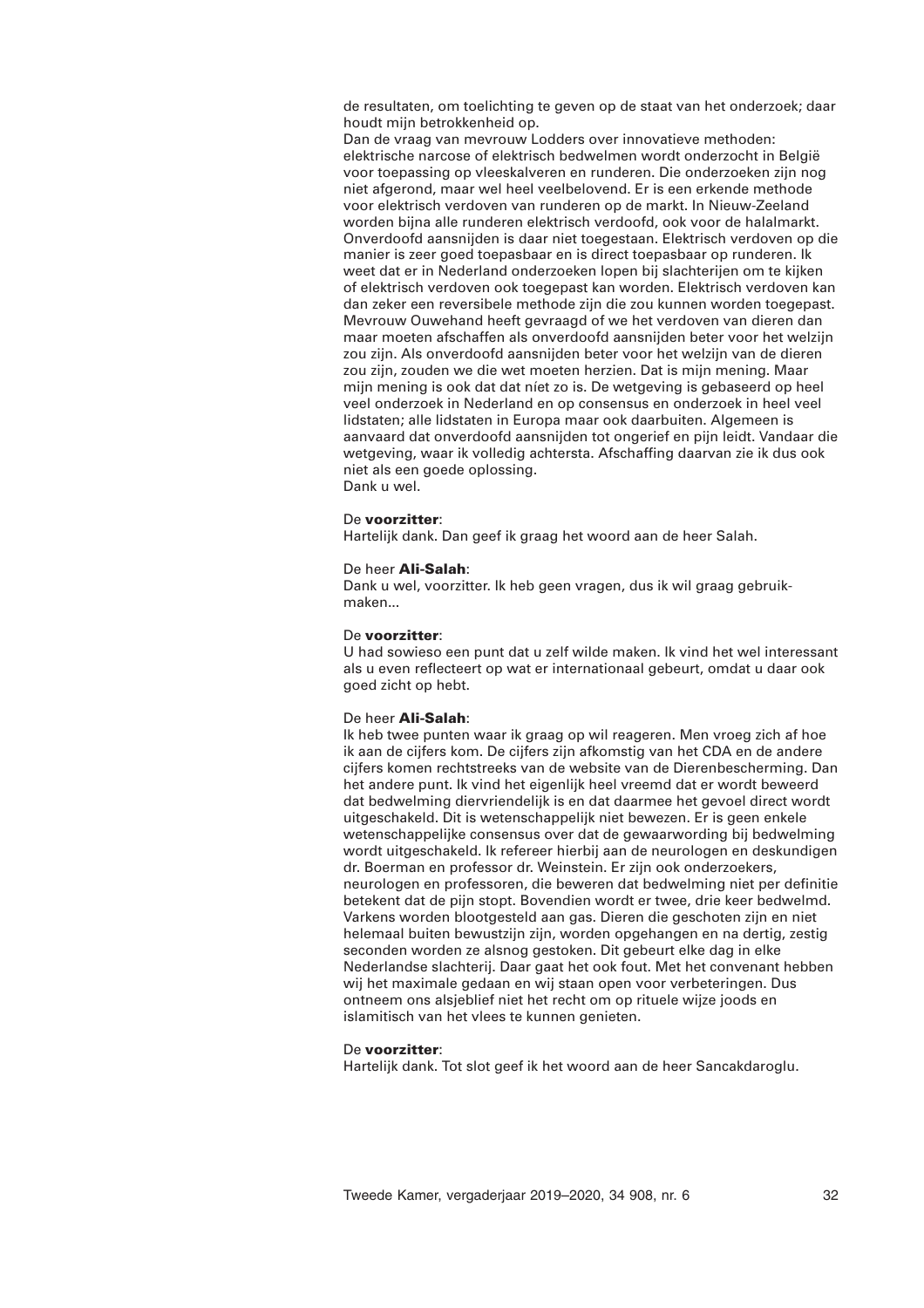# De heer **Sancakdaroglu**:

Ich habe auch in Holland einige Schlachthäuser besucht, zum Beispiel in Tilburg; aber auch in Deutschland. Aber wenn es um Schmerzen geht, hat das mit Holland, mit Deutschland oder mit der Türkei nichts zu tun: Schmerz ist Schmerz. Ob eine Sekunde oder vierzig Sekunden, das spielt keine Rolle. Das ist die Biologie des Tieres, wie beim Menschen. Deshalb sollten wir nicht mal eine Sekunde erlauben, dass das arme Tier Schmerzen fühlt.

Das Problem ist, dass es im Islam verboten ist ein totes Tier zu essen. Man fragt nicht warum es verboten ist. Ich habe das untersucht und herausgefunden dass es nur verboten ist wenn ein Tier von seiner Natur aus stirbt. Es ist nicht verboten wenn ein Tier von Menschen geschlachtet ist, sondern wenn ein Tier absolut von sich aus stirbt. Deshalb muss es Stunning sein, weil das ein menschlicher Vorgang ist. Ich habe darüber mit vielen Islamwissenschaftlern gesprochen – ich mache Interviews – und fast alle unterstützen Stunning. Viele haben hier gesagt: bei Stunning geht es auch schief, ab und zu mal. Beim Schlachten geht es 100 Mal schief. 100 Mal fühlt dieses Tier Schmerzen, mindestens eine Minute lang. Aber wenn es schiefgeht bei Stunning, dann ist es vielleicht 10%. Das müssen wir in Acht nehmen.

Ich möchte noch kurz etwas dazu sagen. Herr Kollege Ali-Salah hat gesagt: mach aus der Maus keinen Elefanten. Er meint: Asalet, wir werden dich hier auch bedrängen; es ist einer von Tausenden, also macht das nichts aus. Das ist nicht akzeptabel.

## De **voorzitter**:

Vielen Dank, hartelijk dank. Daarmee wil ik deze ronde afsluiten. Ik wil u allen hartelijk danken voor uw komst, uw aanwezigheid en uw inzichten. Ik ga even schorsen voor vijf minuten om iedereen even de gelegenheid te geven om, indien nodig, zijn handen te wassen. Daarna ruilen we van tafelgasten.

De vergadering wordt enkele ogenblikken geschorst.

## **Blok 4: Rechtsgeleerden**

Gesprek met:

- De heer Loof, College voor de Rechten van de Mens
- De heer De Blois, Universiteit Utrecht
- De heer Zwart, Universiteit Utrecht
- De heer Van Kooten, Vrije Universiteit Amsterdam
- De heer Nollkaemper, Universiteit van Amsterdam
- Mevrouw Vink, Universiteit Leiden en Open Universiteit

## De **voorzitter**:

We gaan verder met het rondetafelgesprek over de plicht tot het bedwelmen van dieren voorafgaand aan de slacht. We zijn aanbeland bij ons laatste blok, Rechtsgeleerden. U weet hoe het werkt. U krijgt twee minuten de tijd voor uw inleiding en daarna kunnen we vragen gaan stellen.

Ik geef als eerste graag het woord aan de heer Jan-Peter Loof van het College voor de Rechten van de Mens. Gaat uw gang.

### De heer **Loof**:

Dank u wel, voorzitter. Ik kreeg de uitnodiging voor dit gesprek min of meer op persoonlijke titel, maar ik zit hier als vertegenwoordiger van het College voor de Rechten van de Mens. Dat college is zeven jaar geleden door de wetgever opgericht onder meer om de Kamer van advies te dienen over grondrechtenkwesties en mensenrechtenkwesties. Daar zou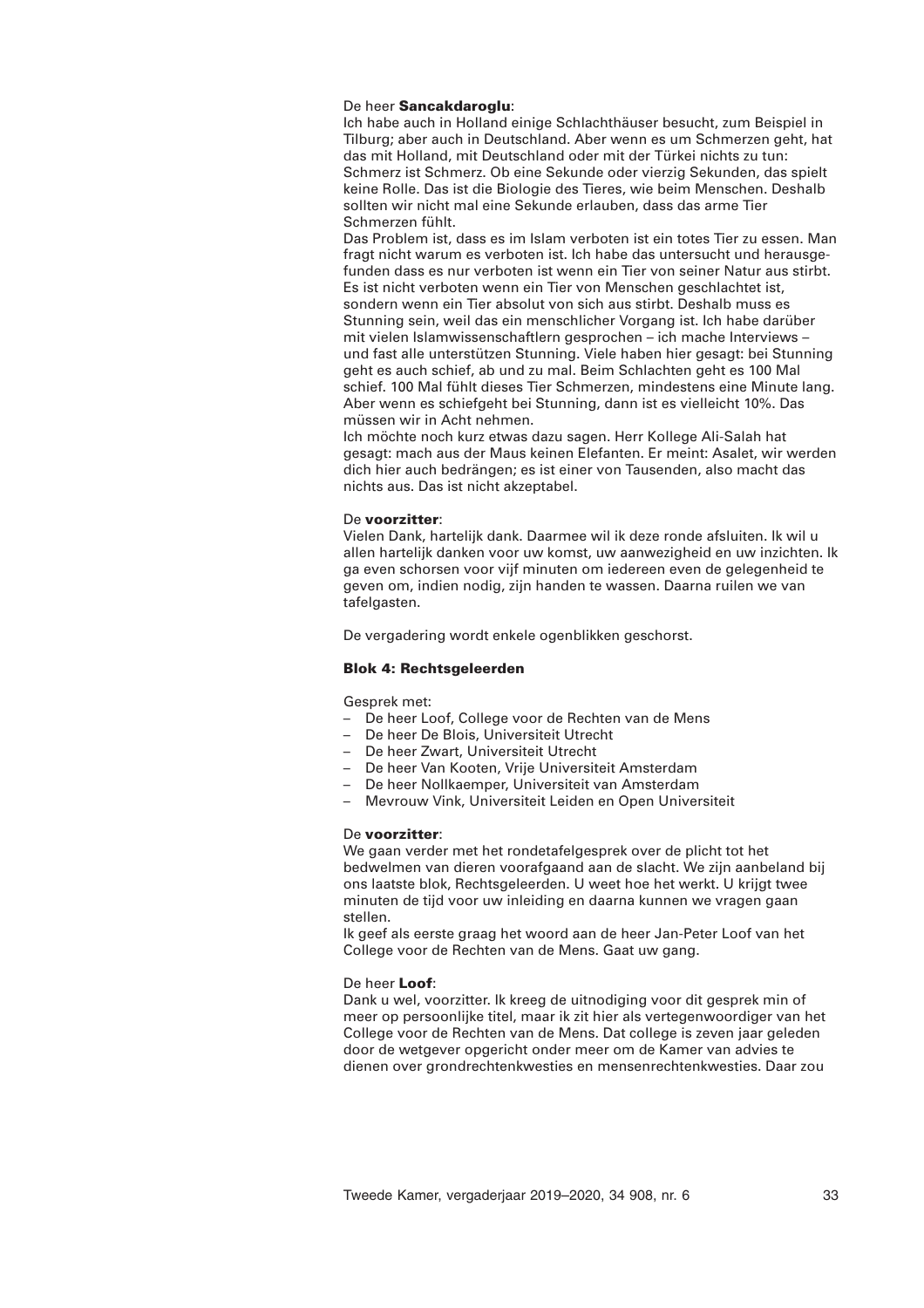de Kamer misschien best nog wel wat vaker gebruik van mogen maken. Maar dat gebeurt hier wel, en dat is heel fijn.

U heeft in de schriftelijke inbreng al kunnen zien dat het college het wel opvallend vindt, en misschien ook wel een beetje onbegrijpelijk, dat na alle grondrechtelijke en mensenrechtelijke discussie die over het eerdere wetsvoorstel over deze zelfde problematiek heeft plaatsgevonden, deze tweede poging wordt gedaan met zo'n magere grondrechtelijke onderbouwing.

In de memorie van toelichting missen wij echt een serieuze toets op de proportionaliteit en de subsidiariteit van de mensenrechten- en grondrechtenaantasting die voortvloeit uit dit wetsvoorstel. Wat wij wel zien in de memorie van toelichting, is dat er een schets wordt gegeven van de wetgevingstendens in de richting van meer aandacht voor dierenwelzijn. En die is er, maar die tendens houdt geenszins in dat er ook een tendens is in de richting van het verbieden van rituele slacht, want in al die regelgevende initiatieven van de laatste jaren is telkens een uitzondering voor rituele slacht gemaakt. Het beeld dat uit de memorie van toelichting opkomt is wat dat betreft dus niet juist. In de memorie van toelichting wordt opgemerkt dat artikel 26, lid 3 van de EU-verordening ruimte laat voor het volledig verbieden van rituele slacht. Dat staat er niet. Dat is echt gewoon niet waar.

In de memorie van toelichting wordt ook geschetst – ook weer terecht – dat het maatschappelijk draagvlak voor dierenwelzijn breder is. Dat is eigenlijk het belangrijkste argument van mevrouw Thieme en de andere vertegenwoordigers van de Partij voor de Dieren om dit wetsvoorstel nu opnieuw in te dienen. Dat begreep ik ook uit mediapublicaties. Er wordt gewezen op ontwikkelingen binnen de joodse en islamitische gemeenschap zelf, waar het gedachtegoed misschien wordt genuanceerd, en op het gegeven dat er ook wetsgeleerden zijn die binnen de rituele gebruiken van de beide geloofsgemeenschappen ruimte zien om bedwelming toe te passen.

## De **voorzitter**:

Daarmee bent u eigenlijk door uw tijd heen.

## De heer **Loof**:

Dat is heel belangrijk, maar wij hebben het hier over een inmenging die plaatsvindt door de overheid. En dat levert een discussie op die totaal anders is dan een intern debat in een geloofsgemeenschap. Dat moet de wetgever zich heel goed realiseren.

### De **voorzitter**:

Hartelijk dank. Dan geef ik nu graag het woord aan de heer Matthijs de Blois van de Universiteit Utrecht. U corrigeert mij door te zeggen dat u bent gepensioneerd. Er zijn vast nog meer dingen waarop u mij gaat corrigeren en daarom geef ik u graag het woord.

#### De heer **De Blois**:

Dank u wel, mevrouw de voorzitter. Mijn invalshoek is de vrijheid van godsdienst.

De vrijheid van godsdienst beschermt de religieuze slacht. De bepalingen in de verdragen kennen eenzelfde formulering: vrijheid van godsdienst betreft niet alleen het aanhangen van een godsdienst, maar ook het belijden daarvan door – ik geef nu de Nederlandse vertaling daarvan – eredienst, onderwijs, praktiseren en «observance» (het onderhouden van geboden en voorschriften). Dat is een essentiële term. Die term is in deze teksten gekomen, allereerst in artikel 18 van de Universele Verklaring van de Rechten van de Mens, op voorstel van een joodse organisatie om juist praktijken zoals de sjechita, de joodse religieuze slacht, te beschermen. Het zit dus in de bepalingen, ook in artikel 9 van het EVRM, in artikel 18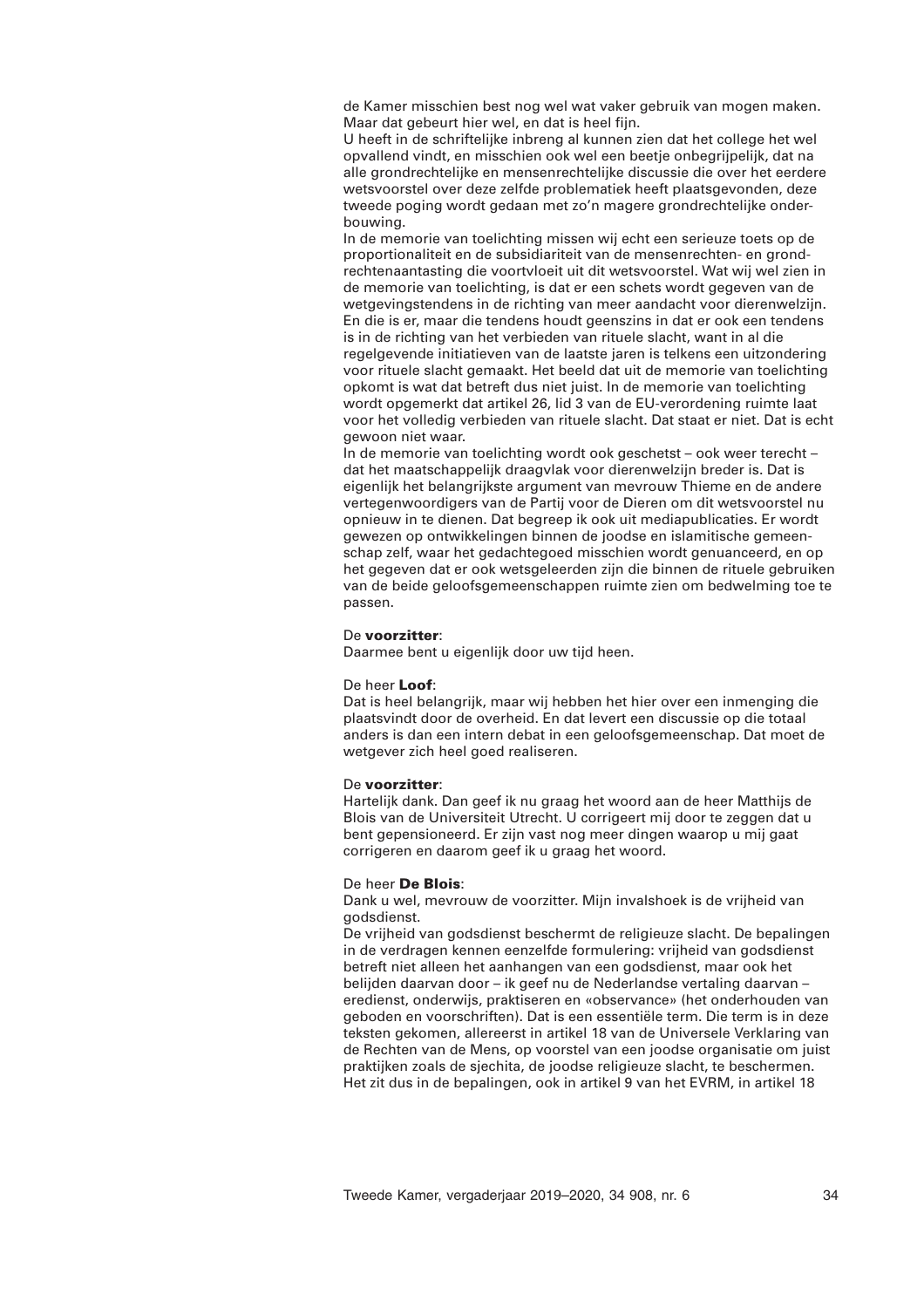van het IVBPR en in artikel 10 van het Handvest van de grondrechten van de Europese Unie. Het is in 2000 ook bevestigd door het Europees Hof voor de Rechten van de Mens in het belangrijke arrest Cha'are Shalom Ve Tsedek tegen Frankrijk. Het EHRM heeft daarin aanvaard dat de praktijk van de religieuze slacht beschouwd kan worden als een belijdenis van de godsdienst door middel van het naleven van geboden en voorschriften. In dit geval is dat de joodse godsdienst, maar dat geldt natuurlijk ook voor de islamitische godsdienst. In een recente uitspraak van het Hof van Justitie van de Europese Unie is voor diezelfde benadering gekozen. Het valt onder artikel 10 van het Europees Handvest.

De opmerking in de memorie van toelichting van het wetsvoorstel dat de kern van de godsdienstvrijheid ongemoeid wordt gelaten, moet worden afgewezen. Zeker in het jodendom, en ik denk ook in de islam, is de praxis, de praktijk, zeker zo belangrijk als het aanhangen van bepaalde leerstellingen. Die praxis geldt niet alleen voor de consumptie van koosjer vlees of halalvlees, maar ook voor de toepassing van de slachtmethode als zodanig. Dat kunnen we ook nog baseren op een uitspraak van het VN-Mensenrechtencomité gedaan in een General Comment. Het is ook de achtergrond van zowel de nationale als de Europese wetgeving, die expliciet voorziet in een uitzondering in onder andere de genoemde Europese verordening, artikel 4.

### De **voorzitter**:

Wilt u gaan afronden alstublieft?

## De heer **De Blois**:

Ja. Dan wordt ingegaan op de beperkingsmogelijkheden van de godsdienstvrijheid. Zoals mijn collega al heeft gezegd, zijn die onvoldoende onderbouwd. Voorzien in de wet? Ja, maar legitieme doelen? De openbare orde wordt gelijkgesteld aan algemeen belang, wat onjuist is. Er wordt gesproken over de goede zeden. Die omvatten niet alleen dierenwelzijn, maar ook het respect voor de religieuze opvattingen en praktijken van minderheden. Dat is noodzakelijk in een democratische samenleving. Daar moet een afweging plaatsvinden, maar die vinden we niet in de memorie van toelichting. Je moet enerzijds kijken naar het gewicht van deze religieuze praktijk die al duizenden jaren bestaat. In die regels is ook het dierenwelzijn opgenomen. Anderzijds moet je kijken naar het belang van het dierenwelzijn. En dan moet je niet alleen kijken naar de religieuze slacht, maar naar de slacht in het geheel. We hebben vanmorgen al gehoord dat de religieuze slacht slechts een fractie uitmaakt van de totale slacht. Bij die afweging moet de totale slacht met alles wat daar misgaat, worden betrokken. Dank u wel.

## De **voorzitter**:

Hartelijk dank. Dan geef ik nu graag het woord aan de heer Tom Zwart van de Universiteit Utrecht. Niet gepensioneerd of ook gepensioneerd?

### De heer **Zwart**:

Nog lang niet gepensioneerd!

Dank u wel, voorzitter. Dank aan de leden van de commissie voor deze uitnodiging.

Volgens de Grondwet hebben Kamerleden niet alleen twee taken, te weten het controleren van de regering en het maken van wetten, maar ook de taak om, als deel van de wetgever, de wetten aan de Grondwet te toetsen. Daar wil ik even op focussen. De vraag die hier vandaag en in de overwegingen van de Kamer dus centraal zou moeten staan, is in hoeverre het voorstel van mevrouw Thieme in overeenstemming is met de Grondwet. Daar hebben we een zeer helder antwoord op. De Raad van State heeft al twee keer gezegd dat het voorstel van mevrouw Thieme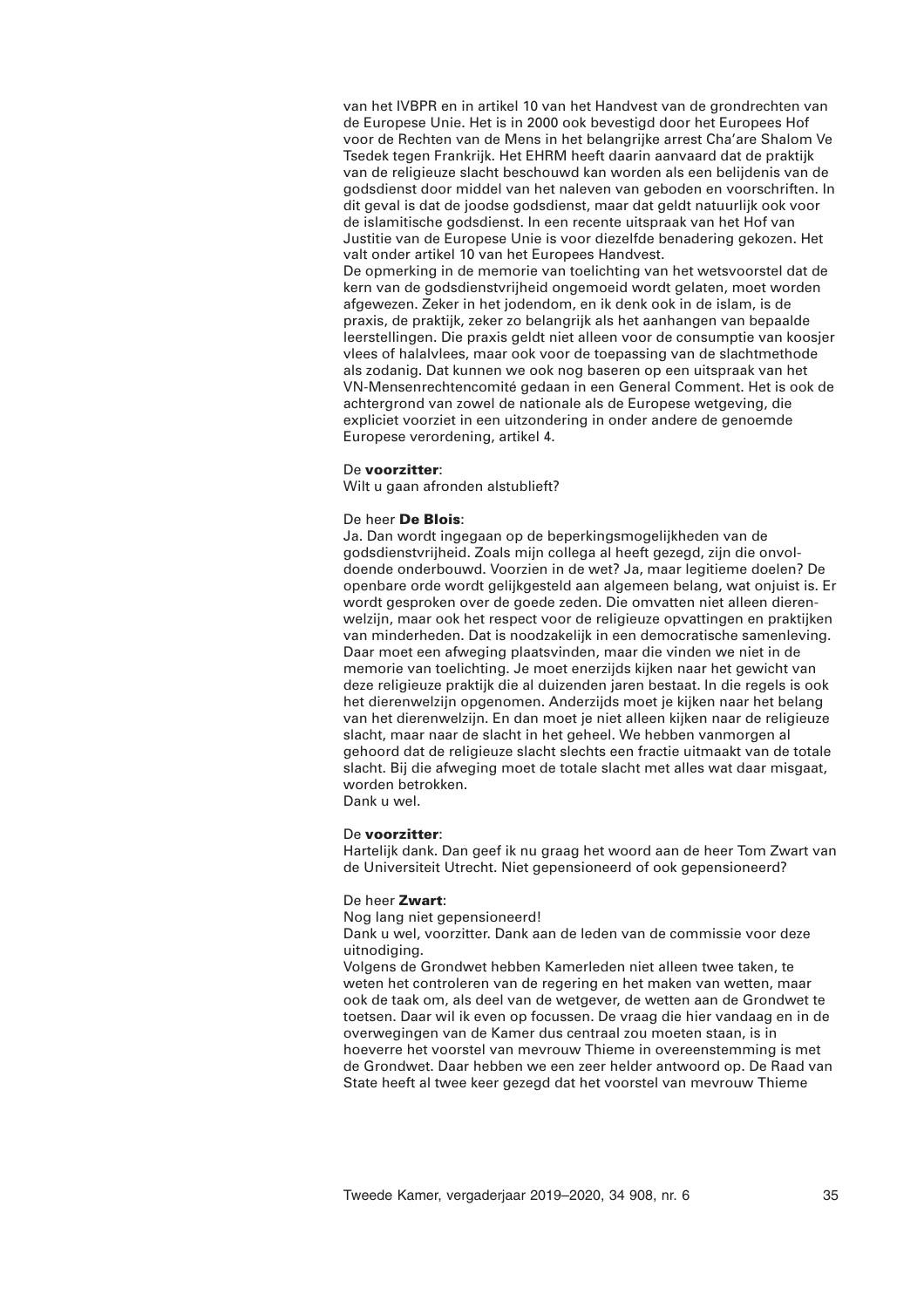ongrondwettig is, omdat een ongeclausuleerd verbod in strijd is met de kern van het grondrecht van godsdienstvrijheid. Daar hoeven we dus niet lang meer over te discussiëren.

Er zijn vandaag al wat vragen gesteld over het gezag en de status van bepaalde organen. Nou, de Raad van State is een Hoog College van Staat. Daar zullen we het allemaal over eens zijn. Dat nemen we serieus. Het voorstel van mevrouw Thieme kan dus alleen maar worden aangenomen in strijd met de Grondwet – ik neem niet aan dat uw Kamer daarop uit is – of als de Grondwet op dit punt wordt aangepast. Daar komt nog bij dat algemeen in de staatsrechtelijke literatuur wordt aangenomen dat degene die de wet aan de Grondwet toetst – dat is dus uw Kamer – de plicht heeft om de belangen en de rechten van minderheden daarbij in het bijzonder in zijn beschouwingen te betrekken. Dat gebeurt niet als het voorstel-Thieme wordt aangenomen. Sterker nog, de joodse minderheid en moslimminderheid worden op die manier fundamenteel in de kou gezet. Collega De Blois heeft al gewezen op het feit dat het voorstel in strijd is met artikel 9 van het Europees Verdrag voor de Rechten van de Mens. Dat heeft de Raad van State ook gedaan. In dat artikel wordt een soort proportionaliteitstoets opgevoerd. Je mag zo'n wet alleen maar aannemen als er geen andere, minder ingrijpende middelen zijn om het doel te bereiken. We hebben zojuist de heer Wouters gehoord. Ik was daar zeer van onder de indruk. Er is een prachtig convenant, het Nederlandse poldermodel. Kortom, in strijd met artikel 9. Overigens is de inkt van dat convenant nog nat, dus ik zou zeggen: laten we daar gewoon verder aan werken.

Dank u wel, voorzitter.

### De **voorzitter**:

#### Hartelijk dank.

Dan geef ik nu graag het woord aan de heer Van Kooten van de Vrije Universiteit Amsterdam.

## De heer **Van Kooten**:

Dank u voor het woord. Ik wil stilstaan bij de relatie tussen het wetsvoorstel en de scheiding van kerk en staat. Naar mijn mening is het wetsvoorstel in strijd met het beginsel van de scheiding van kerk en staat. Een betere term voor de scheiding van kerk en staat zou zijn «staatsneutraliteit». In de Nederlandse rechtsorde heeft de overheid van oudsher een positieve grondhouding jegens religie in het algemeen. De Staat is in die zin neutraal dat hij de verschillende religieuze gemeenschappen in principe gelijk behandelt en zich niet mengt in de uitleg van bijvoorbeeld geloofsvoorschriften zoals de wijze van uitvoering van rituele slacht. Daarbij is samenwerking tussen de Staat en religieuze gemeenschappen mogelijk. Overleg is in de Nederlandse traditie een sleutelbegrip. In de rechtsliteratuur wordt dit model ook wel aangeduid als pluralistische coöperatie. De rechtspraak van het Hof in Straatsburg sluit hierop vrijwel naadloos aan. Een belangrijk uitgangspunt daarin is dat de overheid de zogenoemde neutral organizer oftewel neutrale organisator moet zijn voor een pluralistische samenleving waarin ook religieuze minderheden ruimte hebben om hun geloof te belijden overeenkomstig hun eigen religieuze voorschriften.

Het recht op godsdienstvrijheid kan onder strikte voorwaarden worden beperkt. Er moet dan aan een reeks eisen worden voldaan. Mijns inziens wordt niet voldaan aan de eis dat een algeheel verbod op ritueel slachten daadwerkelijk noodzakelijk is in een democratische samenleving. Een algeheel verbod op rituele slacht is daarvoor niet noodzakelijk, integendeel zelfs. Mijns inziens ondergraaft dit het pluralistisch model waarop die democratische samenleving is geschraagd. Bepaalde bevolkingsgroepen worden hierdoor namelijk achtergesteld en belemmerd in het belijden van hun geloof. De overheid verzaakt dan haar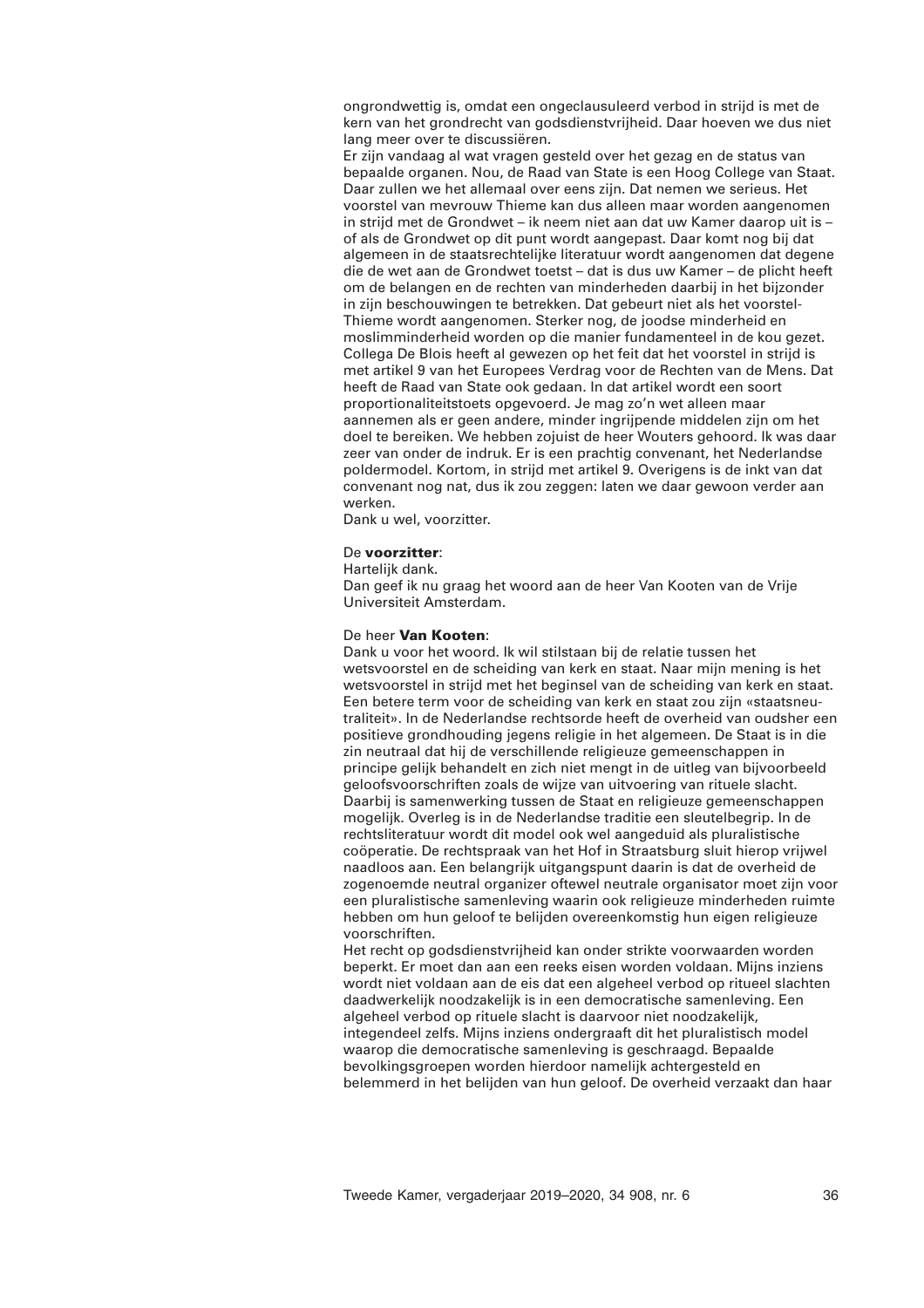taak om conform de Straatsburgse jurisprudentie als neutrale organisator minderheden te faciliteren als het gaat om het belijden van hun geloof. Een tweede, in het verlengde hiervan liggend probleem is dat een dergelijk verbod een vorm van discriminatie impliceert. De maatregel is immers feitelijk gericht tegen een tweetal geloofsminderheden. Dat is strijdig met het discriminatieverbod zoals vastgelegd in de Grondwet en de AWGB.

Dan het alternatief. In het verleden is een convenant gesloten. In overleg met belanghebbenden kan daarin wellicht tot een oplossing worden gekomen. Dat past in de Nederlandse traditie.

## De **voorzitter**:

Hartstikke goed. Er zullen vast nog vragen komen. Dan kunt u nog aanvullend reageren.

Ik geef nu graag het woord aan de heer André Nollkaemper, ook van de universiteit van Amsterdam.

## De heer **Nollkaemper**:

Dit is dé Universiteit van Amsterdam.

## De **voorzitter**:

Je moet onder wetenschappers nooit een fout willen maken, want dan gaat het niet goed. Gaat uw gang.

### De heer **Nollkaemper**:

Mevrouw de voorzitter. Wat hier voorligt, is uiteindelijk een kwestie van verdragsinterpretatie. De beoordeling, zowel in de Eerste Kamer enkele jaren geleden als nu door de Raad van State, wordt uiteindelijk gemeten aan het Europees Verdrag voor de Rechten van de Mens. We spreken dus over de interpretatie van artikel 9 van het EVRM. Er is in Straatsburg één uitspraak gedaan op dit punt van ritueel slachten, in een zaak tegen Frankrijk. Die zaak biedt ondersteuning voor het voorliggende wetsvoorstel. Daarin is gezegd: wat wordt beschermd door artikel 9 is de consumptie van vlees van dieren die op rituele wijze zijn geslacht zolang de import uit een ander land mogelijk is. Die import zal mogelijk blijven, ook onder geldend EU-recht. Dat is mijn eerste punt. Het tweede punt. Als toch wordt aangenomen dat er inbreuk is op artikel 9 – nogmaals, wat niet is aangenomen in Straatsburg, en dat moet hier leidend zijn – dan zijn de uitzonderingen van artikel 9, lid 2 vol van toepassing. Er is een hele brede reeks zaken in Straatsburg, op het gebied van gezichtsbedekking, op het gebied van onderwijs en op het gebied van wetgeving die ziet op gezinnen, die toestaat dat uitzonderingen worden gemaakt op artikel 9 voor maatschappelijke belangen gedekt door artikel 9, lid 2. Daar valt dierenwelzijn zonder meer onder. Cruciaal is dat het Europees Hof voor de Rechten van de Mens een brede margin of appreciation laat in die gevallen waarbij er in Europa geen brede consensus is over de te beschermen waarden. We zien in Europa dat er meerdere staten zijn, ook verdragspartijen bij het EVRM, die een ongeclausuleerd verbod hebben op het rituele slachten. Die praktijk is door Straatsburg niet aangevallen en door het Europees Hof niet verworpen. Daarmee is duidelijk dat dit een situatie is waarover geen consensus is en waarbij de verdragspartijen dus een vergaande beoordelingsmarge hebben.

De vraag is dus niet zozeer de vraag die hier werd gesteld, namelijk «is de wetgeving noodzakelijk?» De vraag is: mag Nederland in de afweging tussen een dier dat 40 seconden doodbloedt enerzijds en het recht op religie anderzijds de afweging maken dat het belang van het dier prevaleert? Als Nederland die afweging maakt, dan zal Straatsburg naar mijn stellige oordeel vervolgens zeggen: dit valt binnen de beoordelingsmarge van Nederland, binnen de margin of appreciation, en is dus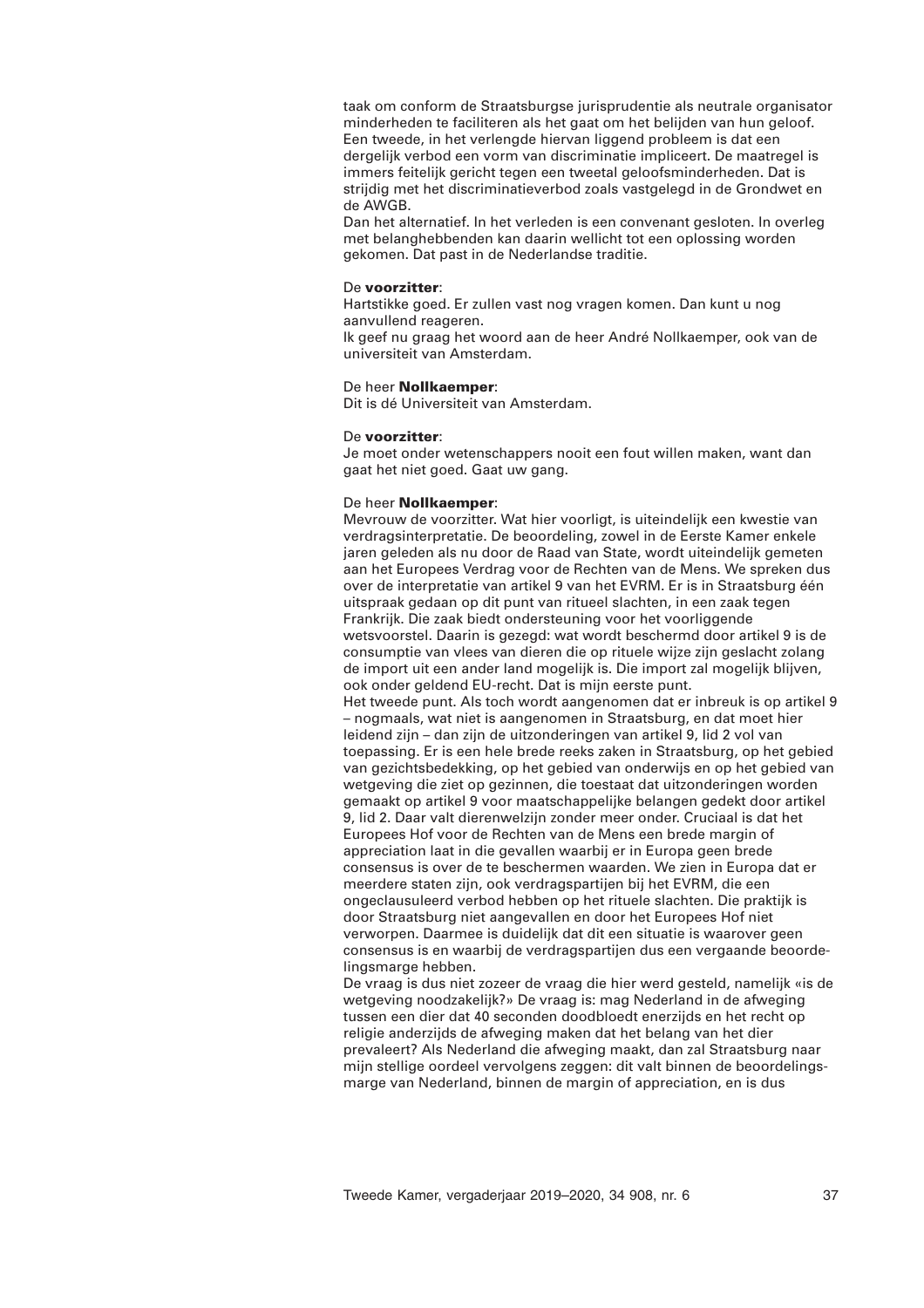rechtmatig. Dit wordt mijns inziens gesteund door de verordening van de Europese Unie, die uitdrukkelijk bepaalt dat het rituele slachten weliswaar wordt toegestaan in afwijking van het algehele verbod, maar die in artikel 26, lid 3 lidstaten nadrukkelijk toestaat om verder te gaan en dus een algeheel verbod uit te vaardigen.

### De **voorzitter**:

Zo maak je een zin in één zin. Heel hartelijk dank. Tot slot geef ik graag mevrouw Vink van de Universiteit Leiden en de Open Universiteit het woord. Ga uw gang.

## Mevrouw **Vink**:

Dank u wel. Centraal staat volgens mij vandaag de vraag of het een goed idee is om de onverdoofde rituele slacht af te schaffen. Dit dossier is een veelkoppig monster; dat hebben we vandaag al gezien. Volgens mij zijn er vier belangrijke elementen aan dit dossier. Het eerste element is het feitelijke element. Ook zijn er een maatschappelijk element, een juridisch element en een ethisch element. Ik loop de eerste drie elementen snel door, want aangezien ik niet alleen jurist maar ook rechtsfilosoof ben, wil ik vooral ingaan op het laatste element, het ethische element. Over het feitelijke element kunnen we kort zijn. Daar is zonet al veel over gezegd. De onverdoofde slacht is volgens wetenschappers en dierenartsen een grove aantasting van het dierenwelzijn. Anders was het immers ook niet al verboden voor reguliere slachters. Over het maatschappelijke element kan ik ook kort zijn. Uit de percentages genoemd in mijn position paper blijkt dat de samenleving hunkert naar een beter beschermd dierenwelzijn; het gaat welteverstaan om 95%. Ook over het juridische element moet ik helaas kort zijn. Zoals in mijn position paper uiteengezet, is het wetsvoorstel niet in strijd met de godsdienstvrijheid. Ik heb al een aantal zeer exotische interpretaties gehoord van het Cha'are Shalom-arrest, maar volgens mij is de interpretatie van mijn buurman, de heer Nollkaemper, de juiste. In dat arrest wordt toch echt bepaald dat een verbod op onverdoofd slachten niet in strijd is met de godsdienstvrijheid. Dit is bindende rechtspraak voor een lidstaat zoals Nederland.

Ik wil graag even kort stilstaan bij het vierde element, de ethiek. Door de sterke focus in dit dossier op de gelovige vleesconsument dreigt weleens onderbelicht te raken wat de ethische afweging hier daadwerkelijk is. Dit wetsvoorstel gaat over het al dan niet accepteren van een buitengewoon naargeestig levenseinde van heel concrete dieren met bewustzijn en gevoel. Het zijn dieren, voor alle duidelijkheid, die net zo gevoelig en vooral pijngevoelig zijn als honden en katten. Jaarlijks wordt 67.000 keer zo'n pijngevoelig dier de keel doorgesneden, waarna het op een gruwelijke wijze aan bloedverstikking sterft. Dat is moreel gezien een zeer zwaarwegend belang. Wat voor belang staat daartegenover? Goedbeschouwd staat daar slechts het principiële verzet van een kleine groep gelovigen tegenover. Zij willen een bepaalde papieren, niet feitelijke vrijheid niet opgeven.

## De **voorzitter**:

Wilt u afronden alstublieft?

## Mevrouw **Vink**:

Ja, ik rond af. Want van een feitelijke beperking in de levens van gelovigen is geen sprake, omdat ritueel geslacht vlees nog steeds geïmporteerd kan worden. Zij kunnen dus exact hetzelfde leven blijven volgen dat zij nu ook volgen. Zeer concreet dierenleed van 67.000 dieren tegenover een papieren verzet zonder enig feitelijk inleveren...

# De **voorzitter**: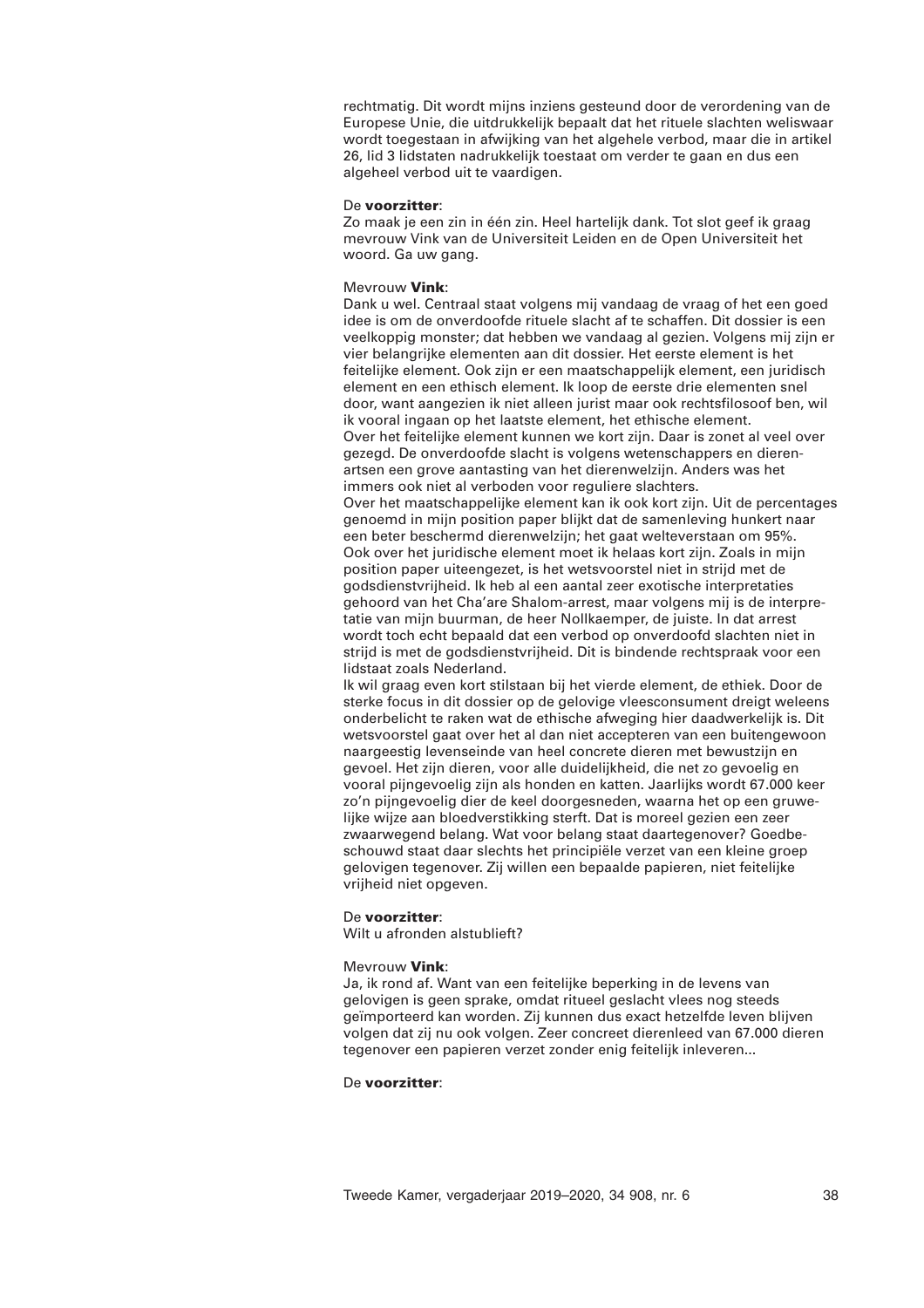Ja, ik ga u nu toch vragen om te stoppen.

### Mevrouw **Vink**:

Ja, een laatste zin. Ethisch gezien moet het wetsvoorstel aangenomen worden. Het recht benadert idealiter de ethiek.

### De **voorzitter**:

Dank. Dan gaan we nu naar de vragen toe. Ik begin bij de heer Bisschop.

## De heer **Bisschop** (SGP):

Dank aan de gasten voor de inbreng. Ik zou een vraag willen stellen aan mevrouw Vink. Ik heb haar position paper uiteraard doorgenomen. Mij valt op dat u onder het derde kopje, «Het handhaven van de uitzonderingspositie is onhoudbaar», als eerste reden noemt dat het om een gewelddadige handeling gaat. Ik lees daar: «In dit geval, echter, zien wij dat een onnodige en excessief gewelddadige handeling – het opensnijden en laten leegbloeden van een dier – expliciete juridische bescherming geniet. Het recht beschermt in dit geval niet de slachtoffers van geweld, maar de daders – een zorgwekkende constatering.»

### De **voorzitter**:

U moet uw vraag iets bondiger maken.

### De heer **Bisschop** (SGP):

Ja, maar ik had dit even nodig om tot de bondige vraag te komen. Zie ik het goed dat mevrouw Vink hiermee de behandeling van een mens op dezelfde wijze ziet als de behandeling van een dier?

#### De **voorzitter**:

We gaan eerst wat vragen verzamelen en dan krijgt u gelegenheid om te antwoorden. Nu komt eerst Carla Dik-Faber en daarna ga ik naar de heer Geurts.

# Mevrouw **Dik-Faber** (ChristenUnie):

De laatste sprekers gaven aan dat het gaat om een verdragsinterpretatie. Het is ook helemaal niet zo dat geloofsgemeenschappen hun geloof niet meer kunnen uitoefenen, zeggen zij, want ze kunnen vlees importeren. Ik vind dat nogal hypocriet, want je kunt je afvragen wat het dierenwelzijn in het buitenland is. Maar ik wil even dieper ingaan op de verdragsinterpretatie. Ik zag de heer Loof echt zijn hoofd schudden bij de verdragsinterpretatie van de beide laatste sprekers. Ik zou hem heel graag de gelegenheid willen geven om daarop te reageren.

## De **voorzitter**:

Niet meteen, want dat doen we dus straks verzameld. Meneer Loof, de vraag over de verdragsinterpretatie is dus aan u gesteld. Dan de heer Geurts.

### De heer **Geurts** (CDA):

Ik heb een vraag aan mevrouw Vink. In haar schriftelijke bijdrage erkent ze – zo lees ik dat althans – dat er religieuze verplichtingen zijn. Haar oplossing is: haal het maar uit het buitenland. Kunnen we niet concluderen dat het welzijn er niet bij gebaat is als je import uit het buitenland haalt?

### De **voorzitter**:

Helder. Mevrouw Bromet.

Mevrouw **Bromet** (GroenLinks):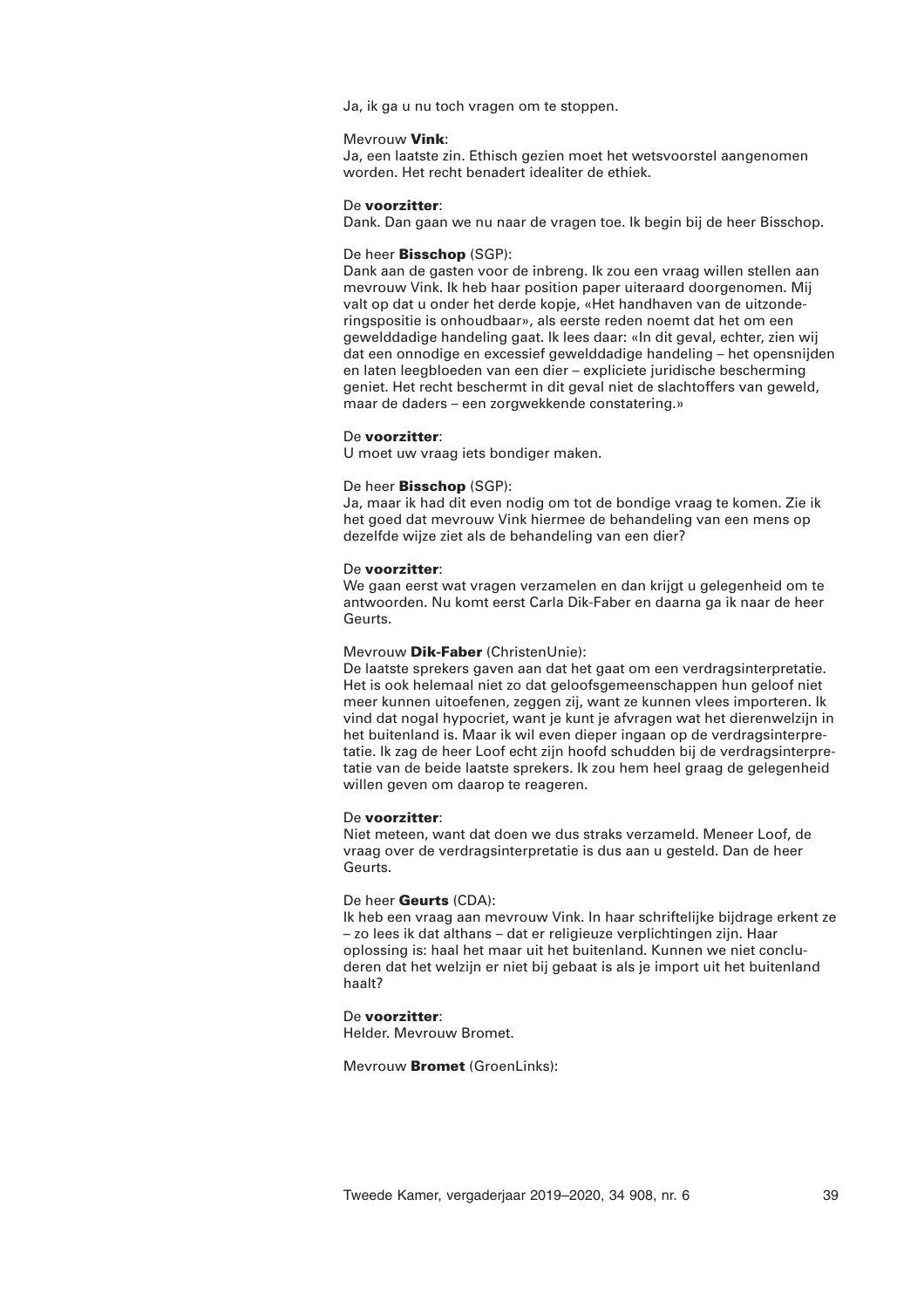Ik wil een vraag stellen aan de heer Nollkaemper. Hij stelt, in tegenstelling tot de sprekers voor hem, dat het wetsvoorstel niet in strijd is met het Europees Verdrag voor de Rechten van de Mens. Denkt hij dat het wel in overeenstemming is met de Nederlandse Grondwet?

# De **voorzitter**:

Dank. De heer De Groot.

# De heer **De Groot** (D66):

Mijn vraag is een combinatie van de vraag van mevrouw Dik-Faber en de vraag van mevrouw Bromet. Ik zou de eerste vier inleiders willen vragen om te reageren op de laatste twee inleiders.

### De **voorzitter**:

De heer Öztürk.

# De heer **Öztürk** (DENK):

De heer Johnson heeft de Grondwet ook overtreden. Gelukkig is hij daar uiteindelijk op aangesproken. Het is goed en terecht dat een aantal deskundigen zeggen dat het huidige wetsvoorstel van de Partij voor de Dieren tegen de Grondwet ingaat. De Raad van State zegt het ook. Toch hoor ik in de inleiding van mevrouw Vink dat een kleine minderheid hiertegen is en dat in principe dus het recht van de grote meerderheid moet gelden. Dan denk ik: het recht is er toch voor de minderheden? Sterke heren en machtige multinationals kunnen hun recht toch halen? Het recht bestaat om de minderheid te beschermen. Op het moment dat u als rechtsgeleerde zegt dat er maar een kleine minderheid is die iets niet vindt, en u dat als argument gebruikt om uw verhaal te onderbouwen, dan ziet u misschien het rechtssysteem toch anders dan de andere deskundigen.

## De **voorzitter**:

Dank. Mevrouw Ouwehand.

## Mevrouw **Ouwehand** (PvdD):

Ik zie uit naar de voortzetting van de discussie die hier ontstaat. Ik mis wel enige reflectie, ook omdat het verwijt van discriminatie werd geuit, op het gegeven dat er 100 jaar geleden door de Nederlandse wetgever een besluit genomen is. Als ik het goed citeer, was de argumentatie: den moraliteit vereischt bedwelming voorafgaand aan den slacht. Dat is dus een besluit dat geldt voor de hele Nederlandse samenleving. Je mag er dus van uitgaan dat burgers in deze samenleving dat delen. Op die wetgeving is een uitzondering gemaakt, en ik mis enige reflectie op wat dat doet met het rechtsgevoel van alle mensen in Nederland die achter deze wet staan.

Tot slot zou ik, omdat aan de eerste vier sprekers is gevraagd om te reflecteren op de laatste twee, de laatste twee sprekers willen uitnodigen om te reflecteren op wat er straks nog gebeurt in de discussie.

## De **voorzitter**:

Meneer De Groot, hebt u iets vergeten?

## De heer **De Groot** (D66):

Ja. Aanvullend op deze laatste vraag, vraag ik mevrouw Vink of zij zou willen reageren op wat de Raad van State heeft geschreven over het wetsvoorstel.

## De **voorzitter**:

Dan hebben we voldoende vragen. Ik vraag iedereen om het respectvol te doen. Meneer Loof, ik geef u als eerste het woord.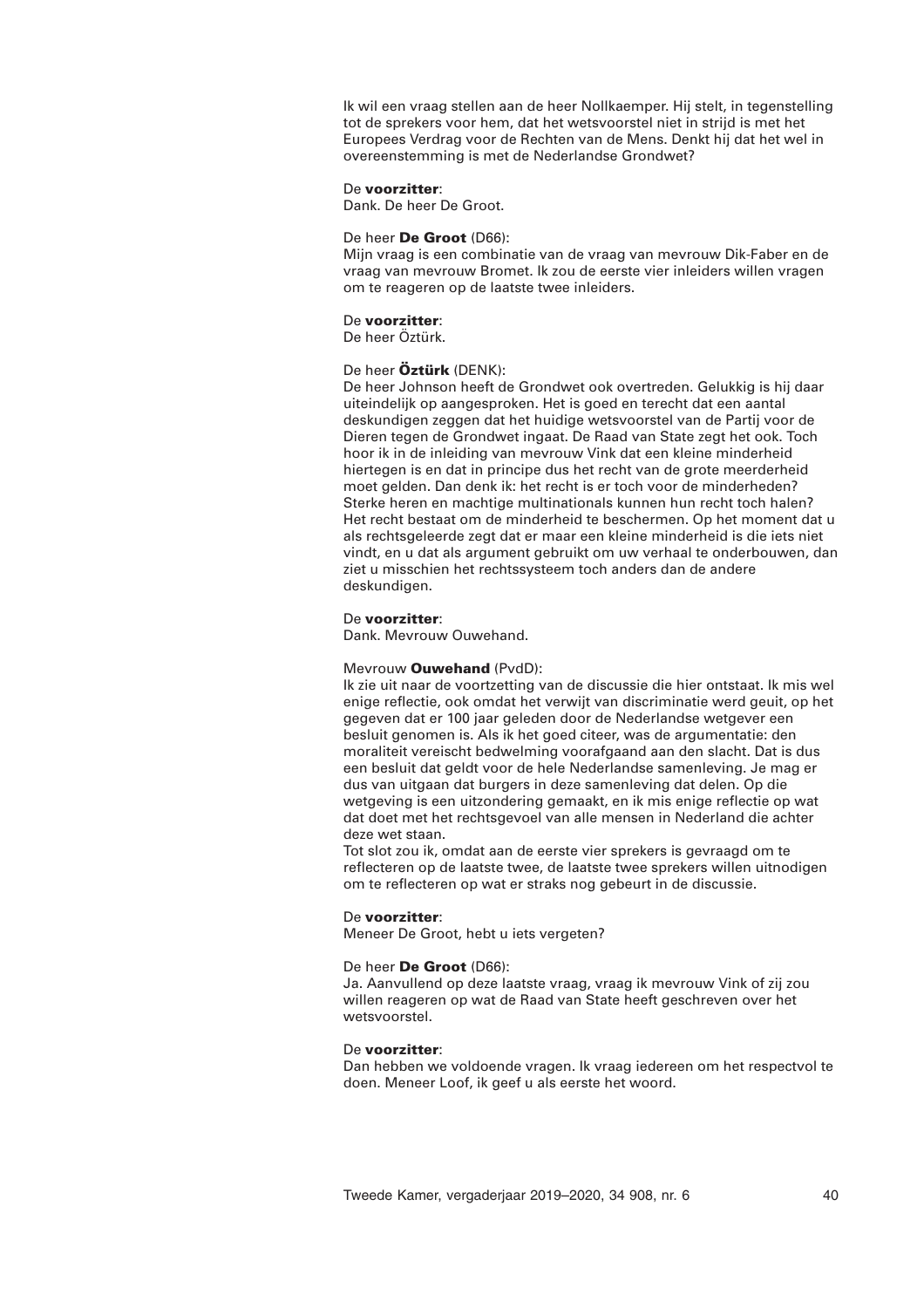## De heer **Loof**:

Mijn reactie is vooral gevraagd op de uitleg die werd gegeven van het Cha'are Shalom-arrest uit Frankrijk. Daarbij is de suggestie gewekt dat het in dat arrest ging om het al dan niet verbieden van ritueel slachten, maar daar gaat dat arrest helemaal niet over. Dat arrest gaat over de weigering van de Franse autoriteiten om een orthodox-joodse groep toe te staan om eigen slachterijen aan te wijzen die volgens strengere religieuze regels zouden werken dan, zeg maar, de mainstream joodse slachterijen. Er was en er bleef in Frankrijk een mogelijkheid tot ritueel slachten. Het arrest gaat simpelweg niet over de vraag die gesteld werd. In het arrest wordt inderdaad de aantasting door de Franse autoriteiten van die vrijheid van de orthodox-joodse groep gerechtvaardigd geacht. Maar we moeten wel in het oog houden dat dat een hele specifieke achtergrond had. Je moet je dus echt goed in dat arrest verdiepen voordat je er iets over gaat zeggen, want het gaat over een kwestie die eigenlijk heel erg te maken had met economische en belastingrechtelijke voordelen die deze joodse groep graag wilde claimen. Dat bepaalt ook heel erg de toon van de uitspraak die het Hof in die zaak heeft gedaan. Dat wordt nu veralgemeniseerd naar «het Europese Hof staat toe dat er een verbod is op rituele slacht», maar dat is volstrekt uit de lucht gegrepen.

### De **voorzitter**:

Dan de heer De Blois.

### De heer **De Blois**:

Ook mij is gevraagd te reageren op de bijdrage van de heer Nollkaemper. Ik sluit aan bij de vorige spreker. Het arrest waarover we het hebben, erkent expliciet dat de praktijk van het slachten valt onder de bescherming van artikel 9. Er zit inderdaad een soort inconsistentie in het arrest, waardoor tegen die minderheidsgroep inderdaad wordt gezegd: u kunt het vlees ook importeren. Maar het principe staat overeind in rechtsoverweging 73 en 74, voor de mensen die het willen nakijken: de praktijk van het slachten, en niet alleen de consumptie, valt onder de bescherming van artikel 9. U moet ook maar eens de dissenting opinions lezen van zeven rechters die de vinger leggen bij die inconsistentie, onder wie de Nederlandse rechter mevrouw Thomassen.

De Europese verordening maakt een uitzondering voor religieuze slacht, in artikel 4. Er wordt verwezen naar artikel 26, dat aan de lidstaten de gelegenheid geeft nadere, scherpere regels te stellen. Maar die uitzondering in artikel 4 is gebaseerd op het Handvest van de grondrechten van de EU, namelijk de vrijheid van godsdienst, artikel 10. Nou kan ik me niet voorstellen dat de Europese wetgever bedoeld heeft dat een uitzondering die gemotiveerd is door de grondrechten, die we in de EU hoog willen houden, zou kunnen worden afgeschaft. Er ligt nu een zaak bij het Hof van Justitie. We zullen hopelijk binnenkort het antwoord hierover horen naar aanleiding van de Belgische situatie, maar het zou in strijd zijn met artikel 10 van het Europese handvest als de verordening zo zou worden uitgelegd.

Dat waren, denk ik, de belangrijkste punten die ik naar aanleiding van het betoog van de heer Nollkaemper zou willen inbrengen.

#### De **voorzitter**:

Hartelijk dank. De heer Zwart.

#### De heer **Zwart**:

Ik verwijs kortheidshalve naar hetgeen mijn twee buurmannen, de heer Loof en de heer De Blois, hebben gezegd. Ik sluit me geheel aan bij hun commentaar op de uitleg van het arrest door de heer Nollkaemper. Ik zou daar nog wel twee dingen bij willen zeggen.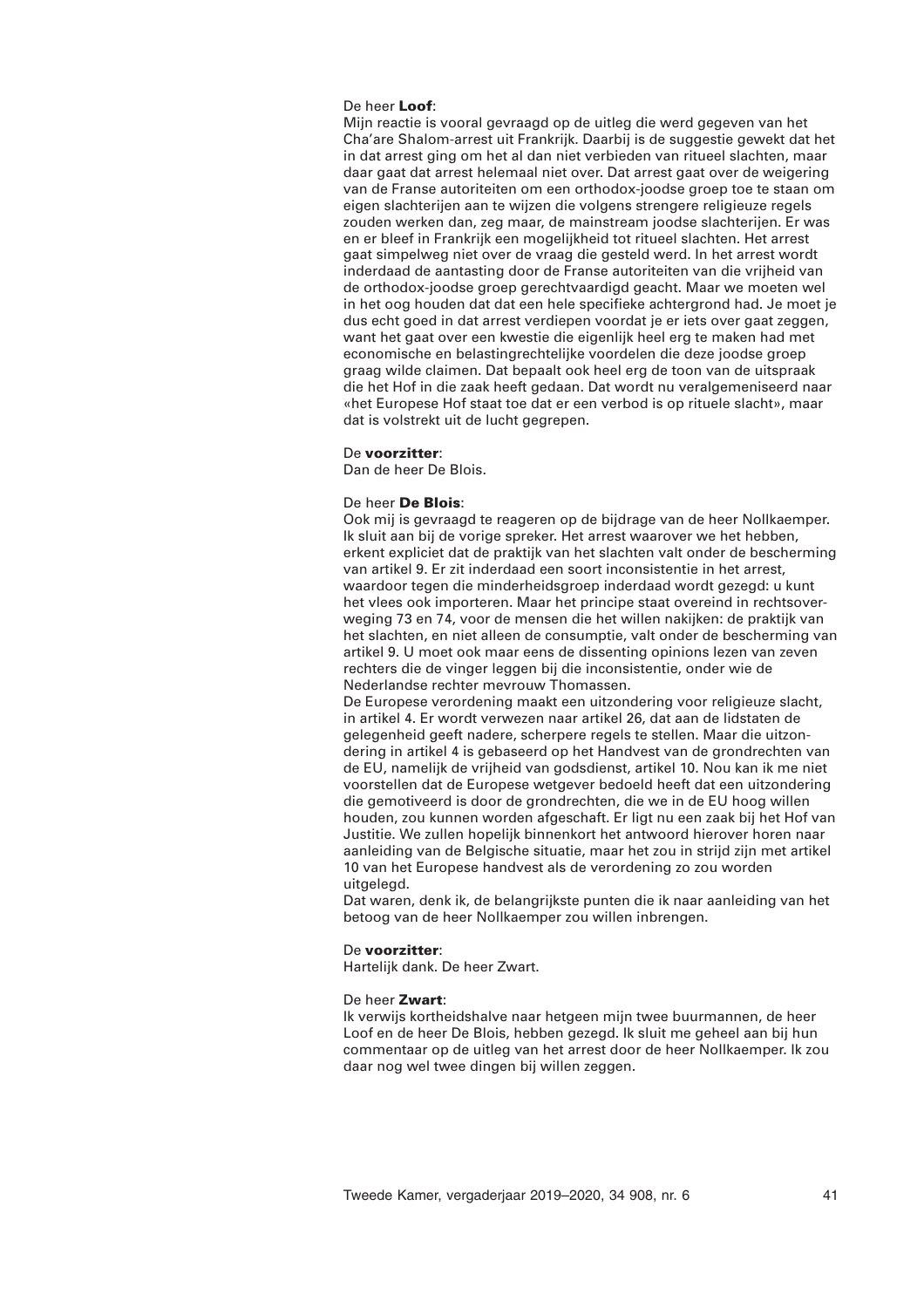Om twee redenen vroeg ik mij af waarom de heer Nollkaemper zei dat de Europese conventie nu het ankerpunt zou moeten zijn. In de eerste plaats is er een enorme zee aan internationaalrechtelijke regelgeving. Ik noem even de VN-verklaring tot uitbanning van alle vormen van religieuze discriminatie. Ik noem ook het kaderverdrag nationale minderheden van de Raad van Europa. Die zijn ook allemaal relevant, en die ondersteunen allemaal de positie dat koosjer en halal slachten gewoon moeten worden toegestaan. Ik begrijp die uitsluitende focus op het EVRM dus niet, maar ik blijf herhalen dat in een discussie in Nederland de Grondwet het uitgangspunt moet zijn. Het EVRM is een subsidiair instrument; het komt pas aan de orde als je over de Grondwet bent uitgepraat. De Grondwet is glashelder en de Raad van State legt die glashelder uit. Daarover moet de discussie volgens mij nu gaan, ook in dit parlement.

### De **voorzitter**:

Hartelijk dank. De heer Van Kooten.

## De heer **Van Kooten**:

Ook ik sluit me bij de vorige sprekers aan wat betreft de uitleg van het arrest Cha'are-Tsedek. Ik wil daar verder nog aan toevoegen dat zowel in de Europese verordening alsook in Nederlandse wetgeving steeds een weging heeft plaatsgevonden tussen enerzijds het grondrecht op godsdienstvrijheid, dat hier dus speelt, en anderzijds bijvoorbeeld een aspect als dierenwelzijn of andere belangen. Dan zie je dat in de wetgeving steeds een uitzonderingsmogelijkheid wordt gecreëerd. Mijns inziens zou dat ook hier zo moeten zijn en blijven. Daarin is namelijk die weging al uitgedrukt, en dus ook in de Europese verordening. Zonet werd artikel 4, lid 4 al genoemd, waarin ook die uitzonderingsmogelijkheid bestaat voor rituele slacht. Daarin is dus het grondrecht op godsdienstvrijheid al gewogen.

Daar wilde ik het even bij laten.

## De **voorzitter**:

Ja. Mevrouw Ouwehand?

## Mevrouw **Ouwehand** (PvdD):

Ik heb een algemene vraag gesteld, maar toch echt wel gericht aan de heer Van Kooten, omdat hij kwam met het argument dat het discriminatie zou zijn. Ik vraag hem te reflecteren op de feitelijke situatie dat de Nederlandse wetgever 100 jaar geleden heeft gezegd dat de moraliteit vereist dat je een dier buiten bewustzijn brengt voordat het het slachtproces ingaat. Daarop is een uitzondering gemaakt voor religieuze groepen. Daardoor is de situatie zo dat je strafbaar bent als je een dier slacht zonder het buiten bewustzijn te hebben gebracht. Dan moet je, als de NVWA haar werk goed doet, een boete betalen. Dat geldt voor alle Nederlanders, maar niet bij religieuze slacht. En dat doet ook iets met het rechtsgevoel. Ik wil dus heel graag dat u het verwijt van discriminatie terugneemt, omdat de wet voor iedereen geldt, en dat u ook reflecteert op het rechtsgevoel van alle Nederlanders, die mogen verwachten dat de wet in Nederland ook voor iedereen geldt. Als de belangen van dieren op het spel staan, weegt dat voor veel mensen zwaar.

## De **voorzitter**:

Wat u wel of niet terugneemt, mag u zelf weten, maar u kunt wel op de vraag reflecteren.

## De heer **Van Kooten**:

Dat verwijt neem ik niet terug. Het punt is namelijk dat de overheid juist de taak heeft om aan diverse minderheden in Nederland de ruimte te bieden om hun geloof te belijden. Een algeheel verbod op rituele slacht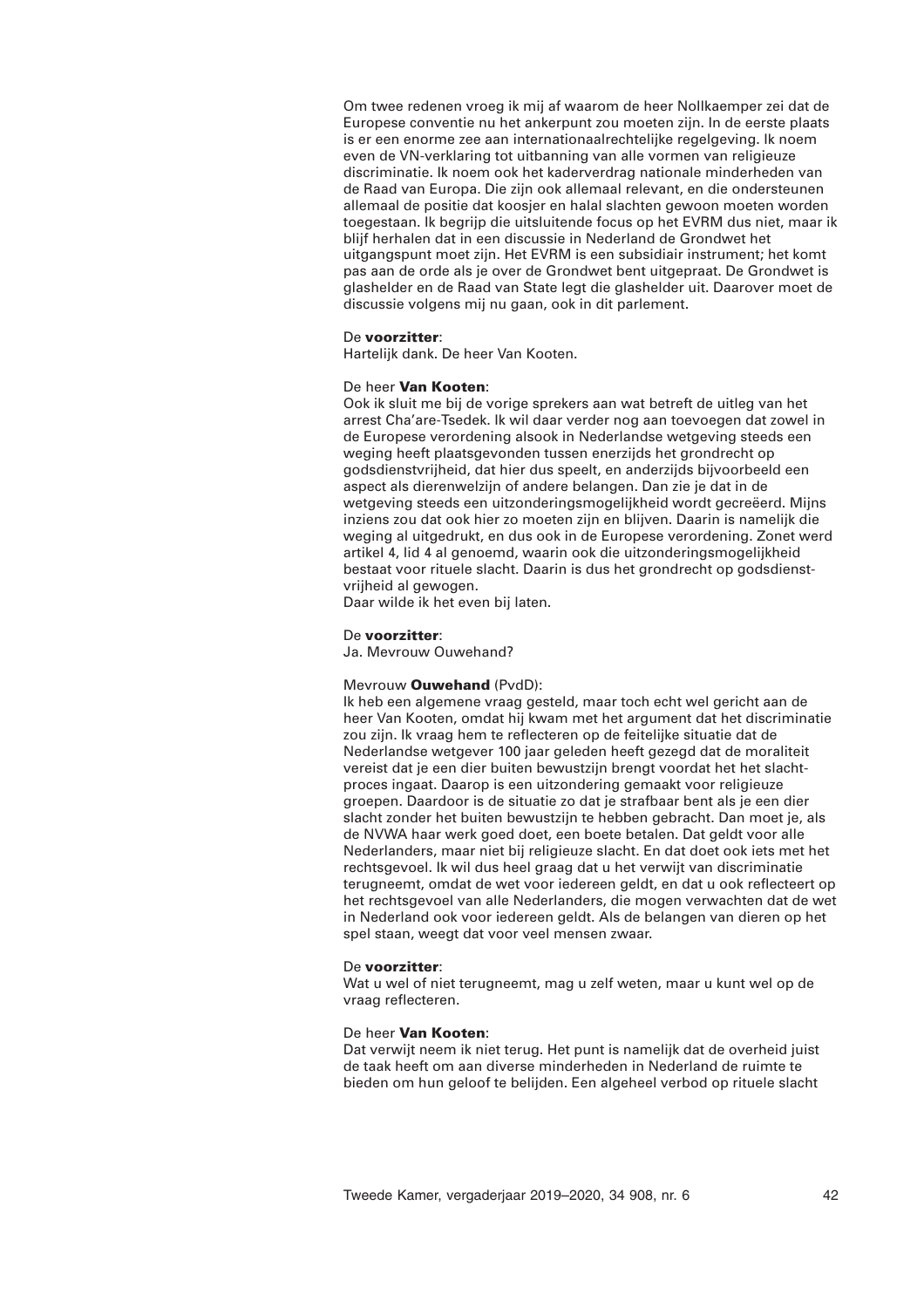zou precies twee geloofsminderheden treffen, en daarmee is dus sprake van een vorm van discriminatie. Natuurlijk geldt een wet, als die wordt aanvaard, voor de hele Nederlandse samenleving. Maar in de Nederlandse traditie is het juist het mooie dat er uitzonderingen worden gemaakt in de wetgeving, bijvoorbeeld voor religieuze minderheden. We zien dat ook in het arbeidsrecht. We zien het in de gelijkebehandelingswetgeving en noem maar op. Daar wil ik het even bij laten.

## De **voorzitter**:

Dank. De heer Nollkaemper.

## De heer **Nollkaemper**:

Mij is gevraagd te reageren op andere sprekers. Ik verzet mij nadrukkelijk tegen de lezing van het arrest tegen Frankrijk. Ik mag de cruciale zin uit het arrest tegen Frankrijk citeren, en die is echt leidend voor de hele discussie. Het Hof zegt dat artikel 9 van het Verdrag «cannot extend to the right to take part in person in the performance of ritual slaughter.» Het sluit het recht om deel te nemen aan de rituele slacht dus uit, zolang die personen in staat zijn «to obtain and consume meat made available» door import. Er wordt gezegd dat dit hypocriet is, maar ik roep in herinnering dat bij heel veel onderwerpen in Europa het aan landen is toegestaan om verder te gaan dan Europese regelgeving. In een vrije markt moet je vervolgens producten importeren. Natuurlijk is dat hypocriet, maar dat is een graduele ontwikkeling van het normenkader in Europa. Heel kort over de Grondwet. Ik heb gesproken over artikel 9, Europees Verdrag voor de Rechten van de Mens. Zowel in de Eerste Kamer als bij de Raad van State moet de Grondwet worden gelezen in directe samenhang met het EVRM. Dat is leidend, mijns inziens. Artikel 10, Handvest EU, moet volgens artikel 52 van het Handvest uitdrukkelijk worden gelezen en uitgelegd in het directe licht van artikel 9, EVRM. Er is geen zelfstandige betekenis van artikel 10, Handvest, naast artikel 9, EVRM. Dat is hier dan ook leidend. Dat zijn mijn punten.

## De **voorzitter**:

Dank. Tot slot, mevrouw Vink.

## Mevrouw **Vink**:

Ik heb vijf vragen gekregen, dus ik hoop dat u mij de tijd gunt om daarop in te gaan. Over de eerste kan ik heel kort zijn. Dat was de vraag of mijn visie is dat de mens op exact dezelfde wijze moet worden behandeld als een ander dier. Ik zie eerlijk gezegd niet hoe dit volgt uit het genoemde citaat. Misschien kan ik daar nog een korte toelichting op krijgen?

## De heer **Bisschop** (SGP):

Als de voorzitter mij toestaat... Ze zit niet bij de microfoon, dus kan ze het me niet verbieden.

## De **voorzitter**:

Kort.

## De heer **Bisschop** (SGP):

Ik lees simpelweg wat u schrijft in uw schriftelijke inbreng. U stelt dat een onnodige en excessief gewelddadige handeling ten aanzien van mensen verboden is, maar u past dit een-op-een toe op onverdoofd ritueel slachten. Betekent dit dus dat in uw perceptie, ethisch gezien, mens en dier gelijk zijn, qua rechten?

## Mevrouw **Vink**:

Zeker niet gelijk, maar ik denk niet dat er zo veel verschil is tussen de mens en andere dieren dat we, op het moment dat de keel wordt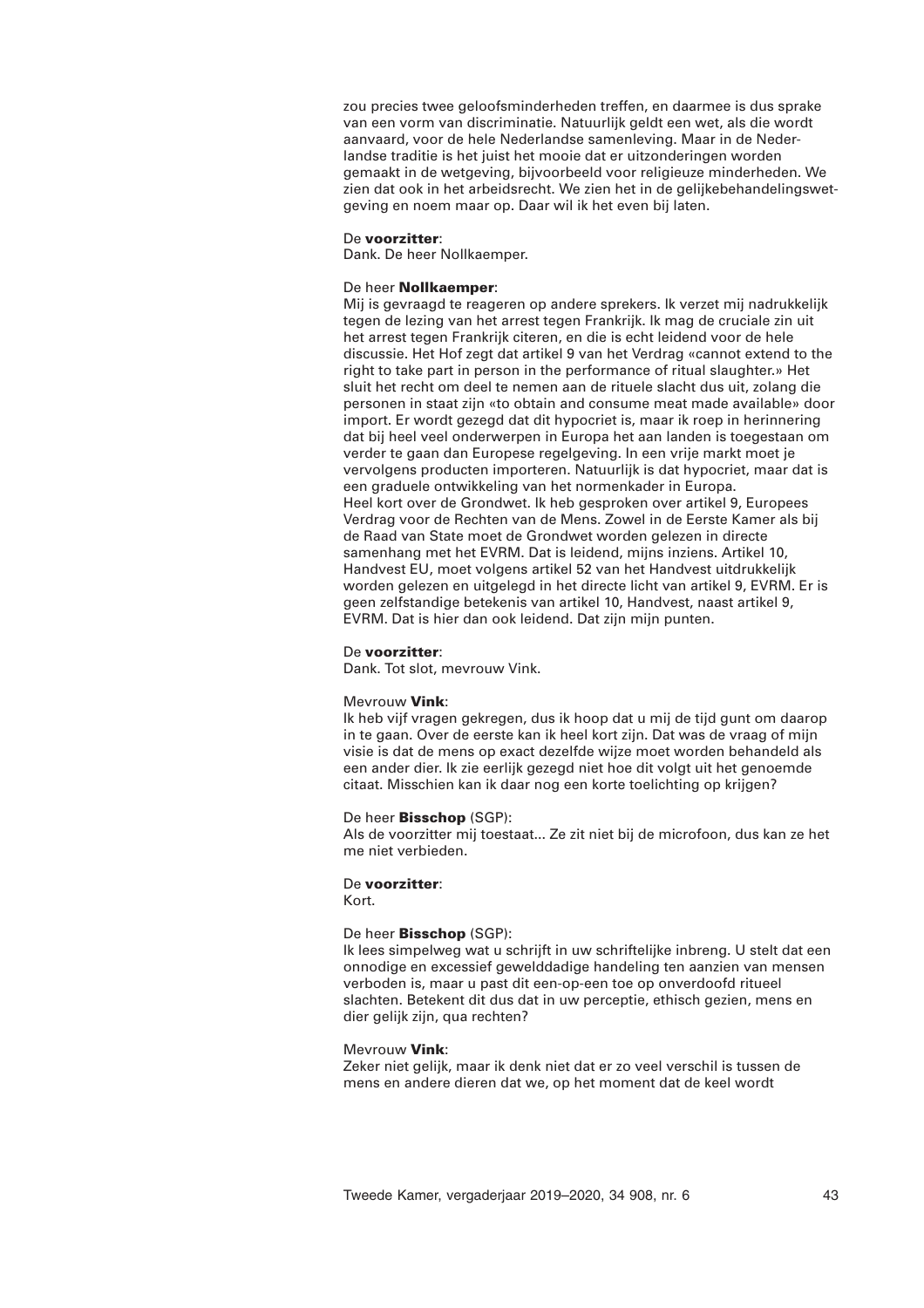doorgesneden, meteen niet meer van geweld kunnen spreken. Ik denk dat de benoeming van geweld niet moet verschillen, of het nu om de mens of om een ander dier gaat. Dus nee, een gelijke behandeling geldt voor gelijke gevallen. Mensen en dieren zijn niet gelijk. Dus nee, niet exact dezelfde behandeling, maar ik zie er geen kwaad in om het te benoemen als geweld.

## De heer **Bisschop** (SGP):

Voorzitter, mag ik heel even een verduidelijkende vraag stellen? Want hier hebben we volgens mij de kern van het probleem te pakken: je beschouwt de mens als een ander dier, of je beschouwt de mens als een andere levensvorm.

## De **voorzitter**:

Dit wordt meer een ideologische vraag.

## De heer **Bisschop** (SGP):

Maar hier zit de kern van het probleem, volgens mij.

### De **voorzitter**:

Mevrouw Vink, doet u nog een laatste poging. En dan graag door naar de andere antwoorden.

## Mevrouw **Vink**:

Over dat allerlaatste punt één ding. Ik baseer mij op de biologie, op de wetenschap. Ik weet dat de mens in religies een speciale plek toebedeeld krijgt, dat die wordt gezien als geschapen naar het beeld van God. Ik baseer mij niet op de religieuze bronnen maar op wetenschappelijke bronnen. Daarom spreek ik over de mens en andere dieren. Dan wil ik graag ingaan op de tweede vraag. Die is al een aantal keren teruggekomen vandaag. Is het niet hypocriet om ritueel geslacht vlees uit het buitenland te halen? Daar wil ik graag twee korte dingen over zeggen. Het eerste punt is dat er nogal onterecht wordt aangenomen dat het in Nederland zo goed gesteld is met het dierenwelzijn bij de slacht. Dat is niet het geval. In de Kamerstukken waarin de Minister antwoord geeft op deze vragen, wordt gesteld dat de rituele slacht in 2018 242 keer is misgegaan en dat er een overtreding is vastgesteld. Daarbij is maar negen keer een boete opgelegd door de NVWA. Het is dus niet allemaal zo rooskleurig in Nederland. Het is dus ook niet gezegd dat het minder rooskleurig is als het vlees uit het buitenland wordt gehaald. Eens te meer – en dat is mijn tweede punt – omdat de regelgeving die toeziet op de slacht, Europeesrechtelijke regelgeving is.

Dan de derde vraag. Ik kan de heer Öztürk geruststellen: we hebben dezelfde visie op individuele mensenrechten. Die dienen inderdaad ter bescherming van minderheden, ook ten overstaan van een democratische meerderheid of ten overstaan van een eventuele wetenschappelijke waarheid. Maar dan moeten die vrijheden, die juridische privileges waar we nu over spreken, wel gebaseerd zijn op een juridische grondslag. We kunnen vaststellen, mijns inziens in ieder geval, dat dit in dit dossier niet het geval is. Als gelovigen zich niet kunnen beroepen op een grondrecht, moet de overheid rechtvaardigen waarom ze dan meer vrijheden kennen dan ongelovigen. In mijn visie is dat in dit dossier niet mogelijk. Het vierde punt, het arrest. Daar wil ik een heel klein puntje aan toevoegen, namelijk dat volgens mij over het hoofd gezien wordt dat het Europees Hof doorgaans, maar ook in dit arrest, gebruikmaakt van een drietrapsraket. Ik kan mij niet aan de indruk onttrekken dat vaak alleen die eerste stap wordt genoemd. De eerste stap is de vraag: valt het consumeren van ritueel geslacht vlees überhaupt onder artikel 9? Het Hof zegt dat artikel 9 inderdaad relevant is. Vervolgens is de tweede stap: wordt dat recht beperkt? Het Hof zegt dat dit recht niet wordt beperkt. De derde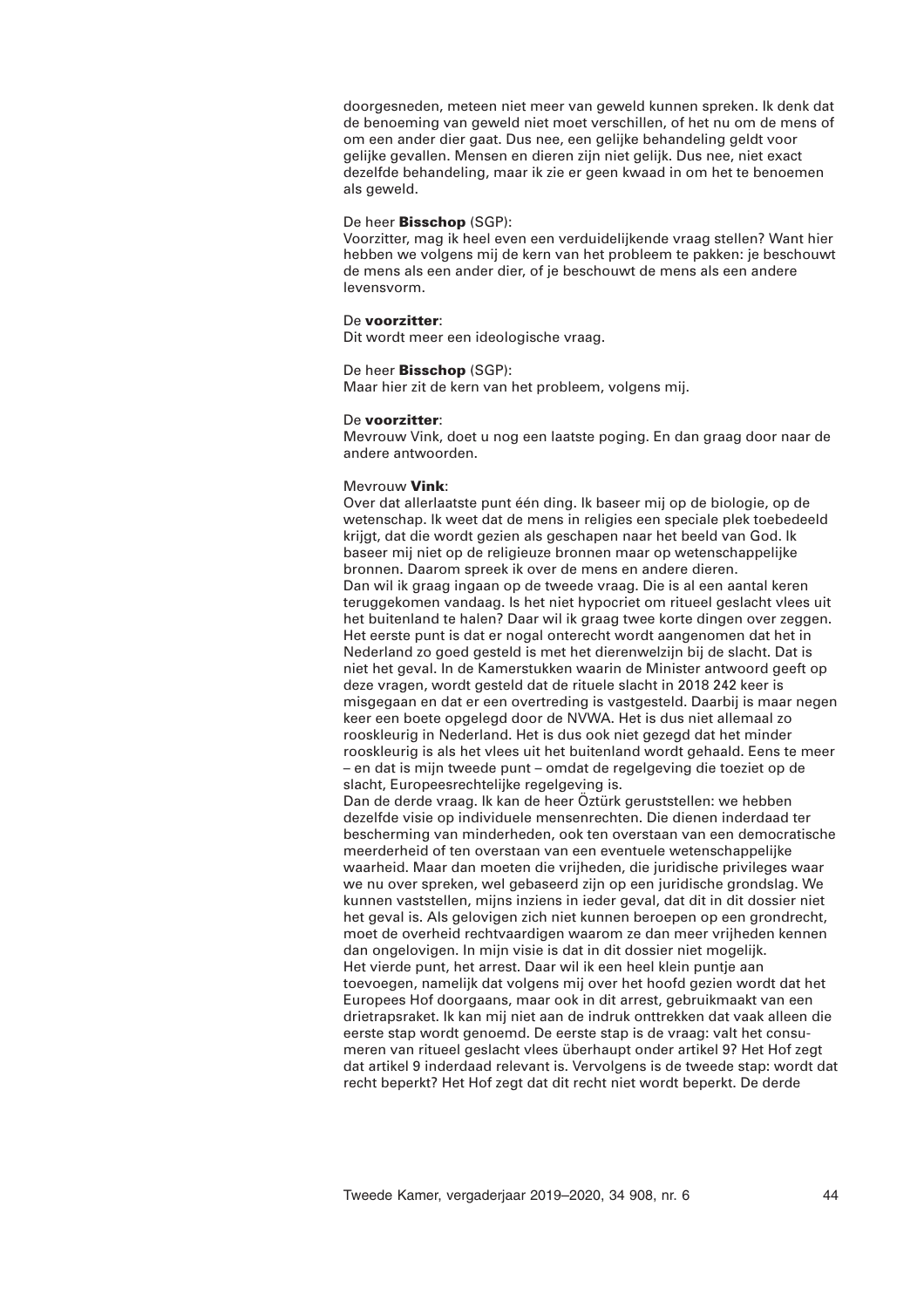vraag is: als er dan al zo'n beperking is – die er dus niet is – is dat dan een gerechtvaardigde beperking? Daarover zegt het Hof: zelfs al zou er een beperking zijn, dan is die gerechtvaardigd. Het Hof loopt in die zin dus alvast op deze zaak vooruit.

Het laatste punt was mijn visie op het rapport van de Raad van State, dat zeker niet onbekritiseerd is gebleven. De Raad van State gaat in het rapport in op die allerlaatste stap, waar we volgens het Hof dus niet eens aan toe zouden komen, namelijk die noodzakelijkheidseis. Vervolgens kiest de Raad van State een visie die diametraal staat tegenover de visie van het Europees Hof, terwijl de rechtspraak van het Europees Hof leidend en dwingend recht is. Mijns inziens is het rapport van de Raad van State gebaseerd op een verkeerde interpretatie van recht.

(Onrust op de publieke tribune.)

### De **voorzitter**:

Hartelijk dank. Mag ik aan iedereen vragen om nog even respectvol te luisteren, zodat we nog een aantal vragen kunnen stellen en antwoorden kunnen krijgen? Mevrouw Bromet.

### Mevrouw **Bromet** (GroenLinks):

Ik zit toch nog een beetje met het argument dat mevrouw Vink en de heer Nollkaemper gebruiken, namelijk: het is geen discriminatie, want je kunt het uit het buitenland halen. Als het overal in de wereld verboden is, of niet meer mag, en Nederland dit als laatste land zou invoeren, zou het dan wel een inbreuk zijn op de rechten van de mens? Want dan kun je het niet meer uit het buitenland halen.

### De **voorzitter**:

De heer De Groot.

## De heer **De Groot** (D66):

Een vraag aan mevrouw Vink en de heer Nollkaemper. Ziet u ruimte voor verbetering van het huidige convenant als alternatief, en wellicht een proportioneler alternatief, voor dit wetsvoorstel?

### De **voorzitter**:

Nog anderen die een vraag willen stellen? De heer Bisschop, tot slot.

### De heer **Bisschop** (SGP):

Ook aan mevrouw Vink. Hoe kan er in haar visie sprake zijn van een proportionele beperking als het gaat om een algeheel en absoluut verbod? Waar is dan de proportionaliteit?

## De **voorzitter**:

Ik ga naar de heer Nollkaemper en daarna naar mevrouw Vink.

## De heer **Nollkaemper**:

Als overal in de wereld – zo begrijp ik uw casuïstiek – een verbod zou gelden en wij de laatste zouden zijn die dit implementeerden – begrijp ik uw vraag zo goed? – heeft de consensus zich ontwikkeld in de richting van de situatie waarin een algeheel verbod zonder enige uitzondering toelaatbaar is. De ruimte die het Europees Hof laat aan de lidstaten wordt uiteindelijk bepaald, binnen de grenzen van artikel 9, door de mate van consensus in de staten van Europa. Die zal dus leidend zijn. Maar goed, de casuïstiek is enigszins hypothetisch.

De tweede vraag ging over verbetering van het convenant. Dat is niet mijn field van expertise. Bij die vraag naar proportionaliteit heb ik natuurlijk wel gekeken of er binnen die grenzen mogelijkheden zijn tot verbetering. Ik heb kennisgenomen van de literatuur. Ik neem er kennis van dat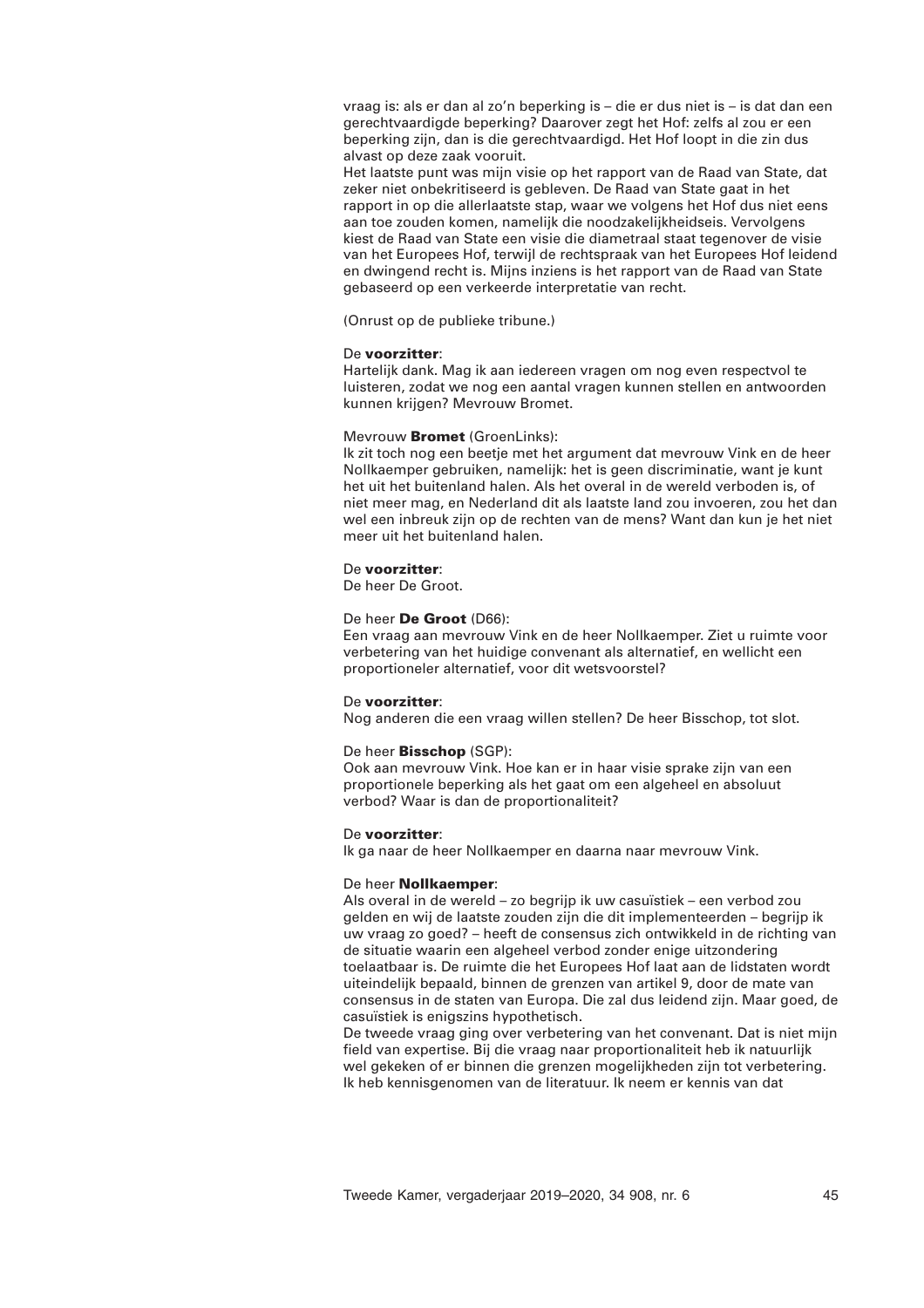datgene wat er nu op tafel ligt, ook in de herziene versie na de heronderhandelingen, het maximale is wat tussen de betrokken partijen en op grond van de wetenschappelijke kennis kon worden bereikt. Ik acht de kans dat er, anders dan een algeheel ongeclausuleerd verbod, nog een andere, verdergaande invulling van het convenant komt, niet aannemelijk. Maar nogmaals, dat is niet mijn field van deskundigheid.

### De **voorzitter**:

De heer De Groot, nog een toelichting?

## De heer **De Groot** (D66):

Het gaat over proportionaliteit. Dat is een juridisch begrip. Er is een alternatief. Dat kan wellicht worden verbeterd, maar dat is niet de kern van de vraag. Nu dit alternatief, een convenant, er is, gaat dat dan meewegen in de beoordeling van een wetsvoorstel dat eigenlijk veel verdergaat en door de Raad van State disproportioneel werd geacht? Kunt u dat als jurist beoordelen?

## De heer **Nollkaemper**:

Het Europees Hof zal in het algemeen een brede marge van appreciation laten aan de staten om hun afweging te maken. In heel veel gevallen komen ze überhaupt niet toe aan de vraag of er een minder belastend alternatief is, want daar hebben we het eigenlijk over. Mochten ze daar toch aan toekomen, dan zou de vraag zijn: mag Nederland binnen die marge van appreciation tot het oordeel komen dat het gedurende 40 seconden laten doodbloeden van een dier dermate belastend is voor het dierenwelzijn dat het daar meer gewicht aan mag toekennen dan aan de vrijheid van religie? Die afweging moet dan worden gemaakt. Ik acht het persoonlijk niet goed denkbaar dat het Europees Hof zal zeggen dat Nederland maar moet aanvaarden dat dieren gedurende die lengte van tijd doodbloeden. Dat is een afweging die echt aan Nederland zal worden gelaten.

## De **voorzitter**:

Tot slot, mevrouw Vink.

#### Mevrouw **Vink**:

De eerste vraag is eigenlijk al door mijn buurman beantwoord. Wat gebeurt er als het overal verboden wordt? Met uw toestemming laat ik die dus gaan.

De tweede vraag is in welk opzicht het convenant eventueel verbeterd kan worden, met het oog op de proportionaliteit. Dit is inderdaad een meer politieke vraag, maar vanuit de rechtsfilosofie kan ik hier het volgende over zeggen. In een artikel van Gerhard van der Schyff uit 2015 stelde hij voor dat een eventueel politiek compromis het invoeren van horizonwetgeving zou kunnen zijn. Dat wil zeggen dat er eventueel een verbod kan worden ingevoerd, met de voorwaarde dat dit na een aantal jaren vervalt. Op dat moment wordt geëvalueerd of dit inderdaad op de gewenste wijze gewerkt heeft. Dan kan het eventueel worden verlengd. Dat zou een compromis kunnen zijn. Deze wordt in de literatuur genoemd. De derde vraag ging ook over proportionaliteit. Is een algeheel verbod proportioneel? Ik herhaal wat er al een aantal keren eerder is gezegd. Het Europees Hof zegt dat er geen sprake is van een beperking, dus kom je ook niet toe aan die derde stap van de raket, de vraag of het überhaupt een proportionele beperking is. Want als er geen beperking is, kan dit niet beoordeeld worden. Als wel beoordeeld moet worden of het proportioneel is, zegt het Europees Hof dat het proportioneel is. Waar bestaat die proportionaliteit dan uit? De import van ritueel geslacht vlees is nog steeds toegestaan. In die zin is het proportioneel, omdat de consumptie en dus feitelijk het leven van de gelovigen niet worden beperkt. Ze kunnen